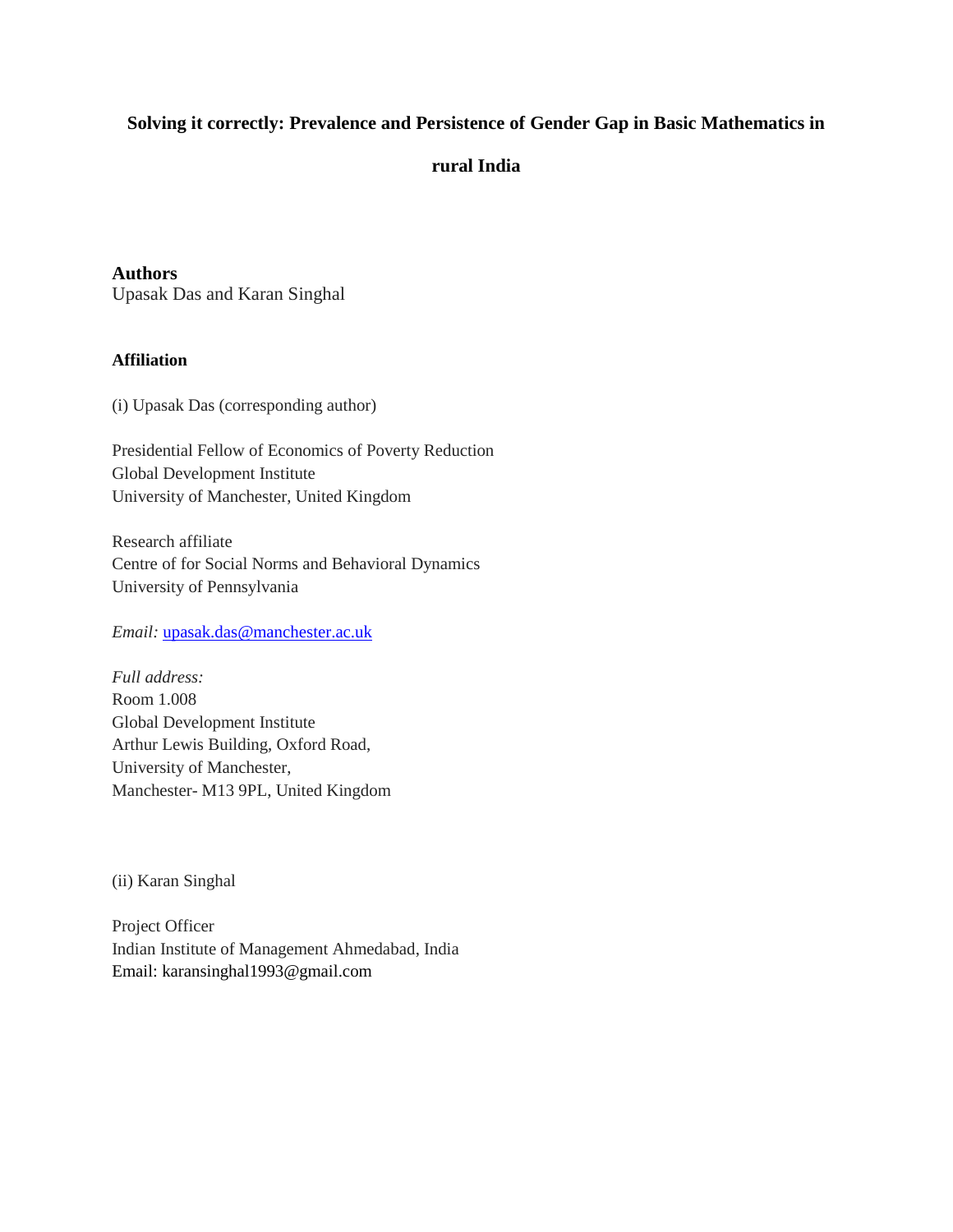## **Acknowledgements**

We thank Ambrish Dongre, Anuradha De, Karthikeya Naraparaju, Udayan Rathore, Amartya Paul, Nisha Vernekar and Amarendra Kumar along with the seminar participants at Indian Statistical Institute Delhi, South Asian University, Delhi School of Economics, Jadavpur University Kolkata, IMERT Pune and National University of Singapore, for helpful comments and suggestions. We also thankful to the ASER Centre for sharing the data with us.

# **Conflict of Interest Statement**

We would like to confirm that there are no known conflicts of interest associated with this work

and there has been no significant financial support that could have influenced its outcome.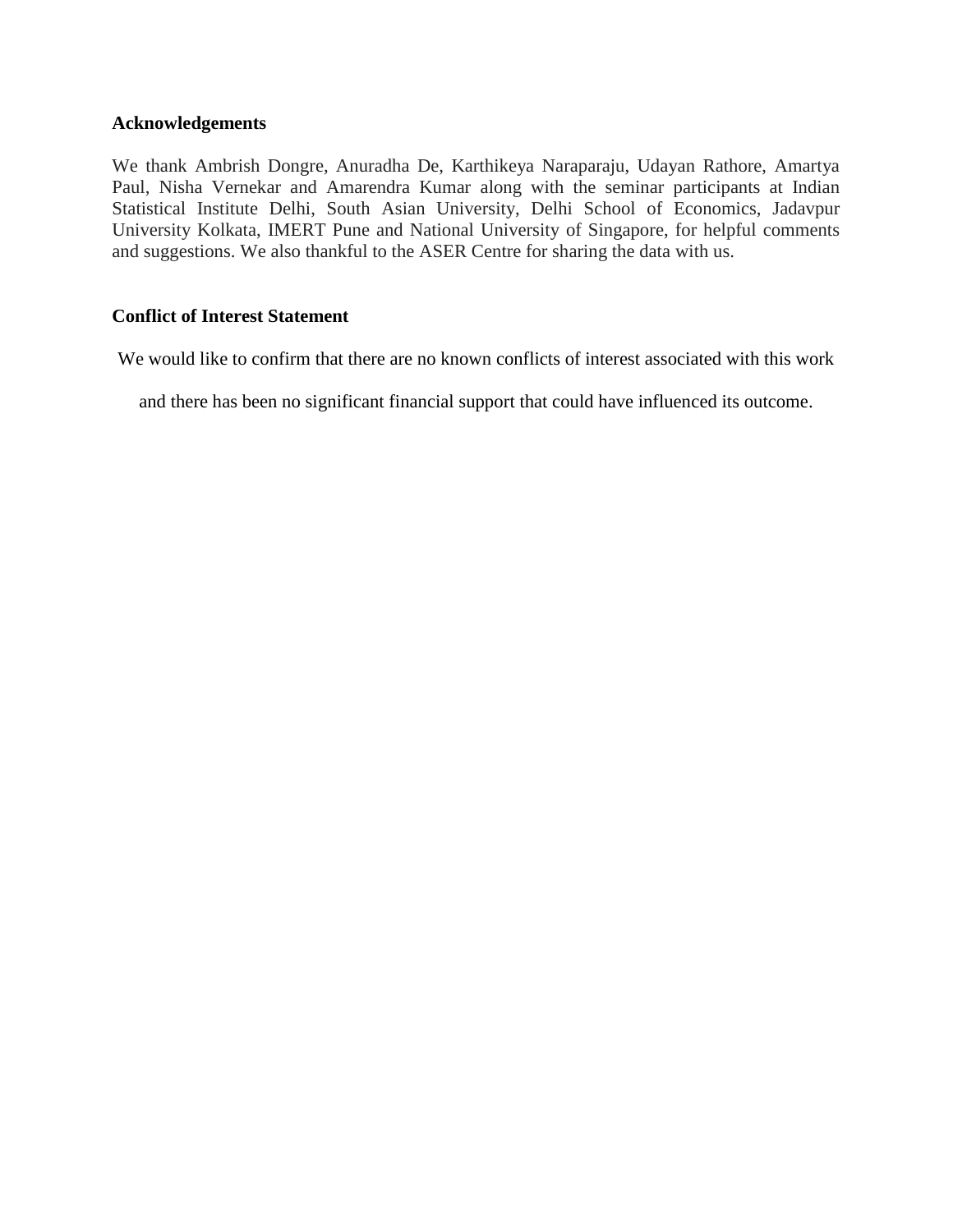## **Abstract**

*Mathematical ability is among the most important determinants of prospering in the labour market. Using multiple representative datasets with learning outcomes of over 2 million children from rural India in the age group 8 to 16 years, the paper examines the prevalence of gender gap in performance in mathematics and its temporal variation from 2010 to 2018. Our findings from the regressions show significant gender gap in mathematics, which is not observable for reading skills. This difference in mathematics scores remains prevalent across households of different socio-economic and demographic groups. This gap is found to be persistent over time and it appears to increase as the children get older. We also find significant inter-state variation with the north Indian states lagging behind considerably and the south Indian states showing a "reverse gender gap". As an explanation to this, we observe evidence of a robust association between preexisting gender norms at the household and district level with higher gender gap. The findings, in light of other available evidence on the consequences of such gaps, call for the need to understand these gender specific differences more granularly and periodically to inform gender- specific interventions.* 

**Keywords:** Gender gap; mathematics; India; learning outcomes; gender norms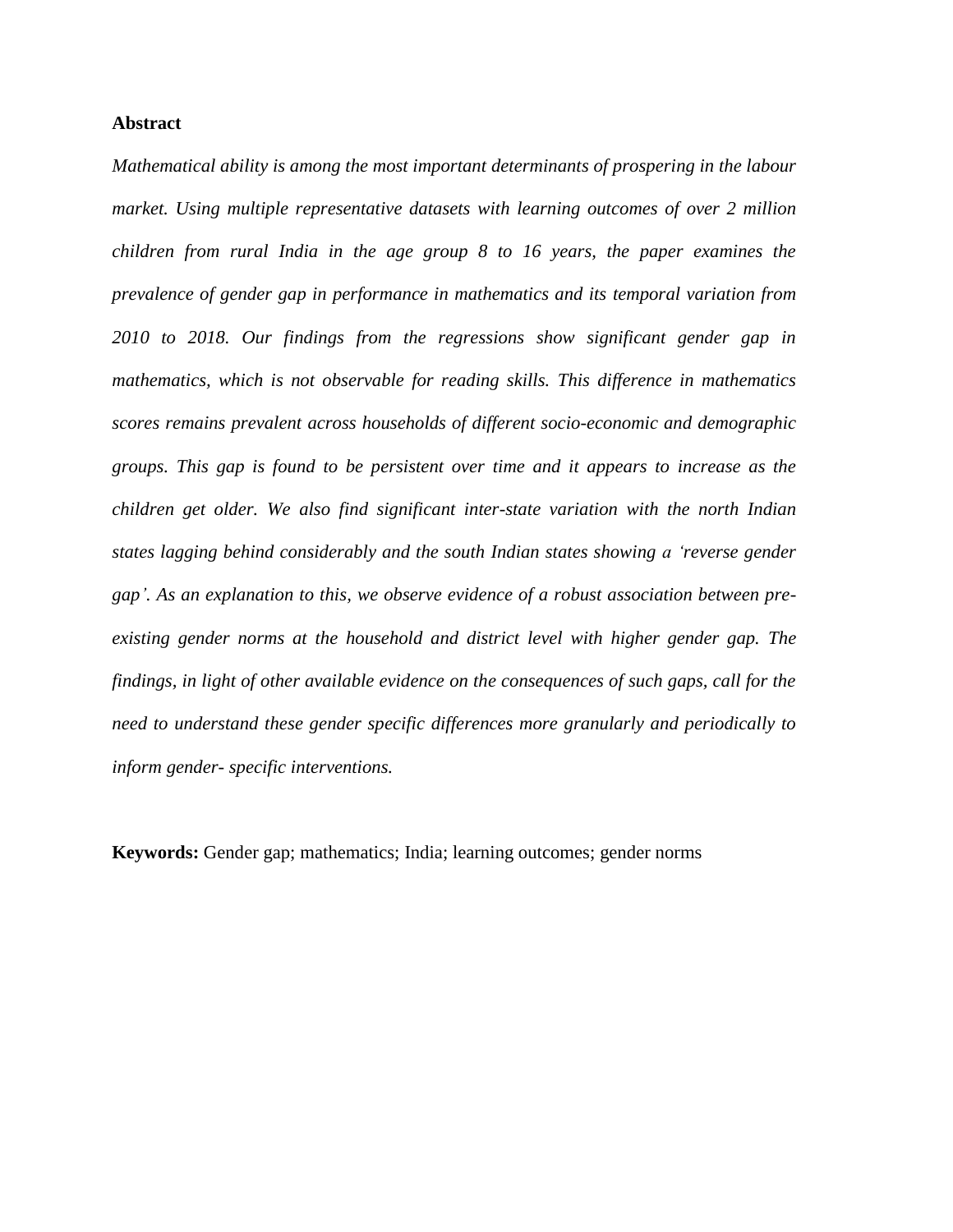## **I. INTRODUCTION**

The importance of learning abilities in mathematics remains crucial especially on future prospects in the labour market. Extant literature has documented gender gaps in learning, particularly mathematics could be a key explanatory factor in differences in pursuance of STEM discipline among boys and girls (Breda and Napp 2019), and by extension negatively affect women in future labour market outcomes (Altonji and Blank, 1999; Hanushek and Woessemann, 2008; Dossi, Figlio, Giuliano, and Sapienza 2021). Therefore, studying the performance in basic mathematical learning becomes important with respect to policies focusing on skill development and abilities that are conducive to labour market opportunities. Thus, unsurprisingly, gender differences in performance in mathematics have received significant attention in the past two decades, especially in middle and higher income countries, however evidence for developing countries still remains scarce (Fryer and Levitt 2010; Bharadwaj et al. 2012; Bharadwaj et al. 2016; Lippman and Senik 2018).

In this paper, we provide evidence on the prevalence and persistence of gender gaps in mathematics among adolescent children from rural India. In particular, we assess the following: is there an evident gender difference in the levels of basic mathematical abilities? Does this gap remain persistent across children from households that vary in terms of religion, social identity or economic factors among others? Does this gap remain persistent across time? Is there a convergence or divergence in the gender gap when considering children from younger to older age cohorts? How does the state-wise variation in gender differences in mathematical ability appear and how has it changed over time? And finally, how do gender norms and attitude that emanate at the household and society are linked to performance of the females.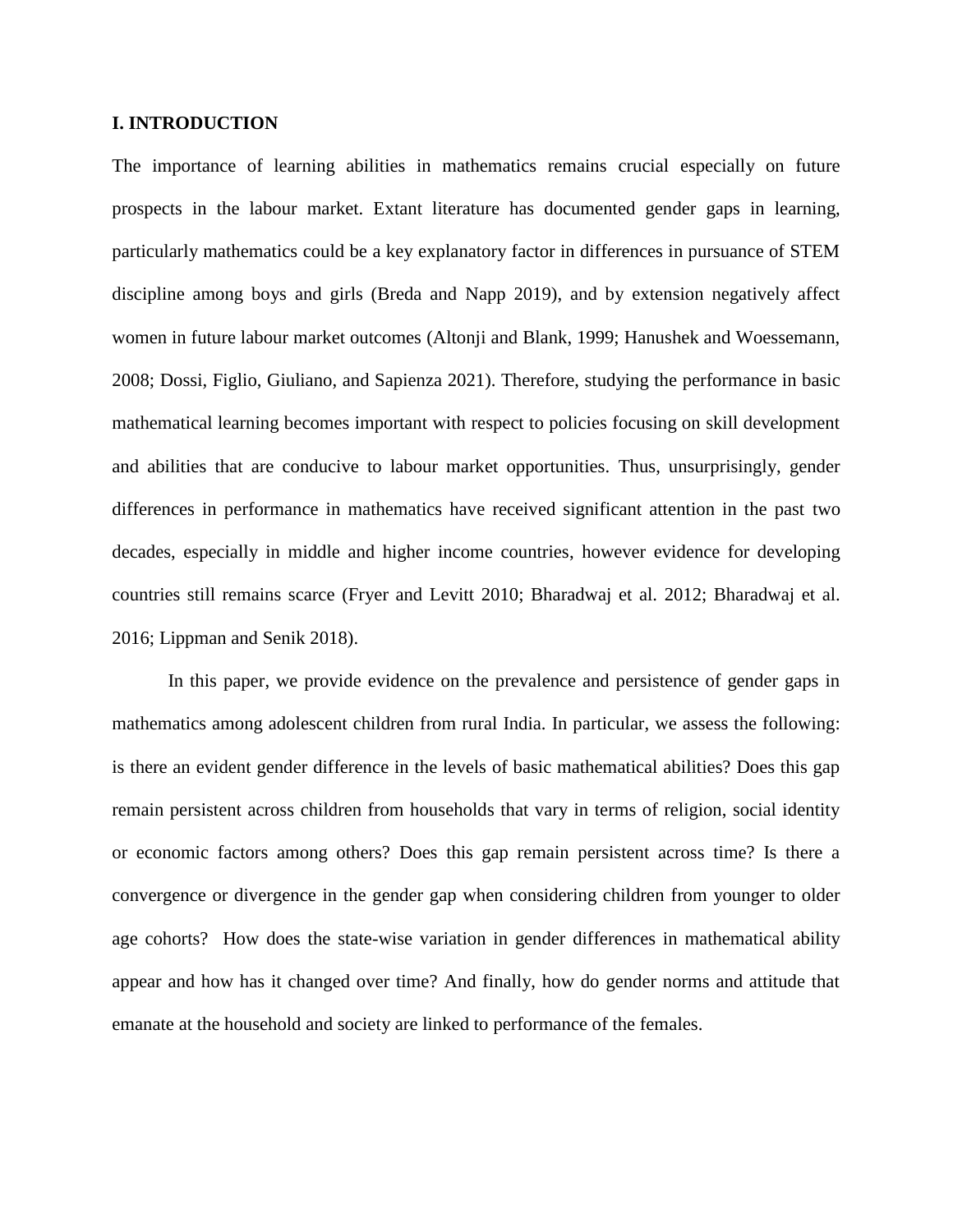This overview on gender differences in mathematics learning is highly relevant to the Indian context given very limited evidence on its size and persistence. There is currently sparse evidence on this and related dimensions. For example, Muralidharan and Seth (2016) examine the role of teacher gender in reducing gender gaps in learning outcomes in the state of Andhra Pradesh and find that girls are likely to score at par with boys in mathematics at the end of first grade but perform significantly worse by the end of grade 5. Rakshit and Sahoo (2020) use data from the states of Andhra Pradesh and Telangana and find biased teachers to negatively impact attitudes of girls towards maths relative to boys. Singh and Krutikova (2017) find no gender gaps in learning among boys and girls at the pre-primary and primary levels but an increasing gap in the post primary stage across four countries, including India based on the same states of Andhra Pradesh and Telangana. However, none of the studies have focused solely on differences in basic mathematical learning or documented its persistence and spatial variation over the years, which is where this paper gains significance and remains its main contribution.

The case of India is pertinent for several reasons. Firstly, the situation of primary and secondary education in the country remains adverse. Despite achieving close to universal primary enrolment, reports document that 29 and 43 percent of children drop out before completing five years of primary school, and finishing upper primary school respectively, which is more common among females. The same report finds a teacher shortage of 689,000 teachers in primary schools with only 47 percent of the schools not having functional toilets for girls and 26 percent not having access to drinking water. Secondly, data suggests that gender inequality in India is found to be even higher than some of the other countries with lower human development indicators like Rwanda, Ethiopia or Burundi. For example, Gender Inequality Index (GII) in Rwanda is found to be 0.383 in 2015, whereas for India, it is as high as 0.530 and this figure is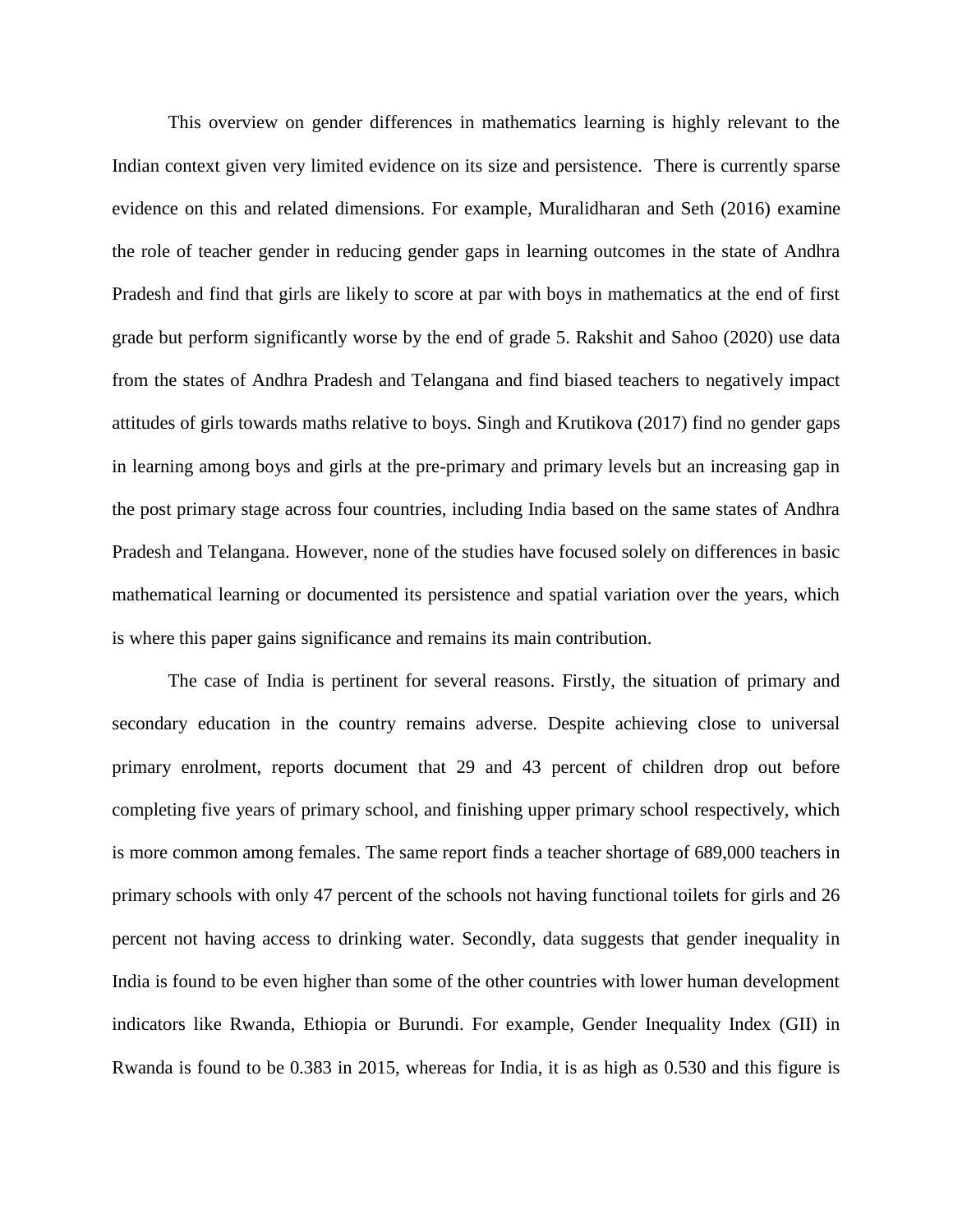likely to be higher in rural India. $^2$  In one of the recent studies, it is found that India has slipped many places in terms of Global Gender Gap Index brought out by the World Economic Forum<sup>3</sup> and there are evidence to suggest that gender gap in mathematics is higher countries with greater gender divide (Guiso, Monte, Sapienza, and Zingales 2008).

The paper draws insights from the Annual Status of Education Report (ASER) and supplements it with two additional sources – the Indian Human Development Survey (IHDS) conducted in 2011-12 and the fourth round of National Family Health Survey (NFHS-4). All these three surveys offer nationally representative information with the first two providing data on performance of basic abilities in mathematics and reading among children.<sup>1</sup> National Achievement Survey (NAS) is the only other source which provides national level learning estimates but lacks available household data and not as reliable for comparison across states because of 'unrealistically high' averages (Johnson and Parrado, 2021).

First, we utilize the learning outcomes data for rural India for children from 8 years to 16 years of age from the annual ASER survey starting from 2010 till 2018. We further complement this by utilising household data from IHDS that provides information on socioeconomic and demographic characteristics which are not available in the ASER survey. This allows us to examine if the gender gap remains prevalent in households that differ by these characteristics. Next, we use the ASER dataset from 2010 to 2018 to gauge whether the gap converges or diverges over time giving an indication of improvement (if any) over the eight years. Additionally, we also assess the state wise variation in the gender gap overall as well as across years using the ASER dataset. Finally, we use the first round of the IHDS survey and the NFHS-4 dataset to assess the implications of the prevailing gender gap in households with entrenched gender norms.

 $\overline{a}$ 

<sup>&</sup>lt;sup>1</sup> IHDS also provides data on writing abilities.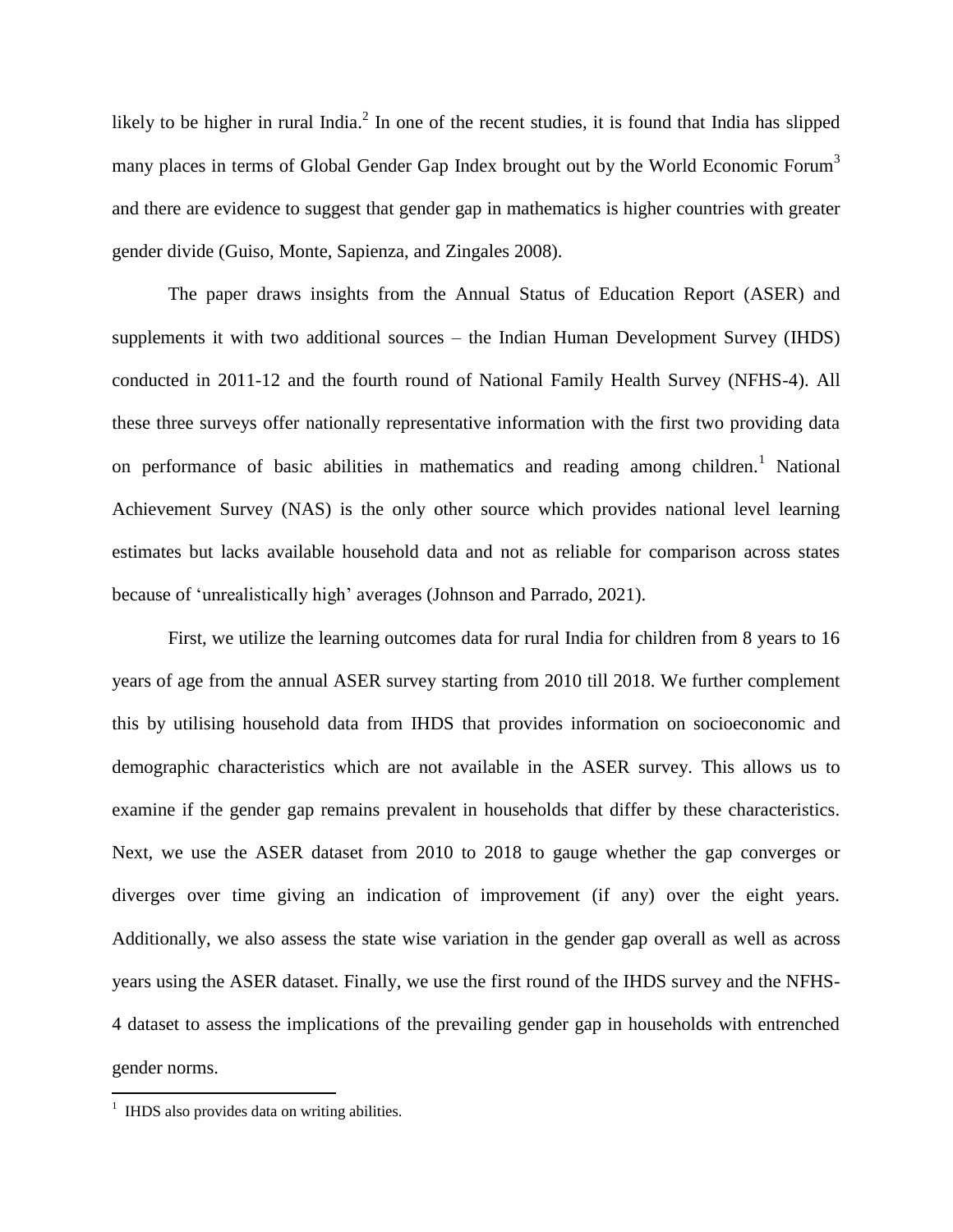We find a statistically significant and robust gender gap (in favour of males) that is evident in basic mathematical abilities, which is not found for reading abilities. This gap is found to persist over time and also prevalent among households of different socio-economic structure and demographic composition. Further, we find no evidence of convergence in the gap when we look at the difference across age - females at higher age are found to score consistently lesser than the male children of same age and this gap is higher than that for children of lower age.

Expectedly, we find large inter-state variation in this gender gap. South Indian states of Kerala, Tamil Nadu, Andhra Pradesh and Karnataka are observed to exhibit a reverse gender gap while the North Indian states that include Uttar Pradesh, Bihar and Madhya Pradesh among others are found to have a persistent and substantial gap. In addition, we find evidence of females from regressive gender norms within their household or society being more likely to systematically fare worse in mathematics, thus providing some explanation on the persistence of the gender gap in these north Indian states infamous for entrenched norms biased against women.

The contribution of our study lies in the fact that it gives an overview of gender gap in mathematical ability and documenting the prevalence and persistence of these gaps across age, time and geographical locations. While our work is unable provide causal channels for these differences, we also posit gendered norms and attitude as plausible mechanisms that can explain the prevailing gender gap and accordingly inform policy interventions in the area. Important to note here is, despite some glaring differences, any formal recognition of these gaps in policy also remains limited. The National Curriculum Framework (NCF) set up by the National Council of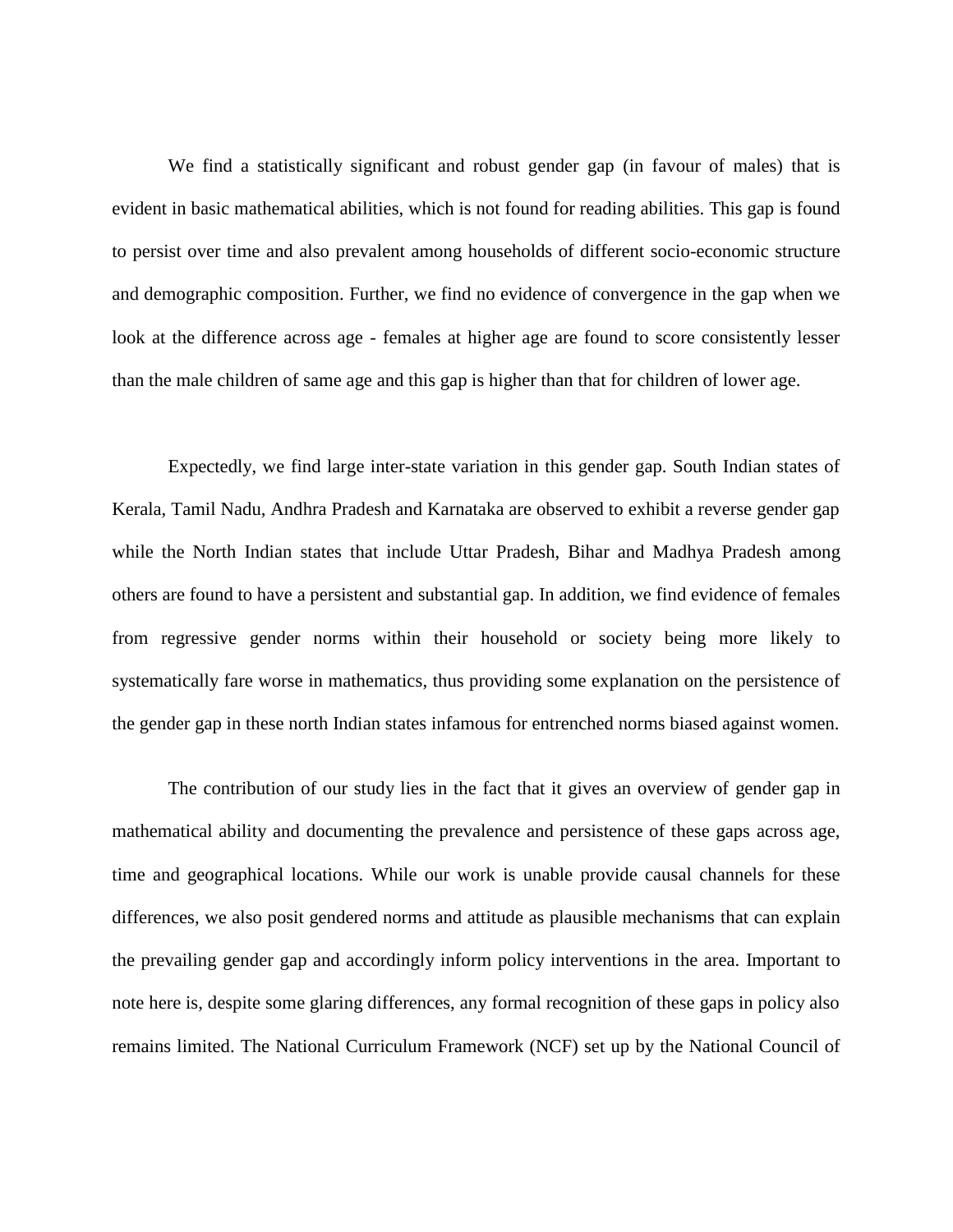Educational Research and Training  $(NCERT)^2$  in India acknowledges the possibility of difference in the learning experience between males and females and higher mathematical phobia or anxiety among female children (NCERT, 2005). Yet, no discernible concrete steps to lessen this gap have been taken up either at the central or the state level. The recently passed New Education Policy in 2020, despite certain innovative steps to address issues pertaining to gender equity in education and the push towards Foundational Literacy and Numeracy (FLN) (meant to strengthen critical reading and mathematics among children up to grade 3) does not acknowledge this gender based difference. Our findings underscore persistence of the problem and put emphasis on states that should be forefront in ameliorating this issue. Our work should open discussion on the need to minimize the gap that can potentially lead to implementation of important and relevant policy instruments.

The paper has been structured as follows: Section 2 details the literature on the prevalence of gender differences in math scores and plausible reasons for gaps found in various contexts. Section 3 describes the data and variables used in the analysis and the empirical strategy. Section 4 describes the results in details, including the prevalence and persistence of differences in different socioeconomic contexts. Section 5 discusses the policy implications and conclusions coming out of the study.

## **II. GENDER GAPS IN MATHEMATICS SCORES**

Among the earliest work on the issue of gender gap in mathematics learning, Benbow and Stanley (1980) found the differences in the math component of the SAT examination. Recent

 $\frac{2 \text{ https://ncert.nic.in/nc-framework.php?ln=}}{2 \text{ https://ncert.nic.in/nc-framework.php?ln=}}$  $\frac{2 \text{ https://ncert.nic.in/nc-framework.php?ln=}}{2 \text{ https://ncert.nic.in/nc-framework.php?ln=}}$  $\frac{2 \text{ https://ncert.nic.in/nc-framework.php?ln=}}{2 \text{ https://ncert.nic.in/nc-framework.php?ln=}}$  (accessed on  $7^{\text{th}}$  September 2021)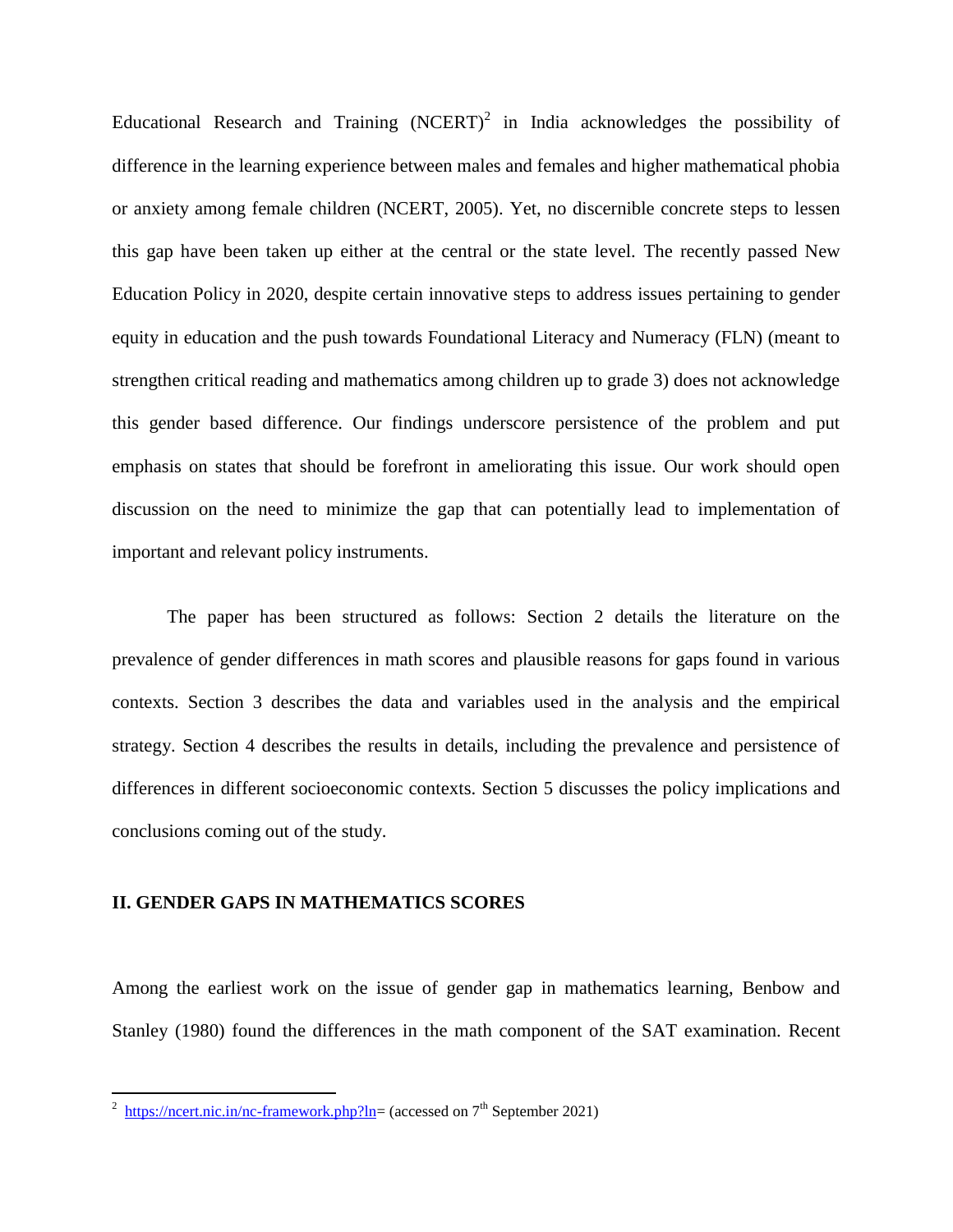studies continue to point to gender gaps in mathematics at various levels in developed as well as developing countries **(**Entwisle, Alexander, and Olson 1994; Bharadwaj et al. 2012; Bharadwaj et al. 2016; Ng'ang'a, Mureithi, and Wambugu, 2018). Lippman and Senik (2018) find these differences to be higher in western European countries than in the formally socialist eastern countries, attributing differences to the impact of social policies that pushed favourable gender norms in the eastern blocks. Guiso et al. (2008) using Programme for International Student Assessment (PISA) data from 40 countries find a positive correlation between the World Economic Forum's Gender Gap Index (covering aspects of economic participation, education attainment, and health indicators, among others) and gender gap in mathematics. Ellison and Swanson (2010), using data from American Math Competitions, find these differences to widen at the upper end of the distribution i.e. there are much fewer girls among top performers. Somewhat encouragingly, Hammond, Matulevich, Beegle, and Kumaraswamy (2020), based on data from Trends in International Mathematics and Science Study (TIMMS) and PISA find that the differences between math scores between boys and girls in the past four decades are closing, specifically in the top part of the distribution. Singh and Krutikova (2017) find no differences at the pre-primary and primary levels but growing differences in the post primary stage across favouring boys in India (Andhra Pradesh and Telangana), Ethiopia, and Peru, and favouring girls in Vietnam. Others too find these gaps to widen as children grow older across both developed and developing countries Fryer and Levitt, 2010; Bharadwaj et al. 2016; Muralidharan and Seth 2016, Smetackova, 2015).

Some have argued that there is an innate difference in ability, brain development, and hormone levels in favour of boys which causes these gaps (Witelson 1976; Gur et al 1999; Davison and Susman 2001). However, more recent work attribute these differences in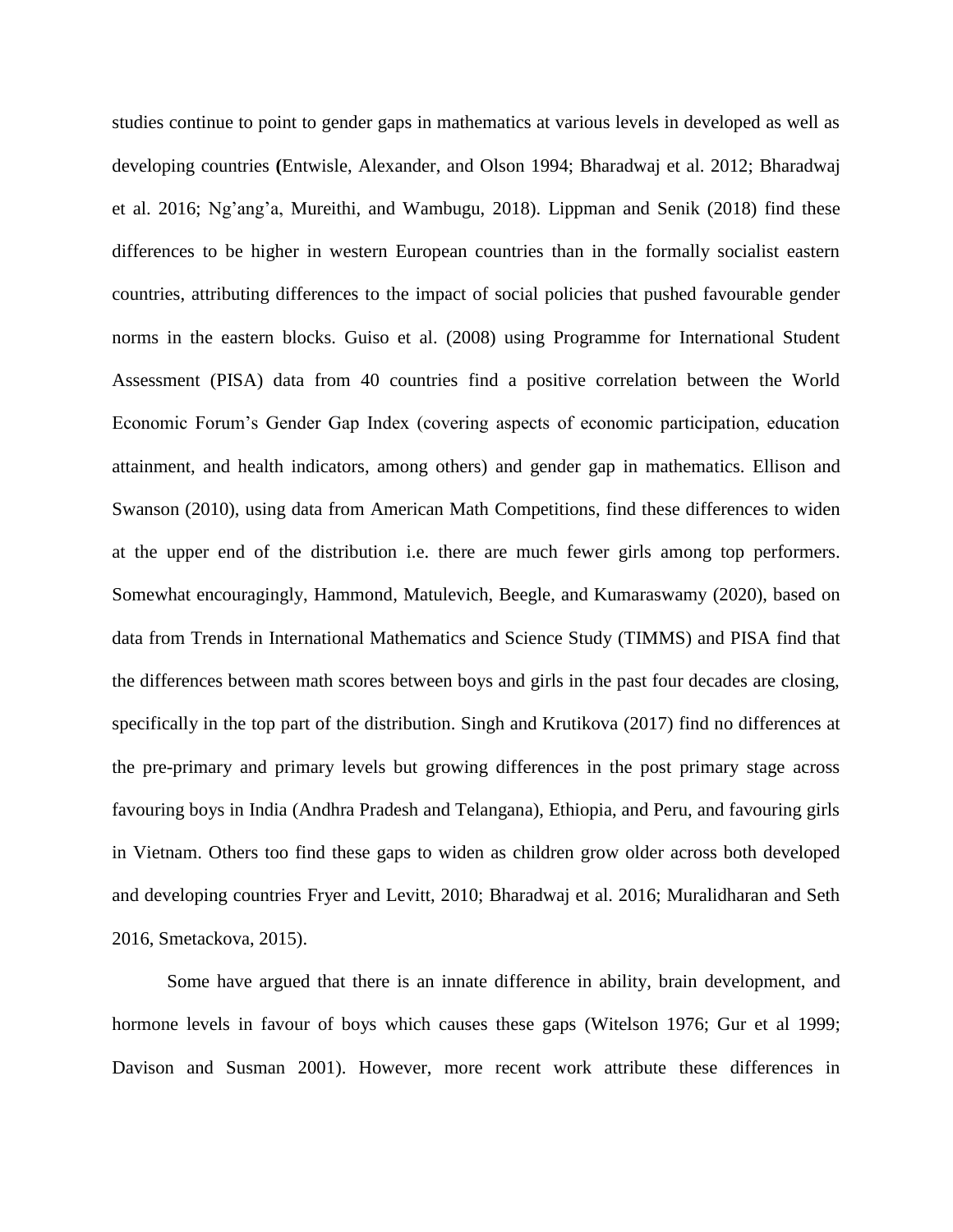educational choices (in STEM or math related subjects at higher levels) and social factors (Antecol and Cobb-Clark, 2013; Zafar, 2013; Buser, Niederle, and Oosterbeek 2014; Kahn and Ginther, 2017; Smetackova 2015).

Cultural norms and gender based discriminatory practices at large can translate to differences in effort and performance in school (Bandhopadhyay and Subrahmanian 2008; Rodríguez-Planas and Nollenberger, 2018) and this may have a substantial bearing on differences in mathematics scores as well (Nollenberger, Rodríguez-Planas, and Sevilla 2016). Gender role stereotypes emanating from parents also explain some part of this difference in several outcomes (Eccles and Jacobs 1986; Eccles, Jacobs and Harold 1990; Parsons, Kaczala, and Meece 1982; Bhanot and Jovanovic 2005; Dhar, Jain, and Jayachandran 2018; Eble and Hu, 2018). In naturally occurring conversations, parents are found to be three times more likely to discuss science and related issues to boys in comparison to girls (Crowley, Callanan, Tenenbaum, and Allen 2001). Consequently, parents continue to believe that boys are better at math than girls and girls are made to believe that mathematics is not useful and is not a part of a girl's identity (Wilder and Powell, 1989; Jayachandran, 2015). Thus, not surprisingly, Devine, Fawcett, Szucs and Dowker (2012) find girls to have higher 'mathematical anxiety' (phobia or anxiety about one's ability to do math) than boys which affects them negatively in performance in mathematics. In this context, Dossi et al. (2021) find girls who grow up in boy-biased households score lower than other girls, and validate that such socialisation affects mathematical ability of girls.

Bias in the classroom from teachers and in education materials has also been noted in both developing and developed countries (Hammond et al. 2020). Bertrand (2011) finds that teachers may demand higher achievement from boys than girls while Carlana (2019)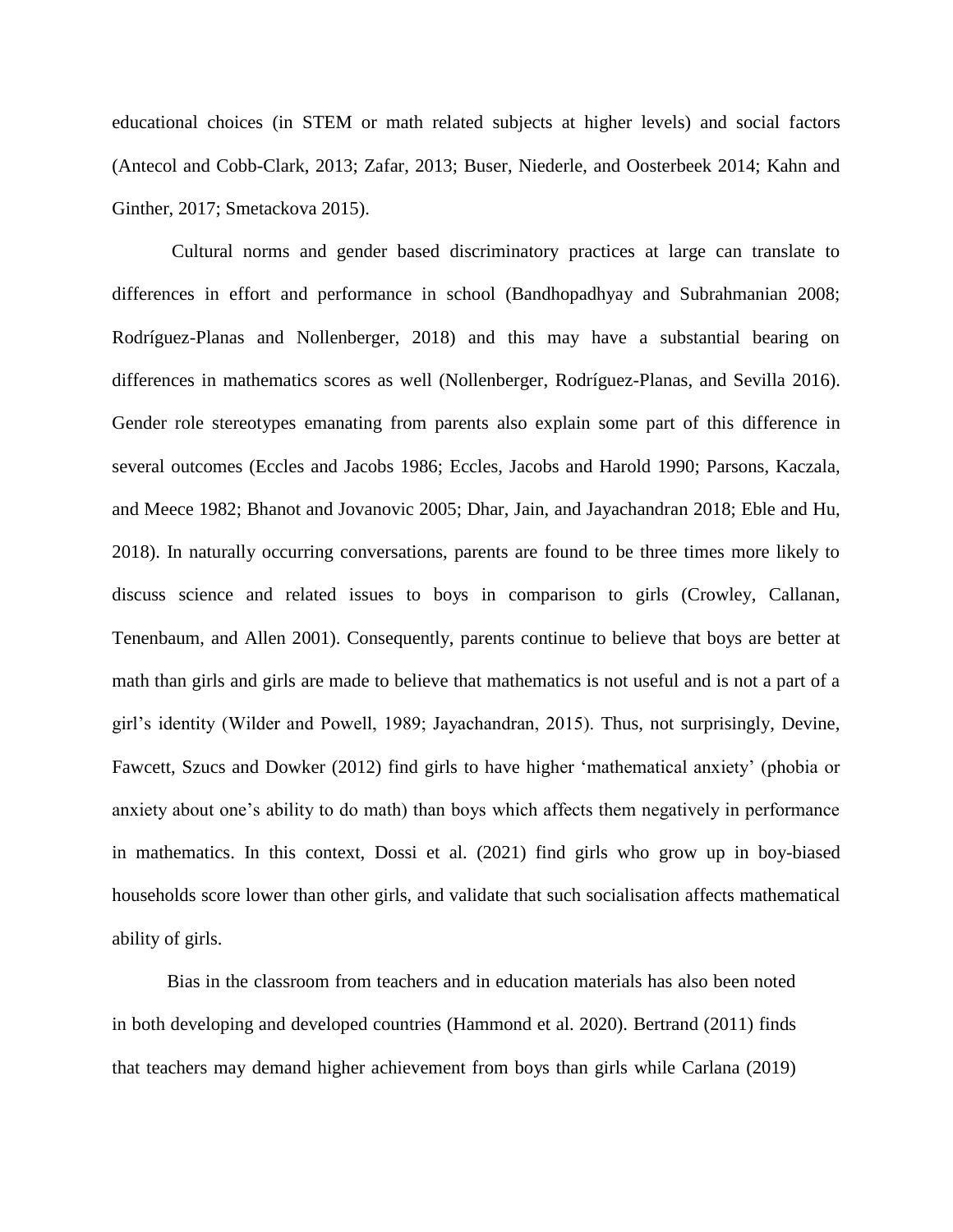argues gender gap in mathematics among students in Italy increases for those who are assigned to teachers with stronger gender stereotypes. In India as well, studies have shown how gender stereotyping is deeply rooted in families and gender bias at home is a key element of the socialization process for girls (Mishra, Behara and Babu 2012). Lim and Meer (2017) find that female students are more likely to aspire to study STEM subjects and take advance math courses if they have a female teacher in middle/upper primary school. Similarly, in India, Rakshit and Sahoo (2020) show that biased teachers can negatively impact attitudes of girls towards maths.

#### **III. MATERIALS AND METHODS**

 $\overline{a}$ 

Firstly, to examine the gender gap in learning outcomes, we make use of pooled household survey data from the ASER. The survey is district representative and conducted to study the schooling status as well as the basic levels of learning among children in rural India. It is conducted from the month of September to November every year in 550 out of the 720 districts in India and covers about 20 to 30 randomly sampled households from about 20 to 30 villages in each district. Accordingly, about 300,000 households are being surveyed in each round. For our analysis, we use data on over 2.3 million children surveyed from 2010 to 2018 in the age cohort 8 to 16 years.<sup>3</sup> In each of the surveyed households, all children in the age group 3 to 16 are surveyed and learning outcomes of children in the age group 5 to 16 are tested along with collecting information on their school enrollment among others.<sup>4</sup>

 $3$  The survey was annual earlier but now it is bi-annual has been conducted in the following years: 2010, 2011, 2012, 2013, 2014, 2016 and 2018.

<sup>&</sup>lt;sup>4</sup> More information on ASER can be obtained from<http://www.asercentre.org/> (accessed on September 15, 2019)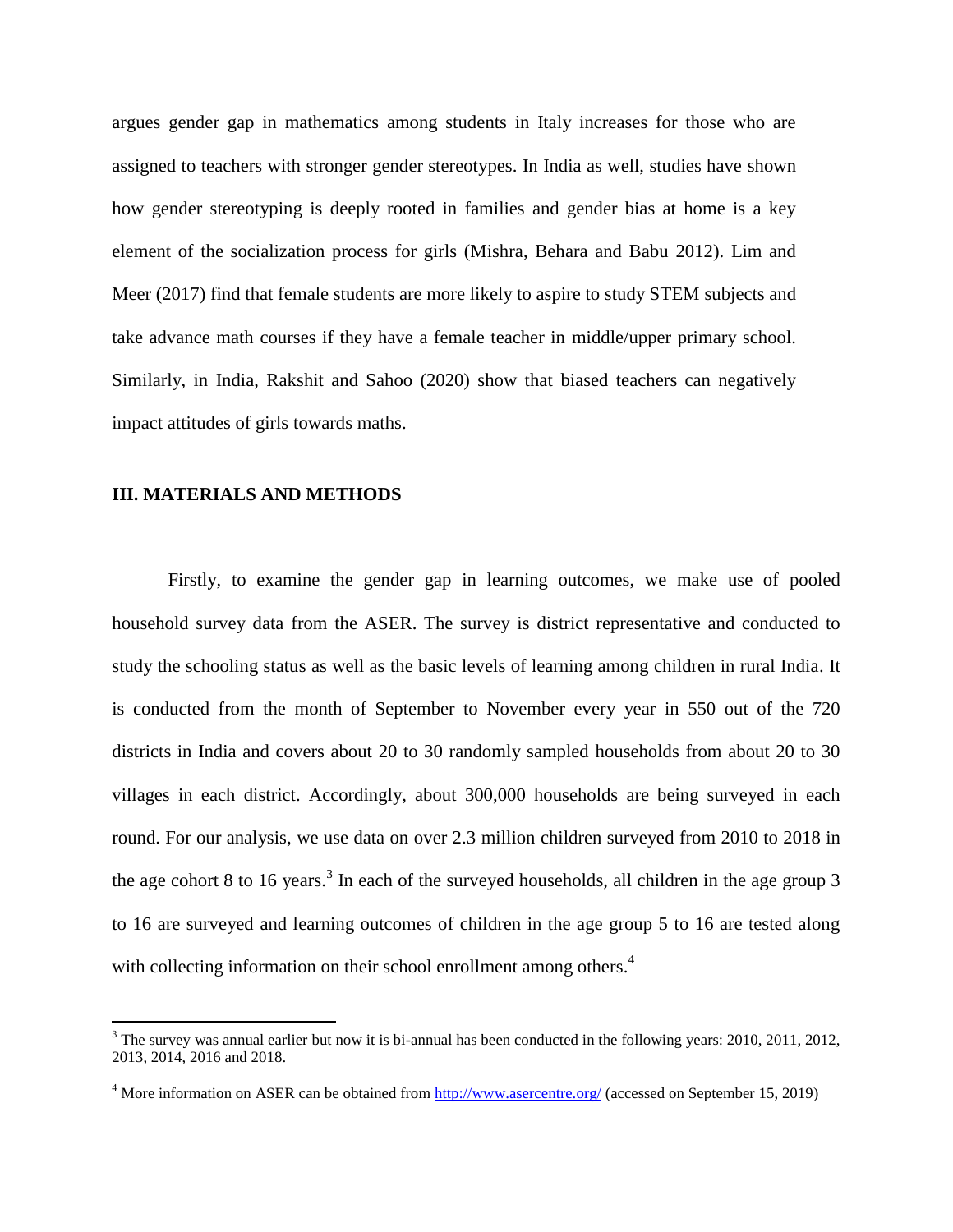The survey also gathered information on basic arithmetic and reading proficiency levels using well tested rigorous tools.<sup>5</sup>. These tools are administered for all children across the districts and states and have been used extensively by other studies (Chakraborty and Jayaraman, 2018; Lahoti and Sahoo, 2020; Shah and Steinberg, 2019). The reading skill levels can be divided into four ordinal categories: identification of letters, identification of words, reading a grade 1 level text, and reading a grade 2 level text. The arithmetic skill levels comprise of four such categories: recognition of single-digit number, recognition of double-digit number, ability to do a two-digit subtraction, and ability to do a division (three by one form). For our analysis, we use standardized reading and mathematics scores that give a mean of 0 and a standard deviation of 1. Because a child of 8 years is expected to answer these levels correctly, we consider children in the age cohort 8 to 16 years for our analysis.<sup>6</sup>

Apart from these variables on learning outcomes, the survey also gathers household and village level information. We use those as independent variables in the regressions along with gender and age of the child. Household level characteristics include a number of indicators: whether the house is cemented or not and possession of television, mobile and toilets along with the household size. Following Banerjee et al. (2007), access to computers has been incorporated as a control. The village level factors include whether the corresponding village of the child has a private school; bank; cemented road and a private health clinic. Appendix table A1 gives detailed definition of each of these variables. Appendix table A2 presents the mean values of the outcome

 $\overline{a}$ 

<sup>&</sup>lt;sup>5</sup> These tools can be accessed from  $\frac{http://www.asercentre.org/p/141.html}{http://www.asercentre.org/p/141.html}$  $\frac{http://www.asercentre.org/p/141.html}{http://www.asercentre.org/p/141.html}$  $\frac{http://www.asercentre.org/p/141.html}{http://www.asercentre.org/p/141.html}$  (accessed on July 13, 2020)

 $6\;$  In India, a child of 6 years generally gets admitted to the first standard and hence by 8 years he/she is expected to complete the second standard.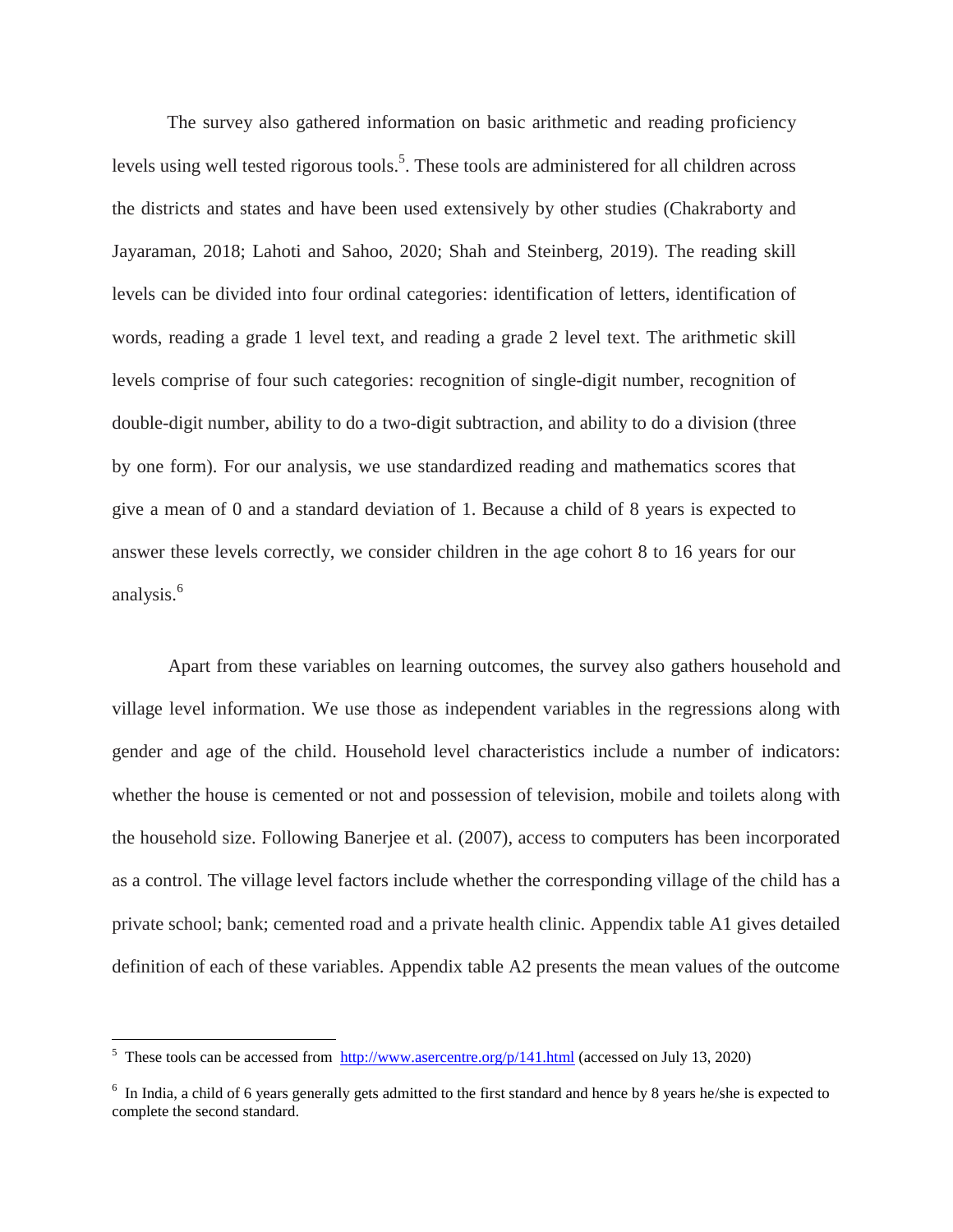and control variables for the girls and boys separately and also tests whether the difference is statistically significant at 5% level.

Despite the considerable sample size and above mentioned these variables, one dimension where the ASER dataset lacks is information on several important indicators that might confound our results. For instance, social groups in terms of caste affiliation or religion might be important in our analysis to assess gender gap as heterogeneous effects within these groups may drive our population estimates. To overcome this, we use data from the IHDS, which has been conducted jointly by National Council of Applied Economic Research (NCAER) and University of Maryland in 2011-12. The dataset covered over 40,000 households gathered data on education, health, economic wellbeing, social status, and various other domains. Short tests capturing learning outcomes on reading, math and writing for children aged 8-11 years were also administered in the survey. These simple tests were administered to over 11,500 children (over 8000 children belonged to rural households) at their homes. Notably, these are the same tests are used by Pratham (a non-governmental organisation) which conducts assessment tests across the country for the ASER. For analysis with IHDS dataset as well, we use the same method to calculate the standardized score with a mean of one and zero standard deviation.

As in the earlier case, the main explanatory variable of interest is the gender of the child, which would indicate gender based differences arising independently after controlling for other factors. In terms of the covariates, this dataset allows us to use similar child and household level variables from IHDS that have been used in the analysis using the ASER data. These include age of the child, cemented house that is reflected through the type of household wall (whether concrete or not), possession of television, toilets and mobiles and usage of computers along with household size. In addition to these, we are able to include a number of relevant controls to the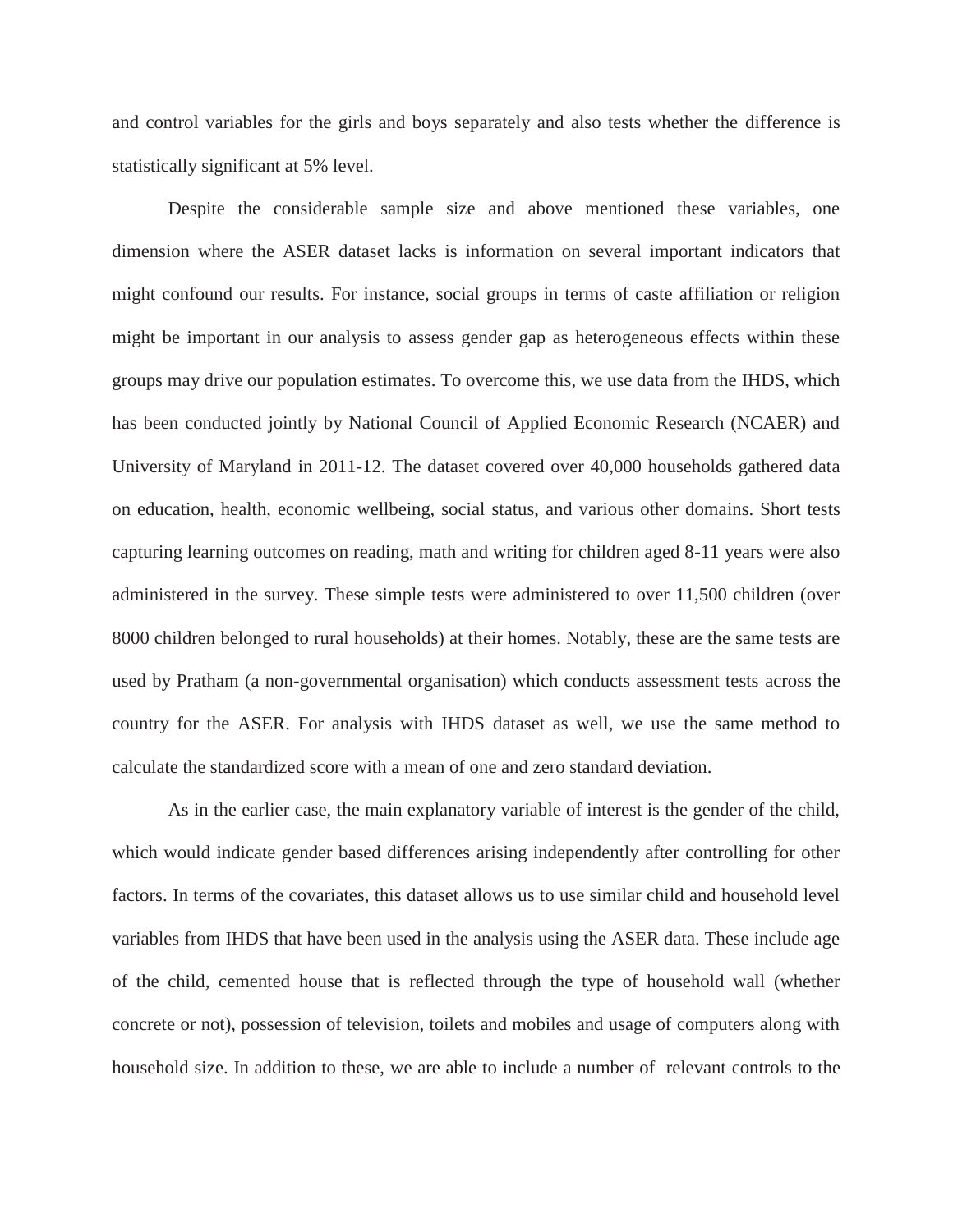Indian context that may affect learning outcomes - birth order; caste and religion; age, gender and level of education of household head; along with household level economic factors like yearly per capita consumption expenditure have been added as controls.

Further, school management (private or government run schools) is also controlled for following a number of studies which have seen the impact of attendance in private schools for the children on their learning outcomes (Chudgar and Quin 2012; Muralidharan and Sundararaman 2015; Singh 2015; Singhal and Das 2019). Other independent variables include whether the child has suffered from short-term illness or fever in the last 30 days prior to the survey, whether the distance from the household to the school is more than 1 kilometre and gender of the teacher. We have also added education of the mother and whether she is involved in household chores or other activities as control variables in the regressions. A significant factor that could deter spending time with school related activities is that girls could be spending more time cooking at home or doing chores within the house which has not been captured directly. Nevertheless, in the regression model, we also control for direct inputs like time spent in school, private coaching and for doing homework, which should serve as suitable proxies.<sup>7</sup>

To study the implications of societal gender norms and attitude on the score difference, we use data from the fourth wave of the National Family and Health Survey (NFHS-4). The survey was conducted in 2015-16 by the Ministry of Health and Family Welfare of The Government of India. 601,509 households across 640 districts were surveyed, which makes it representative not only at the national and the state level but also at the district level. Critical to the studied question, the survey provides information various indicators of female agency and attitude. We use district level estimates of the prevalence of these attitudes and norms and merge

 $\overline{a}$ 

 $^7$  Appendix table A1 describes all these variables in details and appendix table A2 give the summary statistics for girls and boys separately.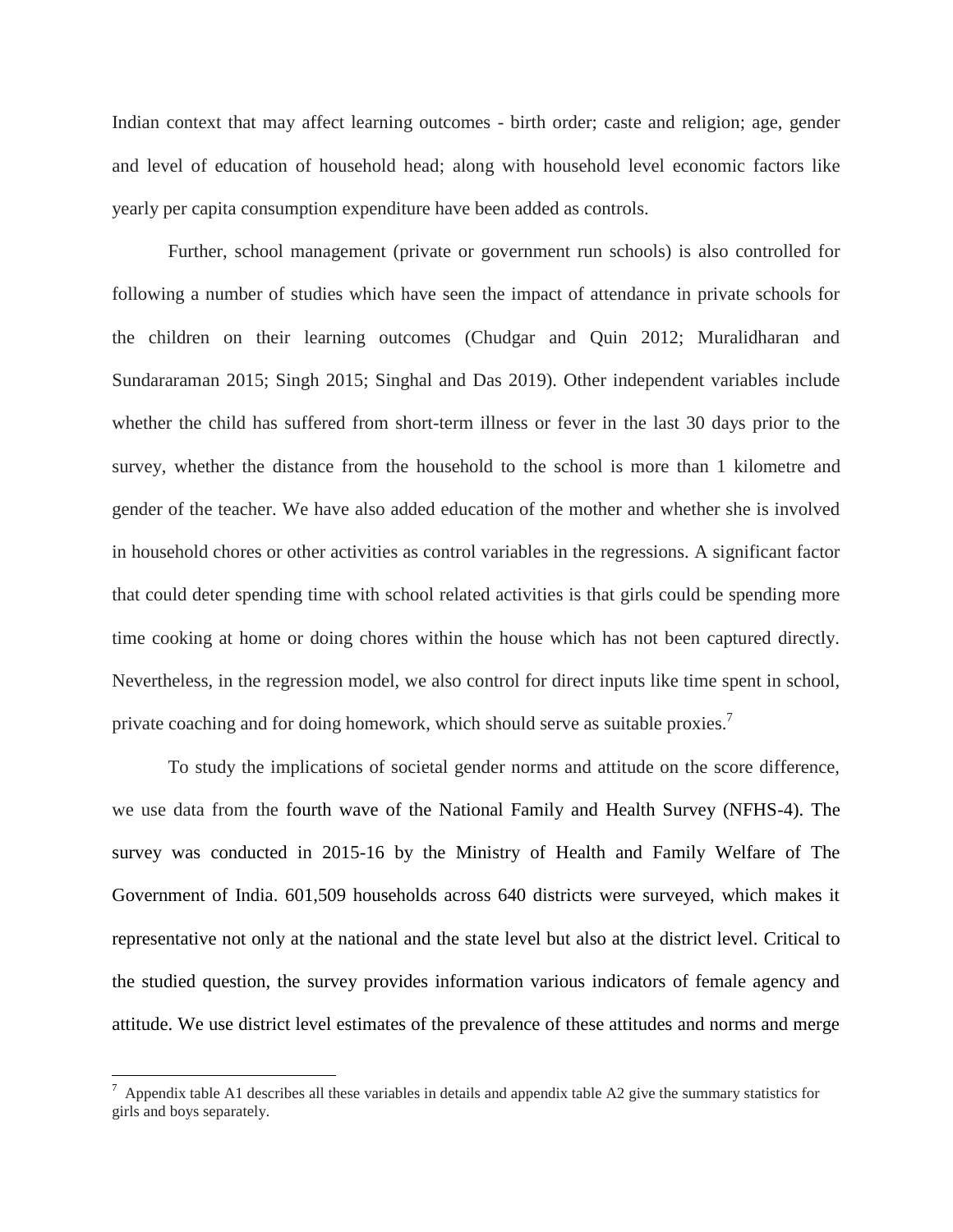it with the ASER dataset collected during the same time period (2016) to examine if females from these districts fare systematically worse. To assess the implications of household norms, we use the first round of the IHDS dataset conducted in 2004-05 and surveyed largely the same households which were surveyed in the second round (IHDS-2). This allowed us to gauge the effects in households with rigid gendered norms that may have remained unaltered from 2004-05 to 2011-12.

#### *Estimation Strategy*

To examine the gender gap effects on learning outcomes, we firstly pool data from all the rounds of ASER starting from 2010 to 2018. The standardized reading and mathematics scores are taken as the main dependent variables. Whether the child is female or not becomes our variable of interest. Accordingly, we use the following regression:

$$
Y_{ijst} = \alpha + \beta Female_{ijst} + \delta X_i + \gamma H_j + \sigma_t + \pi_s + \varepsilon_{ijs} \tag{1}
$$

where  $Y_{ijs}$  is the corresponding outcome variable in time, t (2010 to 2018), for child, i from household, j situated in state, s. Female<sub>tis</sub> is the dummy variable that takes the value of 1 if the child is female and 0 otherwise.  $X_i$  is the vector of individual characteristics,  $H_i$  is the vector of household and village characteristics and  $\pi_s$  are state level dummy variables.  $\sigma_t$  are the time fixed effects, which are dummy variables for each of the years of survey and the error term is given by  $\varepsilon_{ijs}$ . We use Ordinary Least Squares (OLS) for estimation with the standard errors clustered at the district level to account for the within-district heterogeneity.  $\beta$  is our variable of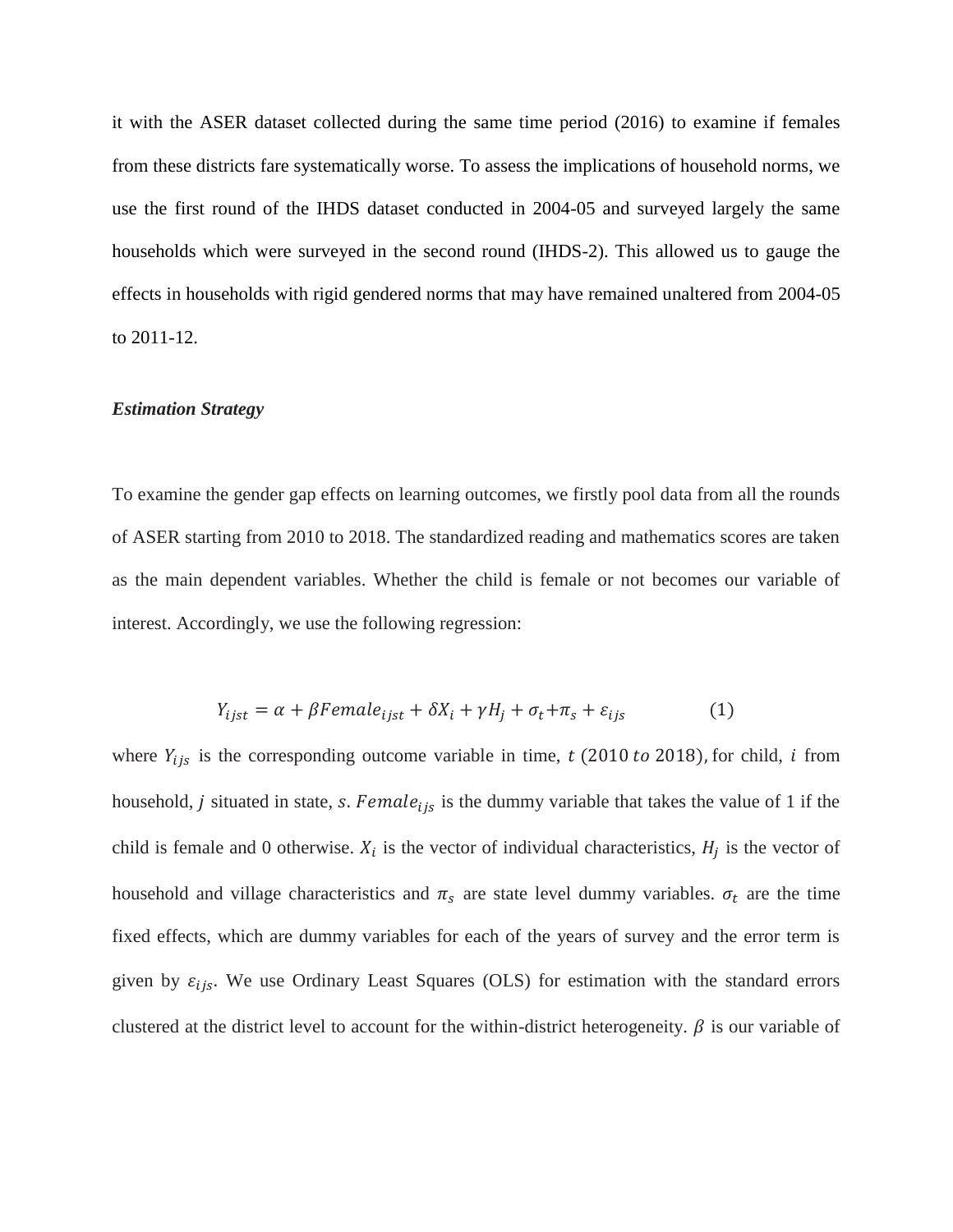interest. To gauge the effects from the IHDS 2011-12 dataset, we use the same model but with a much elaborate set of control variables captured by  $X_i$  and  $H_i$ .

To estimate the potential effects across time to study whether there is an improvement in the gender gap from 2010 till 2018, we introduce an interaction term of the  $Female_{iist}$  and year dummies in the regressions using ASER data. The regression equation is as follows, whereby we analyse the  $\theta$ s:

$$
Y_{ijst} = \alpha + \beta Female_{ijst} + \sum_{t=2010}^{2018} \theta_t \left( Female_{ijst} * \sigma_t \right) + \delta X_i + \gamma H_j + \sigma_t + \pi_s + \varepsilon_{ijs}
$$
(2)

To estimate the effects across age, an interaction term of the  $Female_{ijst}$  and age dummies is introduced in equation (2) instead of the interaction term of the  $Female_{ijst}$  and year dummies. This enables to us study whether there is a divergence or convergence in gender gap with age of the child.

#### **IV. RESULTS**

## *Analysis with ASER data*

As discussed, first using pooled data from 2010 to 2018, we examine the prevalence of gender gap in reading and mathematics learning, controlling for the potential confounders. Accordingly, we use equation (1) to estimate this and the marginal effects from the OLS regressions are presented in Table 1. Here we use three different specifications to ensure that our findings are robust to addition of other covariates. In the first specification, the child and the household characteristics are controlled for. In the second one, the village level characteristics are added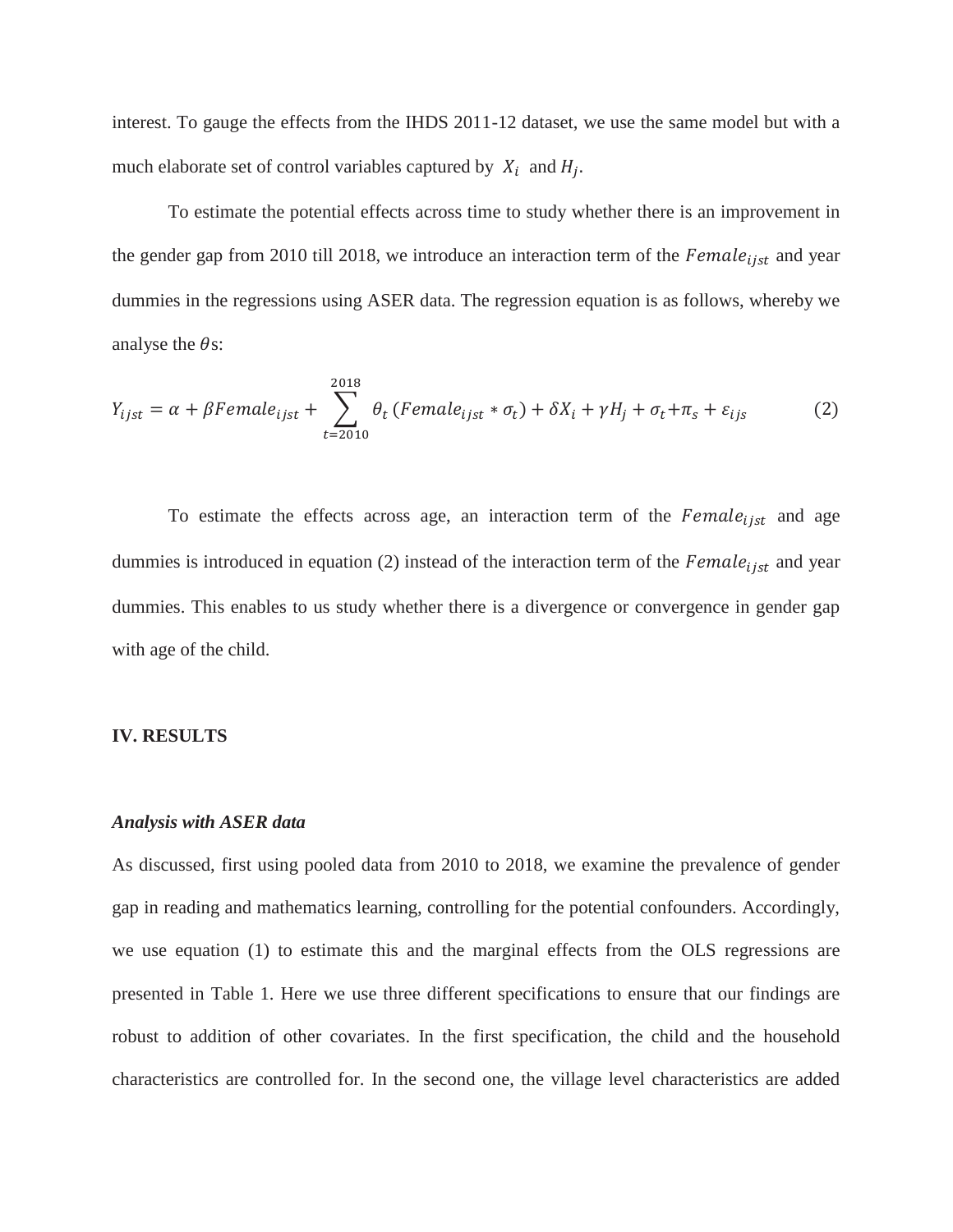and then in the third, which is our preferred specification, we incorporate the state level dummies as well along with the individual, household and village level factors. In all these specifications, survey round dummies are added to control for year specific difference that might be systematically correlated with gender of the child. The findings indicate no significant gap in terms of reading outcomes implying an average girl are equally likely to score well if compared to a similar boy child. However, with respect to mathematics, we observe a statistically significant difference with the female children much less likely to score as much as the boys. An average female child is found to score close to 0.08 standard deviations lower in comparison to a similar male child and this difference is found to be statistically significant at 1% level.

[Table 1 here]

#### *Analysis with IHDS*

The results from the regression outlined in equation (1) from the IHDS survey data is given in table 2. Here, we use three specifications. In the first one, we incorporate all the household and child level covariates that were included in the analysis with ASER. In the second specification, we add other variables that include other household level and school characteristics except the time spent on direct inputs like schooling, private coaching and for homework. In the third specification, which is the preferred one, we include these as well as crude substitutes for time use patterns. In all these specifications, state fixed effects are included and the standard errors are clustered at the district level. As in the earlier case, we find limited gender gap in reading abilities across all specifications. However, we observe female children are significantly more likely to score lesser in mathematics. In terms of the effect size, this is close to what we observe from the ASER data: females score about 0.1 standard deviation lower than that for the male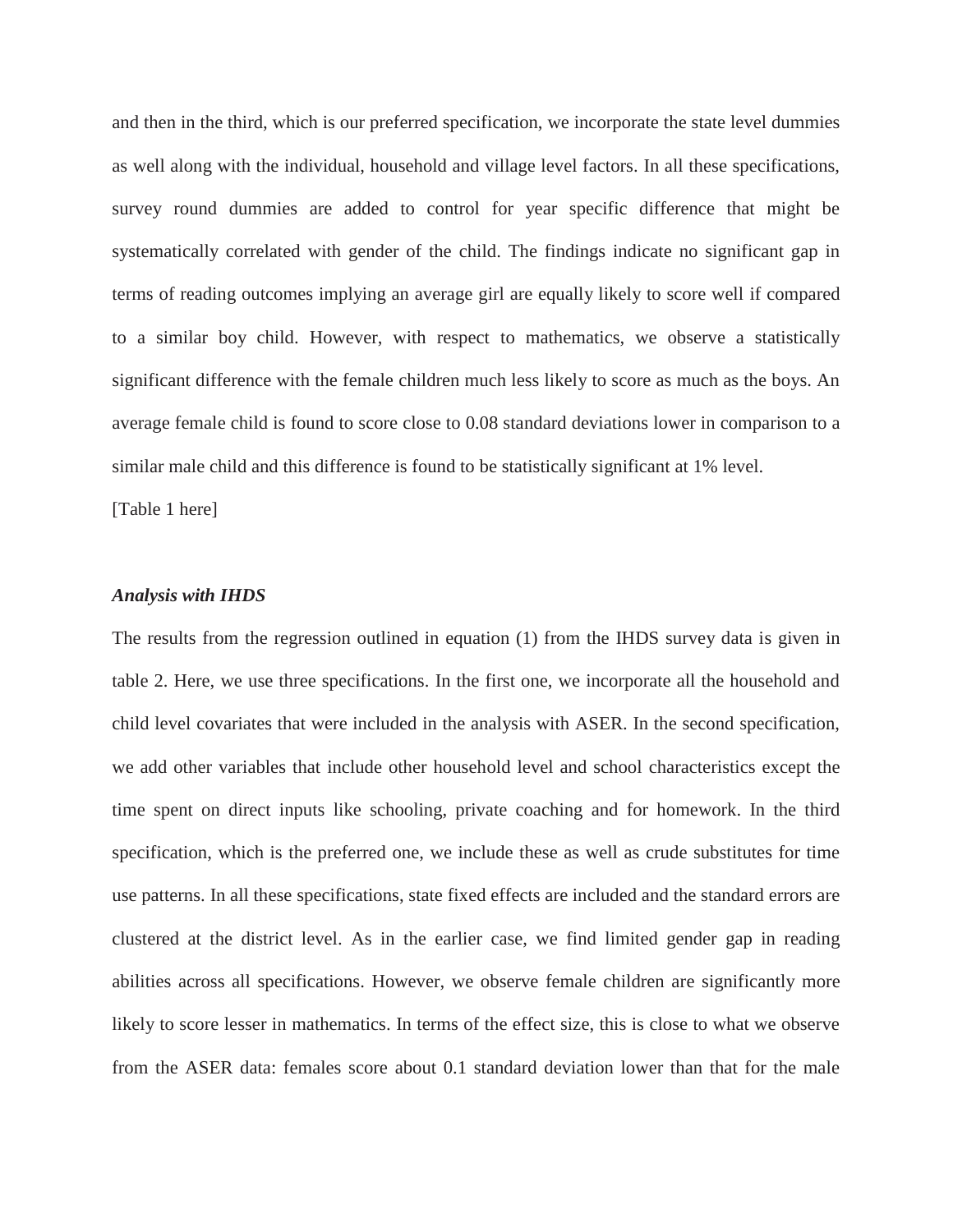children on average and this is robust across specifications including the one where we have controlled for household, child level and school characteristics.

## [Table 2 here]

Are these differences observed across different household and child characteristics? The elaborate information available in the IHDS dataset allows us to decipher the gap across heterogeneous household groups and examine if the gender gap in mathematics learning remains pervasive.

# *(a) Private and Government Schools<sup>6</sup>*

We extend our analysis further to explore if females perform better than the male children across private or government run schools. Figure 1a shows the marginal effects and the 95 per cent confidence intervals (CI) from the regressions that include all the mentioned covariates separately for sample of children studying in private and government run schools. We observe significantly lower mathematics scores among females in comparison to the males for both these regressions. Such, though is not the case for reading scores.

## [Figure 1a here]

#### *(b) Social groups*

Social groups which categorize households into different caste and religion constitute an important dimension in the Indian society. Literature has indicated households belonging to backward castes including Scheduled Caste (SC), Scheduled Tribe (ST) and Muslim religion enjoy lowest autonomy, suffer from deprivation, discrimination and subsequently face inequality in opportunities in terms of health, education and employment (Thorat and Neuman, 2012; Banerjee, Duflo, Ghatak, and Lafortune 2013). Accordingly, we run separate regressions for children belonging to the following: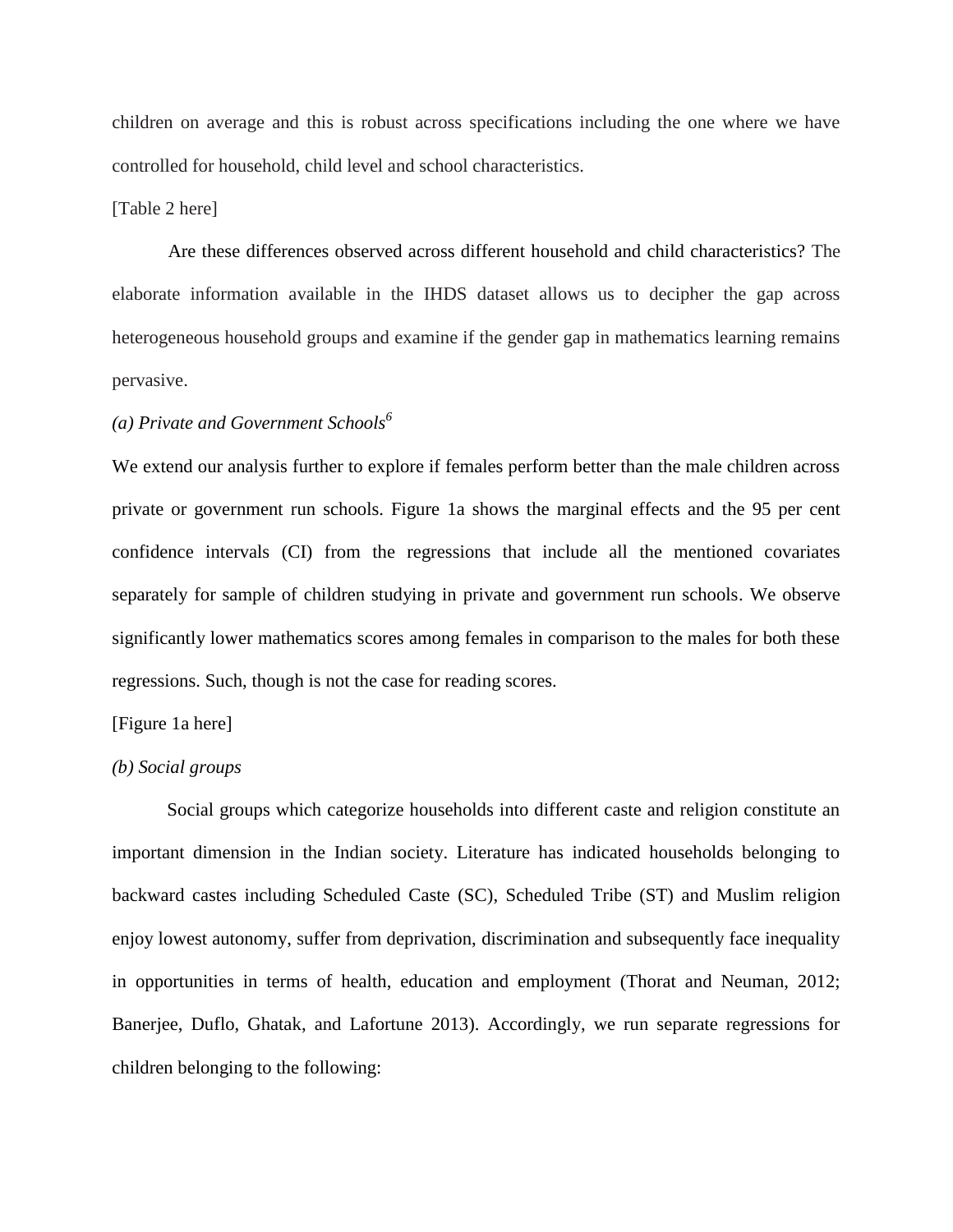(i) *Brahmin* caste, Christian religion and other forward caste

(ii) Muslim and 'Other Backward Classes' (OBC)

(iii) *Dalits* (Scheduled Castes) and *adivasis* (Scheduled Tribes)

Individuals belonging to the first group are, on average, economically and socially better off as compared to those belonging to the other two groups. *Dalits* and *adivasis* form arguably the worst-off group both socially as well as economically and lag behind the upper castes in multiple indicators of welfare (Sundaram and Tendulkar 2003).

Figure 1b presents the marginal effects from the regressions run separately for children belonging to these three groups. Our findings give evidence of a persistent gender gap in mathematics learning outcomes within all these groups. In terms of reading though, no significant difference is found.

[Figure 1b here]

#### *(c) Economic groups*

Difference in mathematics scores across gender might be heterogeneous across households of different economic status. Apart from the prevalence of an apparent son preference as a choice, in poorer households parents may choose to invest more in boys because of higher economic returns (Rosenblum, 2017). Since numeracy or mathematical skills can be perceived to be important pre-requisite in the labour market, investment might be disproportionately higher for boys than girls especially when resources are scarce.

We test the presence of such heterogeneous association of girls scoring lesser in mathematics across these different economic groups. For this purpose, we divide the household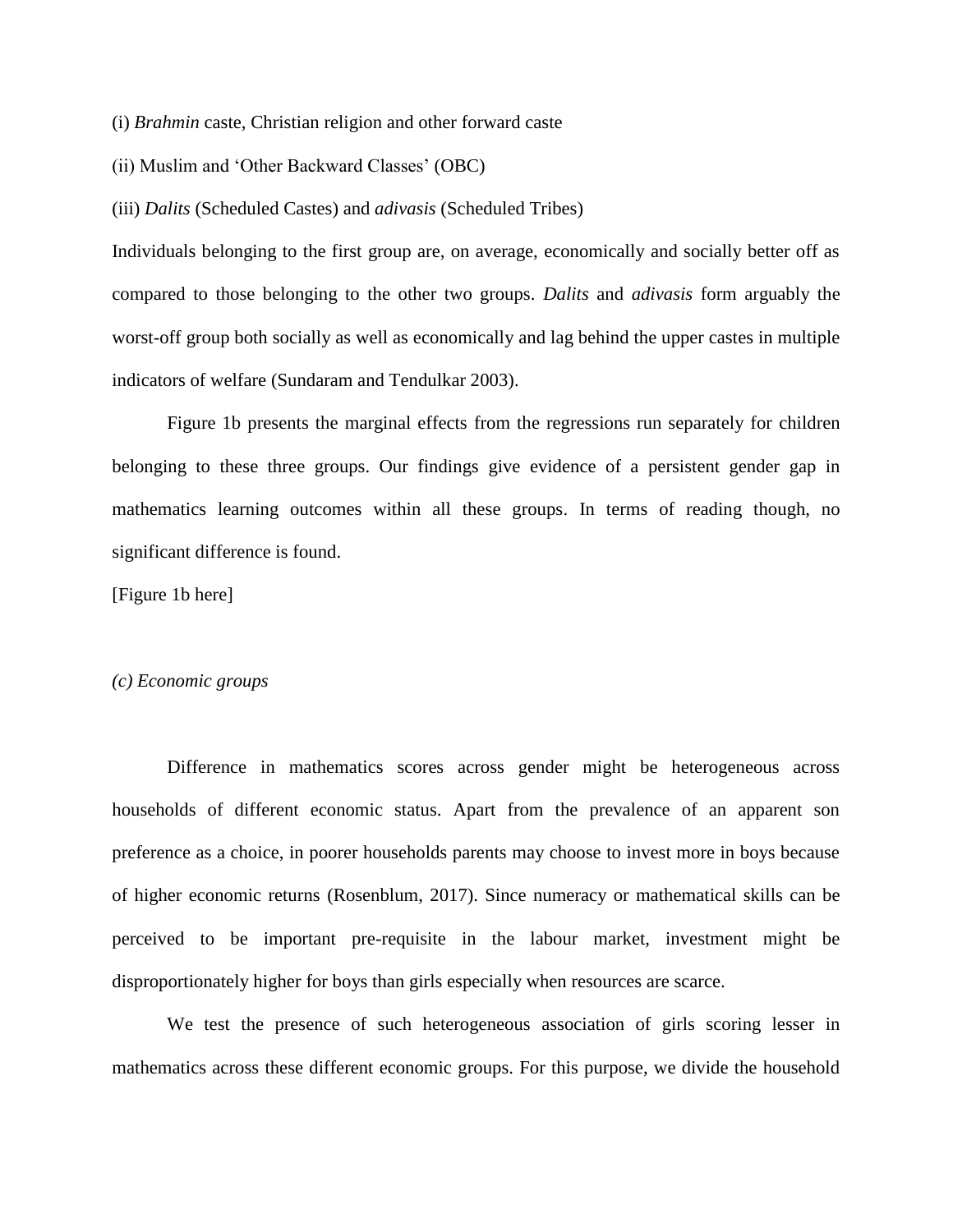yearly per-capita consumption expenditure into three equally divided terciles and run separate regressions with children from each of these groups of households. We consider consumption expenditure as it is arguably one of the best indicators of measuring economic well-being and has been used to estimate official poverty levels in India (Planning Commission, 2014). Figure 1c presents the marginal effects from the regressions. As in the other cases, we find girls from poorer households score significantly lesser on average than male children, which is found to be true even among children from the richest set of households.

#### [Figure 1c here]

#### *(d) Birth order*

Literature indicates various hypotheses about the impact of birth order on educational expenditure and achievements of children. Those predicting a negative hypothesis suggest reasons such as greater parental involvement and responsibility towards children of lower birth order. The parents also get older when they rear children of higher birth order. However, those predicting a positive relationship put forward reasons like growth of family income over the life cycle, experience gained by parents towards child rearing and assistance provided by the older children in terms of finance and caring (Booth and Kee 2009). Accordingly, we examine if the gender gap in mathematics scores is prevalent among those of different birth orders. For this purpose we categorize children into two groups: those with birth order '1' and those with birth order '2' or above. Figure 1d presents the marginal effects from the OLS regressions across these two groups of children.

Our findings appear to suggest that mathematics scores for girls across birth order 1 or 2 or above is lower than that for boys on average and the difference is statistically significant. Notably as discussed, sex selection is found less likely to be prevalent among children of first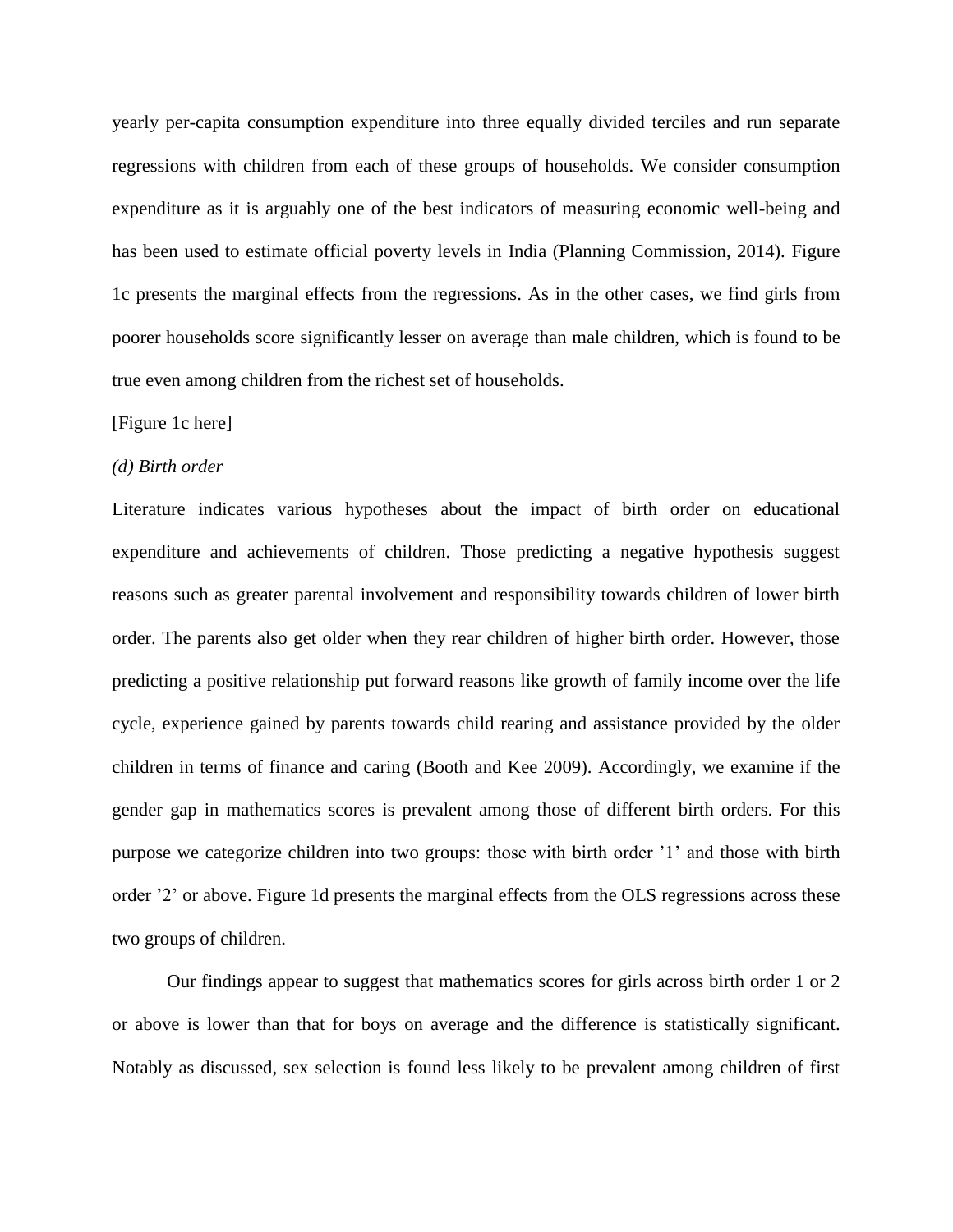birth order, which is why the gender of these children might be assumed as close to exogenous. The fact that the gender gap is significant among children of the first birth order confirms that our findings are robust and not confounded by a potential selection bias against female children in the pre natal stage.

## [Figure 1d here]

## *Changes over time*

Next, we examine the changes in the gender gap since 2010 and whether we get any indication of an improvement through reduction in gender gap. For this, we run regression using the equation outlined in (2). The marginal effects for reading and mathematics outcomes are presented in figure 2(a) and 2(b) respectively. Interestingly we find a reverse gender gap in reading scores that started in 2014 and the difference in 2018 is found to be statistically significant at 5% level. This implies girl students have been faring better, on average, than their male counterparts since the last five years on reading skills. Yet, when we consider mathematics scores, we find a gender gap biased against the female children and the effects seem to be persistent across the years starting from 2010 to 2018.

[Figure 2a and 2b here]

#### *Changes over age*

Next, we assess the convergence or divergence in the gender gap among the children with age. The plots for the marginal effects on reading outcomes which are presented in figure 3(a) indicate prevalence of no gender gap across the whole range of age starting from 8 years to 16 years. In other words, controlling for other factors, a girl, irrespective of her age, is likely to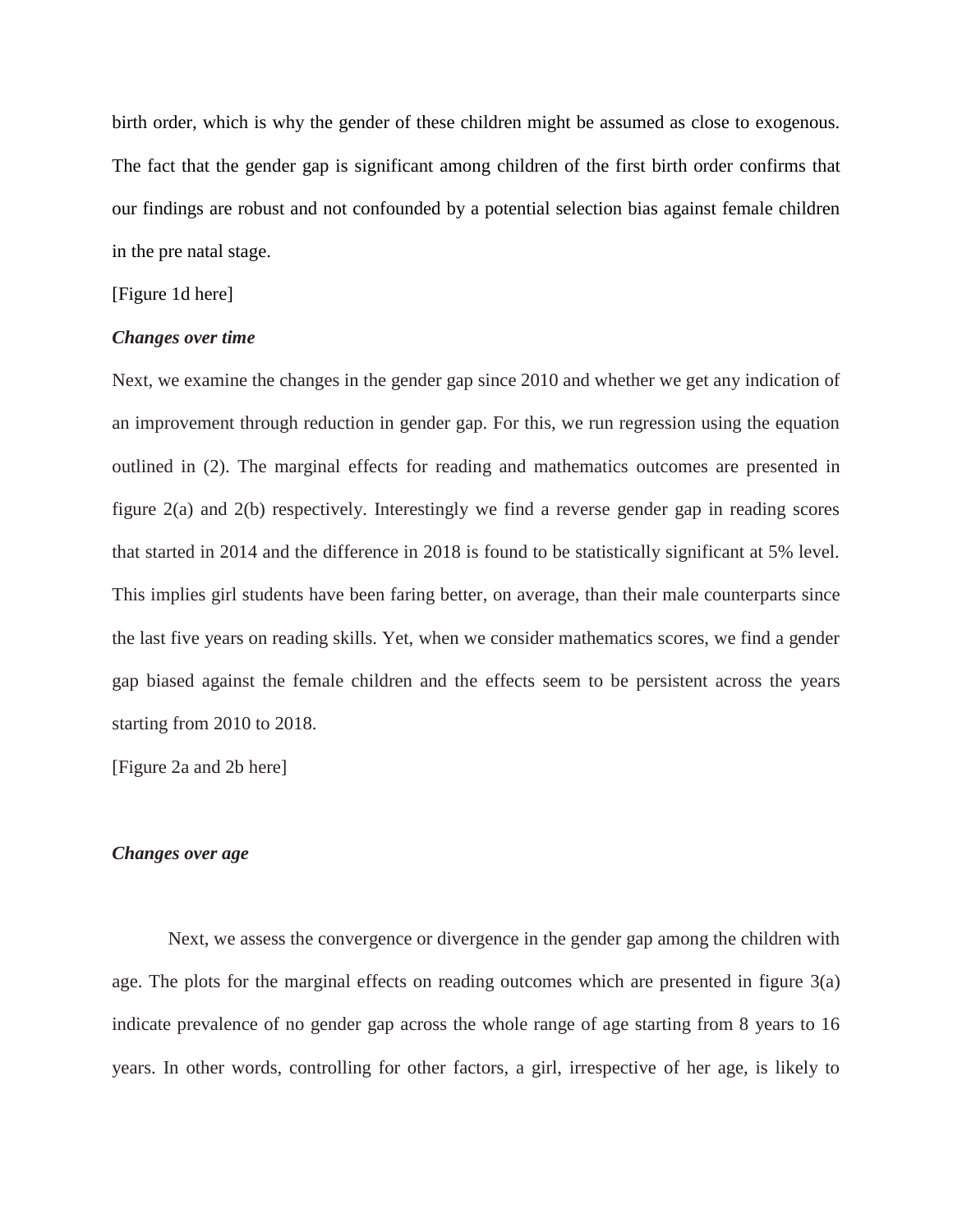perform similarly to that of boy of same age. Nevertheless, as found in the last section, we observe a discernible gender gap for mathematics, which starts diverging with age (figure 3(b)). [Figure 3a and 3b here]

Please note that in the above regression, we have controlled for enrollment status of the child in school. This ensures we are controlling for the prevalent gender gap that starts intensifying with age and hence our findings are unlikely to be confounded by lesser female enrollment at higher age. In other words, because literature has documented higher school dropout among females with age, it is more likely that a boy child with similar innate ability to a girl child may remain in school and gain better learning capabilities in comparison to the latter with respect to secondary schooling. However, the results do not change even if we only consider the enrolled children.

We test this in another way where we consider the children who were of age 8 years in 2010 and tracked them till 2018. Accordingly, we include only children of age 9 years in 2011, 10 years in 2012, 11 years in 2013, 12 years in 2014, 14 years in 2016 and 18 years in 2018. This gives an opportunity to examine the changes in gender gap as we move through similar set of children from 2010 to 2018. Therefore, we are able to gauge if the gender gap at an older age (14 or 16 years) increases even if there is no gap among similar set of children when they were 10 years old. For this, we create a *time* variable which takes the value of 1 for children surveyed in 2010, 2 for those surveyed in 2011, 3 for 2012 and so on till 9 in 2018 and run a regression for the sample of children as given above. Here we use equation (2) but with an interaction term of the  $Female_{iist}$  and time dummies and examine the relevant coefficients. We find no change in reading score across age but a significant divergence in mathematics score at higher age is observed. This is despite the fact that the gender gap at lower age is statistically insignificant at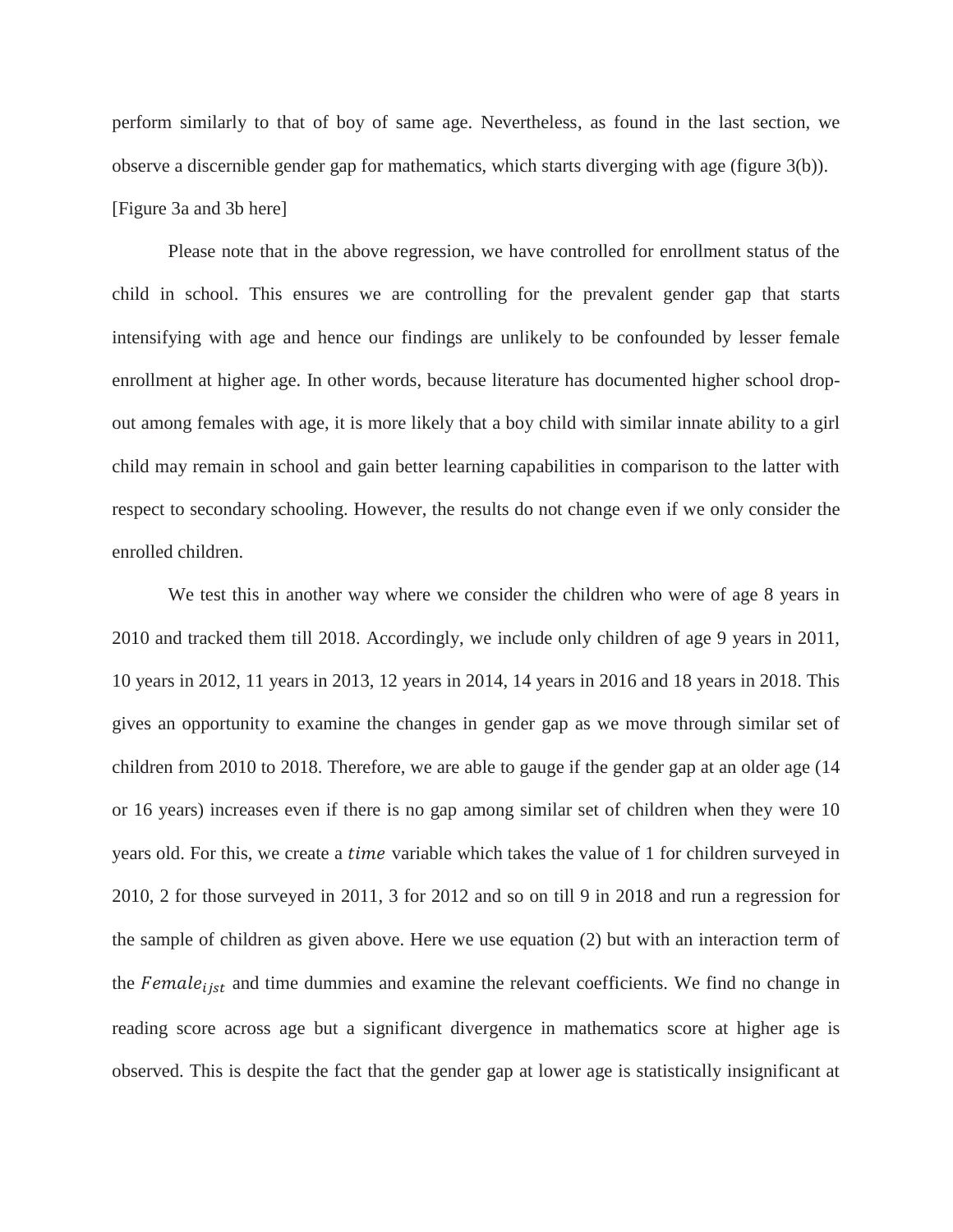5% level. Supplementary figure SF1 and SF2, which present the marginal effects on reading and mathematics scores also indicate the same.

## *State level analysis*

One of the key features of India is the huge variation in levels of development across states. Research indicates considerable regional inequality in the pace of economic growth and poverty reduction (Nagaraj, 2000; Ahluwalia, 2002). Findings largely indicate North Indian states like Bihar and Uttar Pradesh show low levels of economic growth whereas western states like Gujarat, Maharashtra and the south Indian state of Tamil Nadu showed increased growth in the 1990s. In addition, with respect to poverty reduction and human development indicators, evidence seems to suggest prevalence of substantial inequality across the Indian states (Deaton and Dreze, 2002; Ravallion and Datt, 2002; Purohit, 2004; Purohit, 2008). This appears to be evident with regards to gender inequality as a recent study by the Government of India indicates that the South Indian states of Kerala, Andhra Pradesh and Karnataka are found to be performing better while states like Uttar Pradesh, Bihar and Madhya Pradesh among others lag behind. Putting everything together, existing studies indicate southern Indian states to be developed with higher levels of empowerment among women (Jejeebhoy and Sathar, 2001; Evans, 2020).

In this context, we use the ASER data to generate state level estimates to examine the states which have higher levels of gender gap and those with lower levels or even show a reverse gap in terms of mathematics abilities. Table 3 presents the main results from regressions run separately for the major states of India as elucidated in equation (1). Here, based on data from 2011 to 2018, we categorize the states into three groups: states with significant female gender gap (girl disadvantage), (ii) states with reverse gender gap (boy disadvantage) and (iii) states with insignificant gap (no disadvantage). Expectedly, we see a regional pattern emerge in the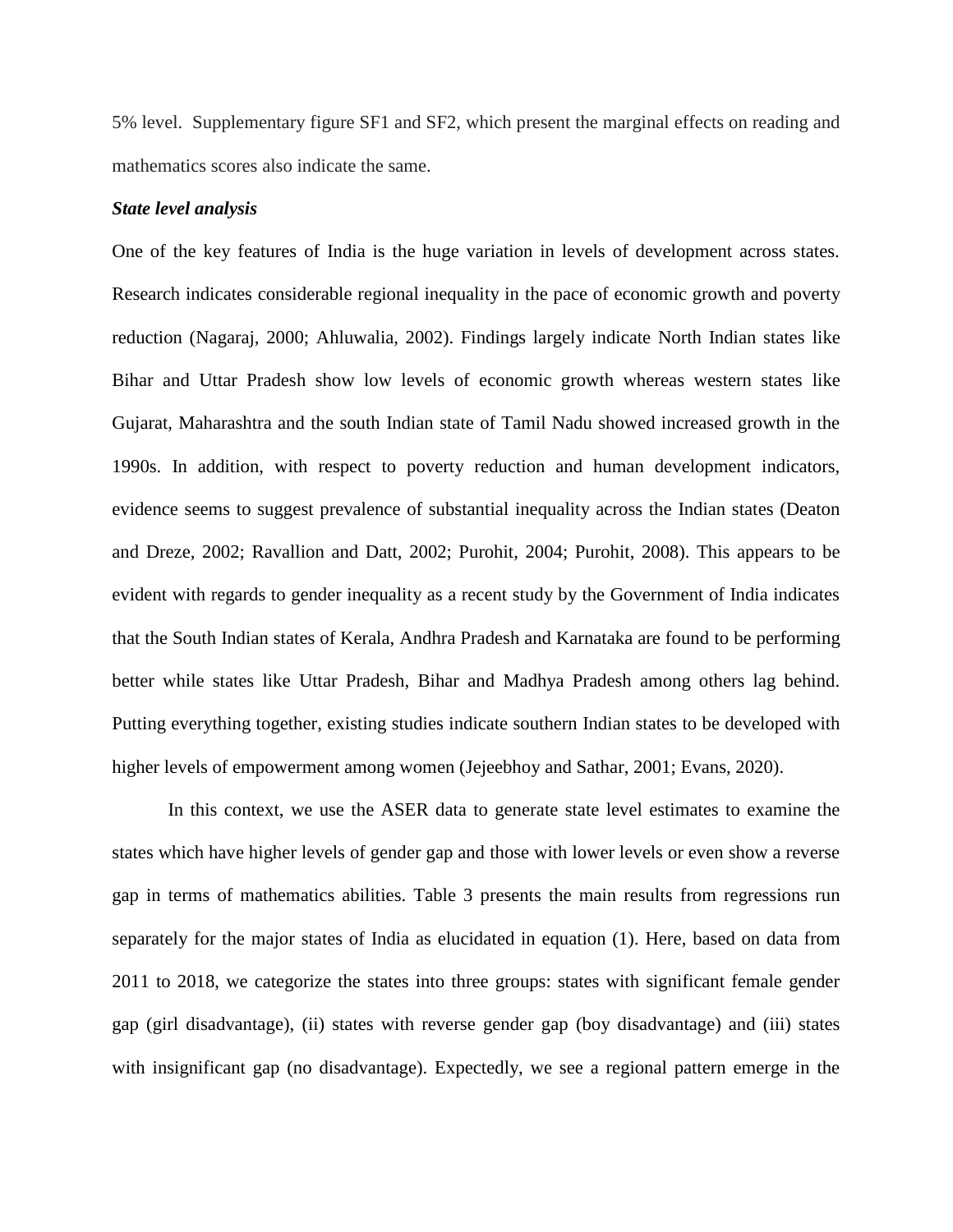data. We find that 12 out of the 29 states show female disadvantage which is statistically significant at 1% on average.

This comprises northern and central Indian states that include Rajasthan, Madhya Pradesh, Uttar Pradesh, Bihar, Chhattisgarh and Jharkhand along with eastern states like Orissa, West Bengal and Assam. Southern Indian states that include Karnataka, undivided Andhra Pradesh, Tamil Nadu, Kerala and Pondicherry show male disadvantage as compared to the females (reverse gender gap). Major western states that include Maharashtra and Gujarat show no statistically significant girl disadvantage. This is true for most of the North-Eastern states like Arunachal Pradesh, Mizoram, Nagaland and Sikkim.

## [Table 3 here]

Next, we use equation (2) to examine the changes in the gender gap temporally from 2010 to 2018 for these states. Figure 4 presents these estimations over time for the five states (Bihar, Uttar Pradesh, Madhya Pradesh, Rajasthan and Jharkhand) which show a more pronounced trend of increasing gender gap. In the other states that include Assam, Orissa, West Bengal and Chhattisgarh which have a female disadvantage on average, there are signs of improvement (Appendix figure F1). Notably, Tamil Nadu appears to be a state where we find an increase trend of reverse gender gap. This indicates systematically higher boy disadvantage in the recent years which needs immediate recognition and implementation of relevant policies. Nevertheless, in states that show reverse gender gap on average, we find no evidence of temporal disadvantage for boys. Surprisingly, Punjab stands out in this analysis since there is a significant gender gap in education spending in Punjab along with states that include Bihar, Rajasthan, Madhya Pradesh and Uttar Pradesh (Kingdon 2005). Further research is needed to understand this issue in greater detail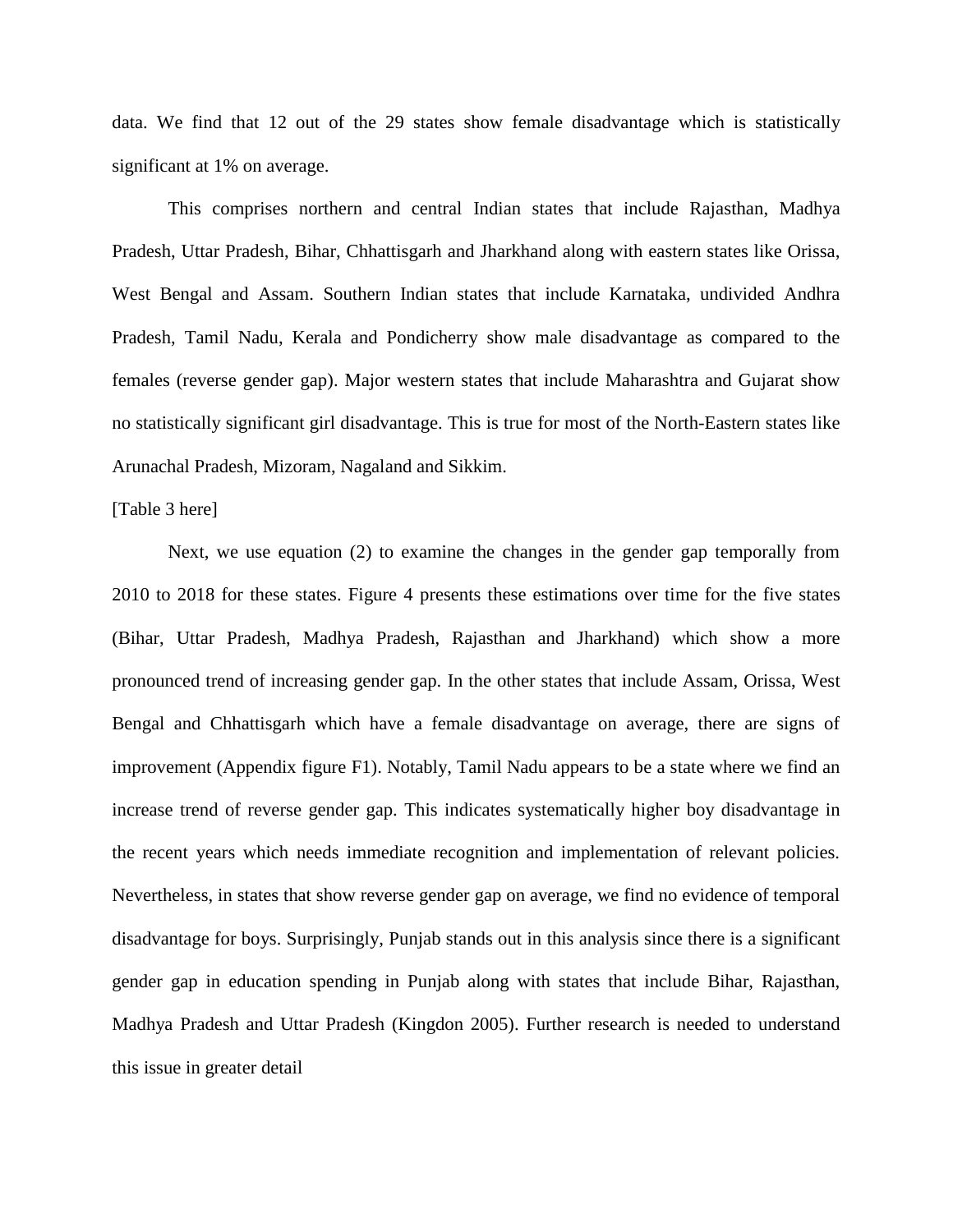[Figure 4 here]

## *Implications of gender norms*

Our state wise analysis indicates two important facets: first, there is a wide variation in the extent of gender gap in mathematics across states and second, there exist a systematically perverse female disadvantage especially in northern states which is in fact increasing over time. Research indicates these states are massively patrilineal with the female biased cultural norms and attitudes being deeply rooted among large sections of the population (Dyson and Moore, 1983). In fact it is often observed that these regressive gender norms exist not only in households but also within the society more broadly. In fact, literature in varied context have established how gender in mathematics correlates with male preference within the family as well as societal gender norms (Guiso et al. 2008; Pope and Sydnor, 2010; Nollenberger et al. 2016; Dossi et al. 2021). In this section we formally examine if pre-existing gender norms at household level is in anyway correlated with the prevalent gender gap.

For this, we use the IHDS data collected in 2011-12 and utilize two possible indicators of gender stereotyping emanating from patriarchal cultural norms and traditions. Seclusion practices in households such as *purdah* or *ghunghat* (the practice of women veiling their faces) are examples of such norms or prejudice. Among Hindu households, the practice of *ghunghat* is highly prevalent in Northern India (less prevalent in Southern parts), while purdah is prevalent in Muslims across India, and those practicing this are found to have lesser autonomy in going outside the house to work or meet friends, take household decisions or participating in the labour market (Rahman and Rao, 2004; Coffey, Hathi, Khurana and Thorat 2018).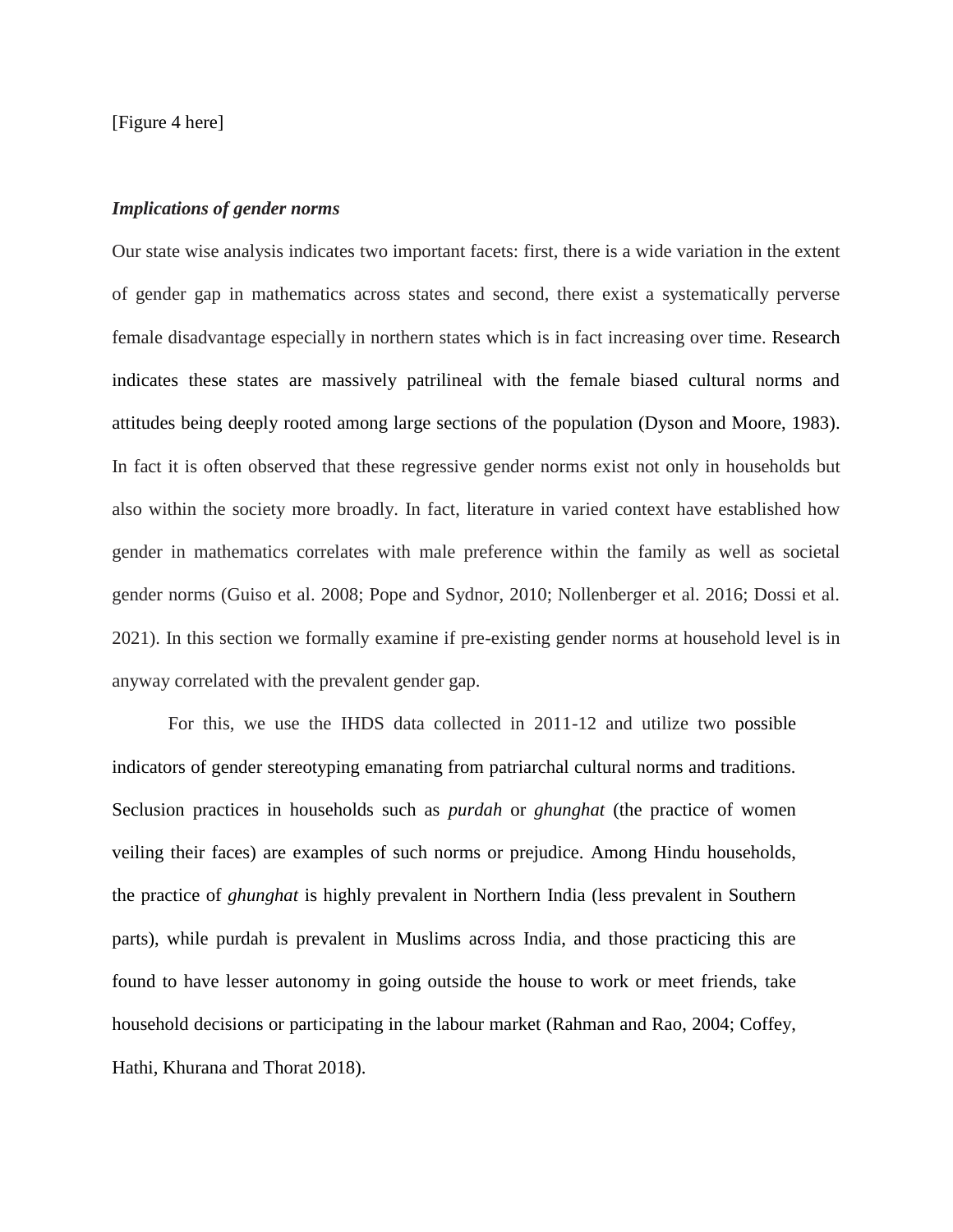Another form of such prejudice faced by women is the practice of them eating food after men which have been associated with the likelihood of women being underweight putting them at higher health risks (Coffey et al., 2018). During pregnancy, this can also translate into adverse outcomes for their children (Coffey, 2015). Since these norms and attitudes are patriarchal in nature, it is likely that in households where such these gendered norms or prejudices are followed, gender stereotyping would be higher.

To gauge whether female children from households where these norms are practiced (*ghunghat* and the practice of women eating food after men) are likely to score worse in mathematics, we run similar regression as elucidated in equation (2) with an interaction term of the  $Female_{iist}$  and these indicators instead of the female-time interaction. For this we also make use of the longitudinal IHDS-1 data that collected similar information from the same set of households in 2004-05 (Desai et al., 2010).<sup>8</sup> Figure 5 presents the regression results to assess the gender gap in households that follow these practices. In the first set of regression, we examine the gap in households that practiced these in 2004-05, in the second set, we assess the gap in households practicing these in 2011-12 and then in the third, we study this in households who reported of having practiced these both in 2004-05 and 2011-12. Across these regressions, we find that the mathematics scores among females to be systematically lower in households practicing these regressive gender norms.

## [Figure 5 here]

 $\overline{a}$ 

We further explore whether societal norms are associated with the gender gap. Here, we make use of district representative data from the National Family Health Survey (NFHS) conducted in 2015-16. In particular, we estimate gender norms and attitude at district level and

<sup>&</sup>lt;sup>8</sup> Please refer to **https://ihds.umd.edu/** for more details (accessed September 28, 2017)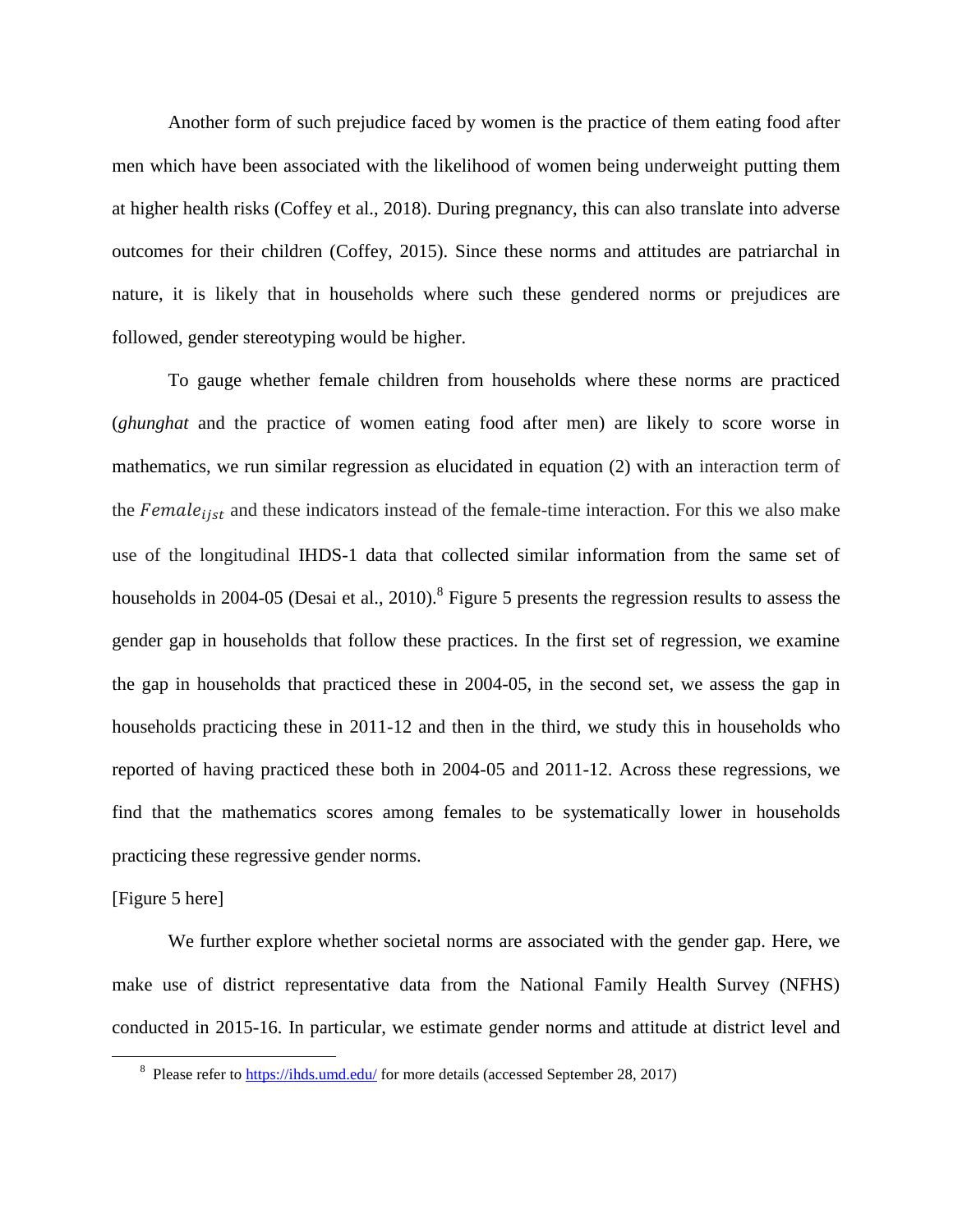merge that with the ASER data for 2016 to assess if female children from districts with higher prevalence of regressive gendered norms and attitudes score worse in mathematics relative to the males. We consider a number of district level indicators (in terms of proportion) that capture female agency not only with respect to their treatment within the households but also their bargaining power:

(i) Husband/ partner jealous if respondent talks with other men

(ii) Husband/ partner accuses respondent of unfaithfulness

(iii) Husband/ partner does not permit respondent to meet female friends

(iv) Husband/ partner tries to limit respondent's contact with family

(v) Husband/ partner insists on knowing where respondent is

(vi) Husband/ partner doesn't trust respondent with money

(vii) Females ever been humiliated by husband/partner

(viii) Females ever been threatened with harm by husband/partner

(ix) Females been insulted or made to feel bad by husband/partner

(x) Females who usually decide on respondent's health care

(xi) Females who usually decide on large household purchases

(xii) Females who usually decide on visits to family or relatives

(xiii) Females who usually decide what to do with money husband earns

Note that for indicator (i)-(ix), higher values imply gender regressive norms while a lower value for  $(x)$ - $(xiii)$  implies that.

With this, we run regression to assess if females from district with higher prevalence of gender insensitive practices are less likely to score well in mathematics. Figure 6 show the marginal effects from interaction of the  $Female_{i}$  dummy and these indicators as mentioned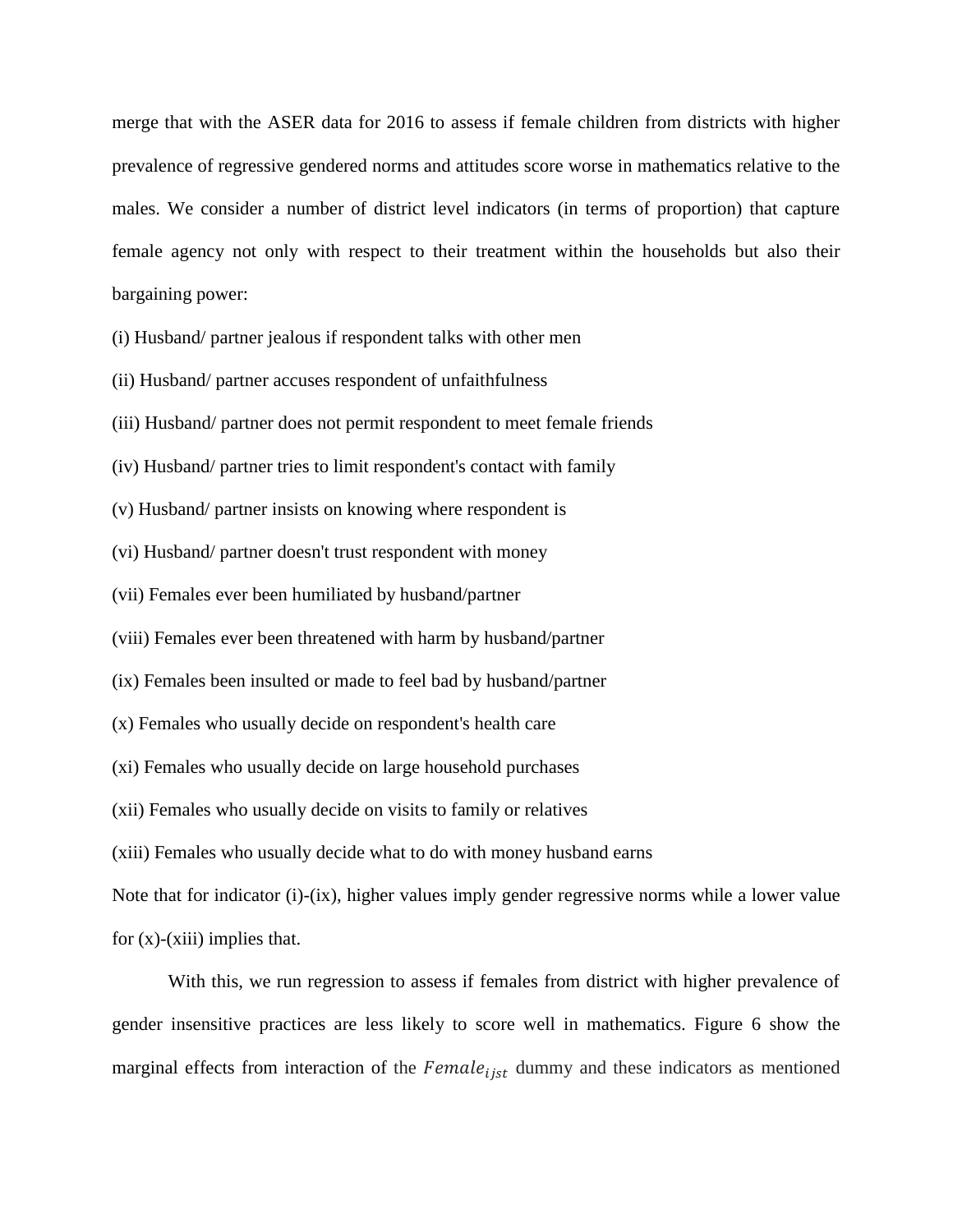earlier. The findings indicate a strong association with the female children performing systematically worse on average than the male children from districts with regressive norms. Importantly, we find these to be true not only for indicators which capture respect or the females within the household (indicator i-ix) but also those that indicate their decision making power (indicator x-xiii). For these indicators, we find that in districts with higher prevalence of females taking household decisions, an average girl child is likely to score better in mathematics compared to a similar boy child.

[Figure 6 here]

#### **V. DISCUSSION AND CONCLUSION**

This paper provides an overview on the prevalence and persistence of gender gaps in mathematics among adolescent children from rural India across age, time and geographical location. We utilize multiple datasets that include the over 2 million children from the ASER survey data from 2010 to 2018 apart from the longitudinal IHDS survey conducted in 2004-05 and 2011-12. We find a robust and strong evidence of a gender gap in basic mathematical abilities that appear to be prevalence across adolescent females across economic strata, social groups and various other demographic compositions. Worryingly, the gap persists across age groups and has been increasing temporally on average. We also find significant inter-state variation with most of the Northern states, where we observe a disproportionately larger gap.

One of the important dimensions of the inter-state variation is the southern states in particular exhibit a reverse gender gap (where boys are performing worse than girls). While this reverse gap is unexpected and requires further research, the lack of female disadvantage for these outcomes in southern states is unsurprising because such regional differences are common due to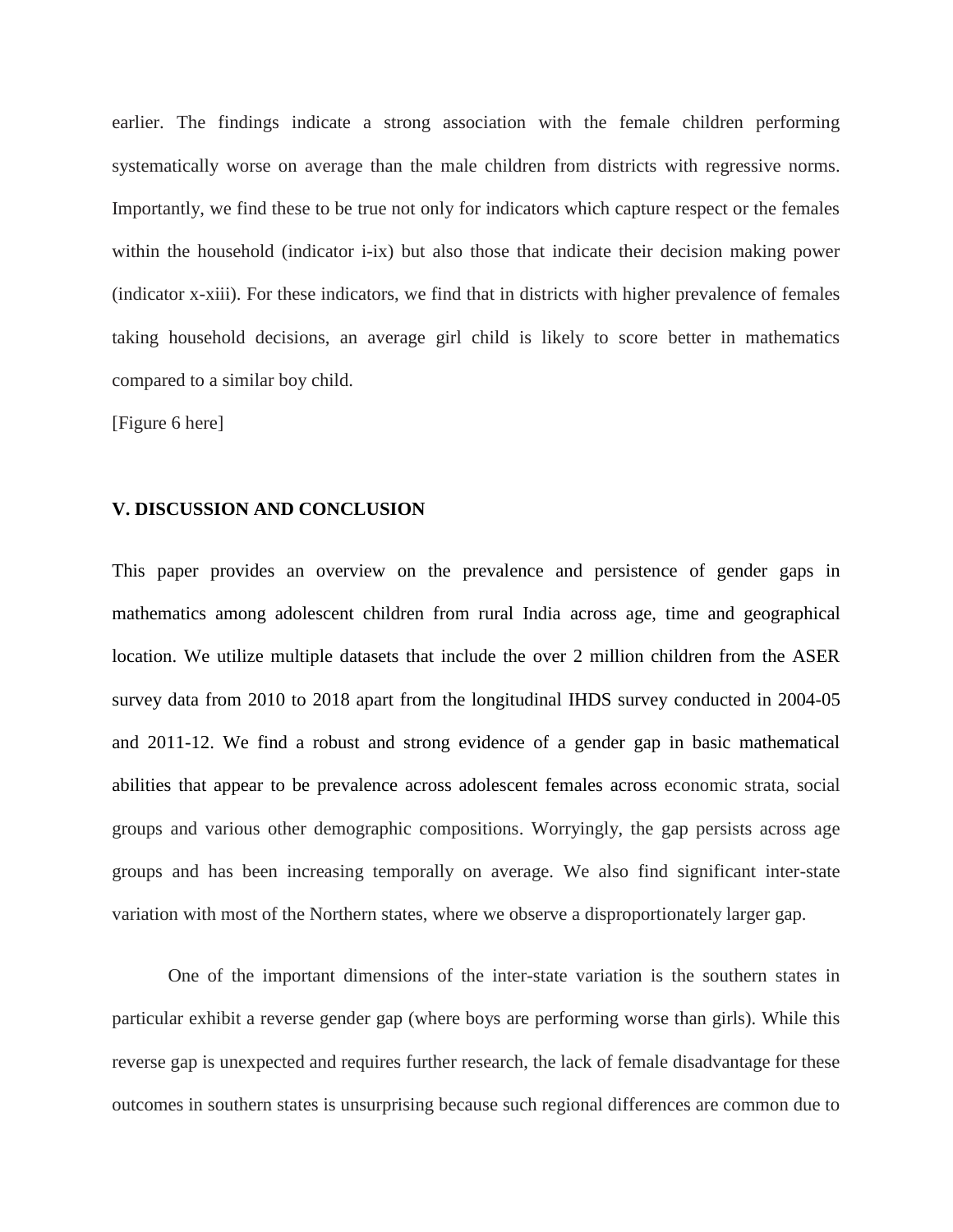variation in historical contexts, norms, structures and relevant investments made in these states. Evans (2020) highlights higher segregation and lower labour force participation of females in northern India. In addition, there are matrilineal structures in southern India due to which certain norms associated with these differences in particular may be limited. In comparison, Singh et al. (2021) find higher levels of patriarchy in northern and western states relative to the southern states. Accordingly, we complement our understanding regarding the association of gender based patriarchal norms with mathematics learning of females using an additional data source (NFHS), which constitute the dominant explanations for these differences in the nascent but growing literature on this topic. Expectedly, we observe a strong association of the pre-existing household and societal level patriarchal norms and attitudes with gender differences in mathematics ability.

Despite the evident scale and stakes of this problem, there is currently a lack of adequate recognition and effective policies that have targeted (or been successful) in improving these gaps. This is despite the formal recognition of such differences and conjecture on potential causes that goes as back as 2005 as part of the National Curriculum Framework (NCERT, 2005) which is commissioned by National Council for Educational Research and Training (NCERT), one of India's apex education bodies. While there exist a number of policies and programmes targeting to improve low learning levels of all children that seek to address female disadvantage in education, these are not meant to exactly redress the specific issue of differences in numeracy levels. NCERT (2005) along with other studies have pointed out that gendered learning material and behaviour of the teacher and parents (for example, attributing better performance in mathematics of boys to 'intelligence' and of girls to 'hard work') may play a role in reducing the self-efficacy of the girl child. The fact that the gender gap has increased from 2010 to 2018 indicates that the current gamut of policies has not been able to effectively target. However as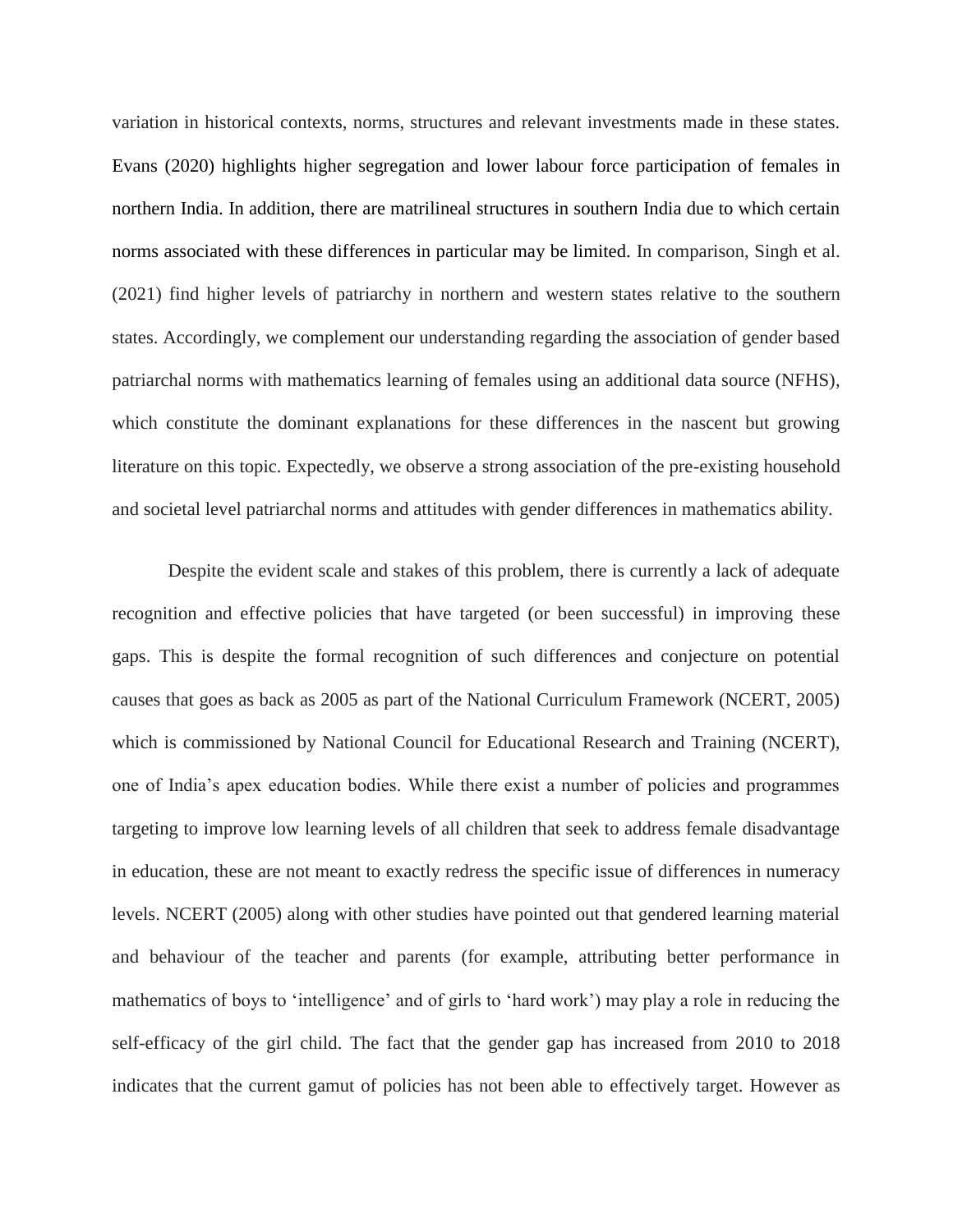southern States show a reverse gender gap, it may require a different set of policies altogether and might be caused by different reasons, something that future studies can explore

There is growing discourse on ensuring foundational literacy and numeracy (FLN) among children, as part of the recent National Education Policy in India. Even though this too does not acknowledge these gaps explicitly, it is an important step towards the formal recognition of learning deficits of children highlighted each year by the annual ASER reports. With states in the process of ratifying the new policy and bringing in legislations to implement this, there is an opportunity to set up processes to build capacity to conduct periodic assessments of all children (across grades). While some states have started building these capabilities already, it will be essential to ensure that these assessments to generate actionable insights that can inform policy interventions and responses at state or a more disaggregated level.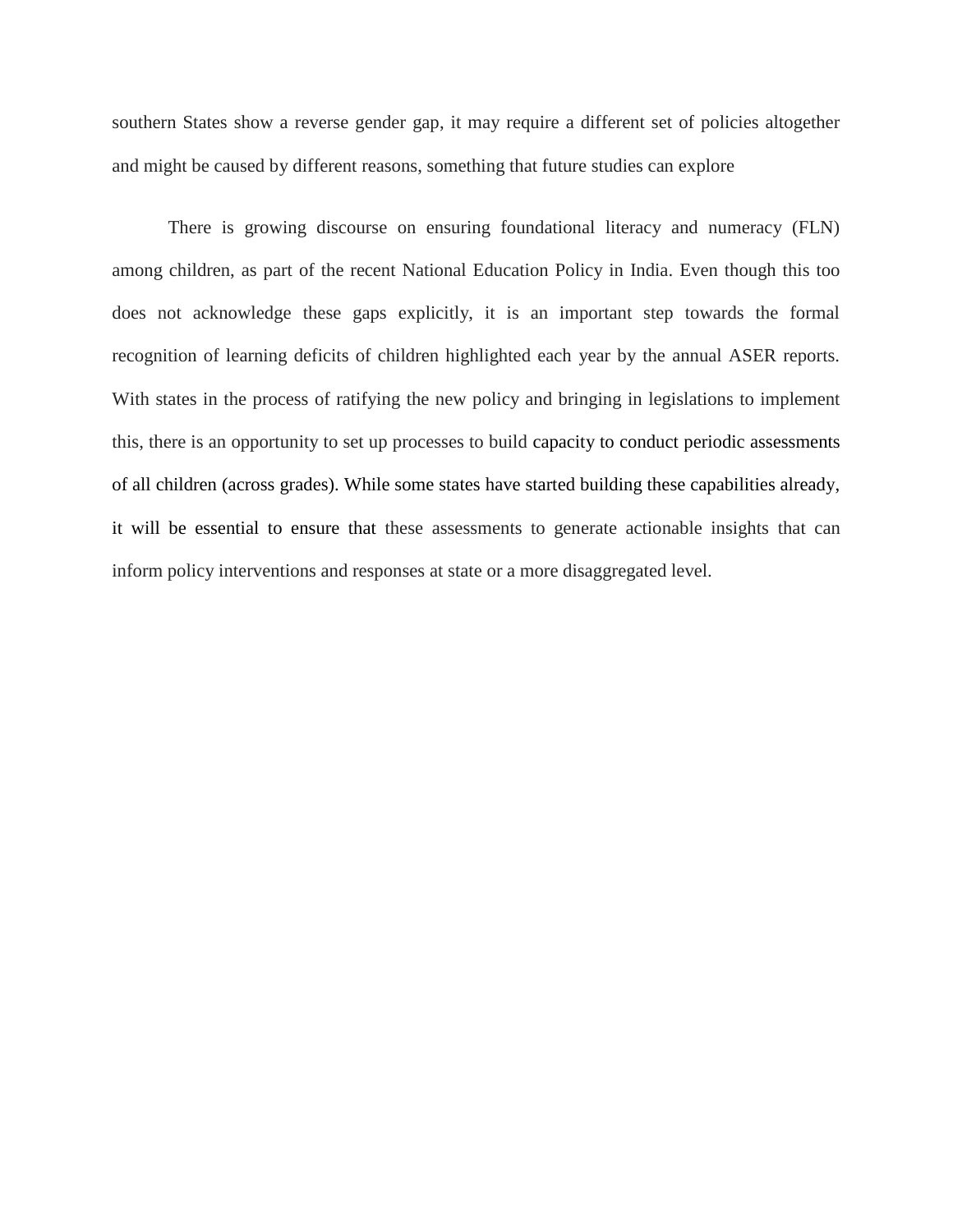## **VI. REFERENCES**

- Ahluwalia, M. S. (Series Ed.). (2002). State-Level Performance under Economic Reforms in India. In *Economic Policy Reforms and the Indian Economy*. University of Chicago Press. <https://doi.org/10.7208/chicago/9780226454542.003.0004>
- Altonji, J. G., & Blank, R. M. (1999). Chapter 48 Race and gender in the labor market. In *Handbook of Labor Economics* (Vol. 3, pp. 3143–3259). Elsevier. [https://doi.org/10.1016/S1573-](https://doi.org/10.1016/S1573-4463(99)30039-0) [4463\(99\)30039-0](https://doi.org/10.1016/S1573-4463(99)30039-0)
- Antecol, H., & Cobb-Clark, D. A. (2013). Do psychosocial traits help explain gender segregation in young people's occupations? *Labour Economics*, *21*, 59–73. <https://doi.org/10.1016/j.labeco.2012.12.005>
- Bandyopadhyay, M., & Subrahmanian, R. (2008, April). Gender Equity in Education: A Review of Trends and Factors [Reports and working papers]. Retrieved October 15, 2021, from [http://www.create-rpc.org/pdf\\_documents/PTA\\_18.pdf](http://www.create-rpc.org/pdf_documents/PTA_18.pdf)
- Banerjee, A., Duflo, E., Ghatak, M., & Lafortune, J. (2013). Marry for What? Caste and Mate Selection in Modern India. *American Economic Journal: Microeconomics*, *5*(2), 33–72. <https://doi.org/10.1257/mic.5.2.33>
- Banerjee, A. V., Cole, S., Duflo, E., & Linden, L. (2007). Remedying Education: Evidence from Two Randomized Experiments in India\*. *The Quarterly Journal of Economics*, *122*(3), 1235–1264. <https://doi.org/10.1162/qjec.122.3.1235>
- Benbow, C. P., & Stanley, J. C. (1980). Sex Differences in Mathematical Ability: Fact or Artifact? *Science*, *210*(4475), 1262–1264.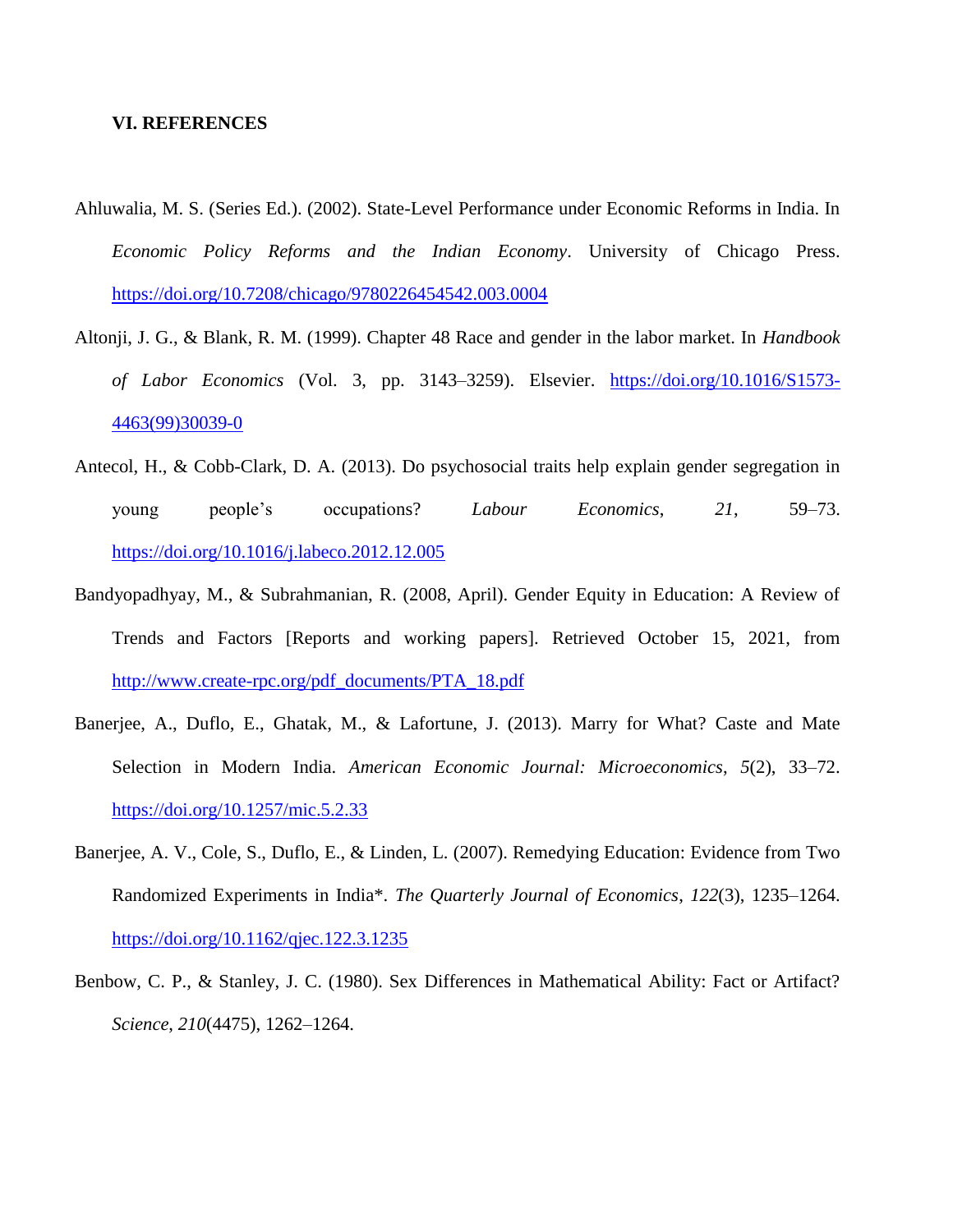- Bertrand, M. (2011). New Perspectives on Gender. *Handbook of Labor Economics*, *4*. [https://doi.org/10.1016/S0169-7218\(11\)02415-4](https://doi.org/10.1016/S0169-7218(11)02415-4)
- Bhanot, R., & Jovanovic, J. (2005). Do Parents' Academic Gender Stereotypes Influence Whether They Intrude on their Children's Homework? *Sex Roles: A Journal of Research*, *52*(9–10), 597– 607.<https://doi.org/10.1007/s11199-005-3728-4>
- Bharadwaj, P., De Giorgi, G., Hansen, D., & Neilson, C. A. (2016). The Gender Gap in Mathematics: Evidence from Chile. *Economic Development and Cultural Change*, *65*(1), 141–166. <https://doi.org/10.1086/687983>
- Bharadwaj, P., Giorgi, G. D., Hansen, D., & Neilson, C. (2012). *The Gender Gap in Mathematics: Evidence from Low- and Middle-Income Countries* (No. w18464). National Bureau of Economic Research.<https://doi.org/10.3386/w18464>
- Biswas, K., Evans, D. K., Asaduzzaman, T. M., Fehrler, S., Ramachandran, D., & Sabarwal, S. (2020). *TV-Based Learning in Bangladesh: Is it Reaching Students?* Washington, DC: World Bank. Retrieved from World Bank website: <https://openknowledge.worldbank.org/handle/10986/34138>
- Booth, A. L., & Kee, H. J. (2009). Birth order matters: The effect of family size and birth order on educational attainment. *Journal of Population Economics*, *22*(2), 367–397. <https://doi.org/10.1007/s00148-007-0181-4>
- Carlana, M. (2019). Implicit Stereotypes: Evidence from Teachers' Gender Bias\*. *The Quarterly Journal of Economics*, *134*(3), 1163–1224.<https://doi.org/10.1093/qje/qjz008>
- Chudgar, A., & Quin, E. (2012). Relationship between private schooling and achievement: Results from rural and urban India. *Economics of Education Review*, *31*(4), 376–390. <https://doi.org/10.1016/j.econedurev.2011.12.003>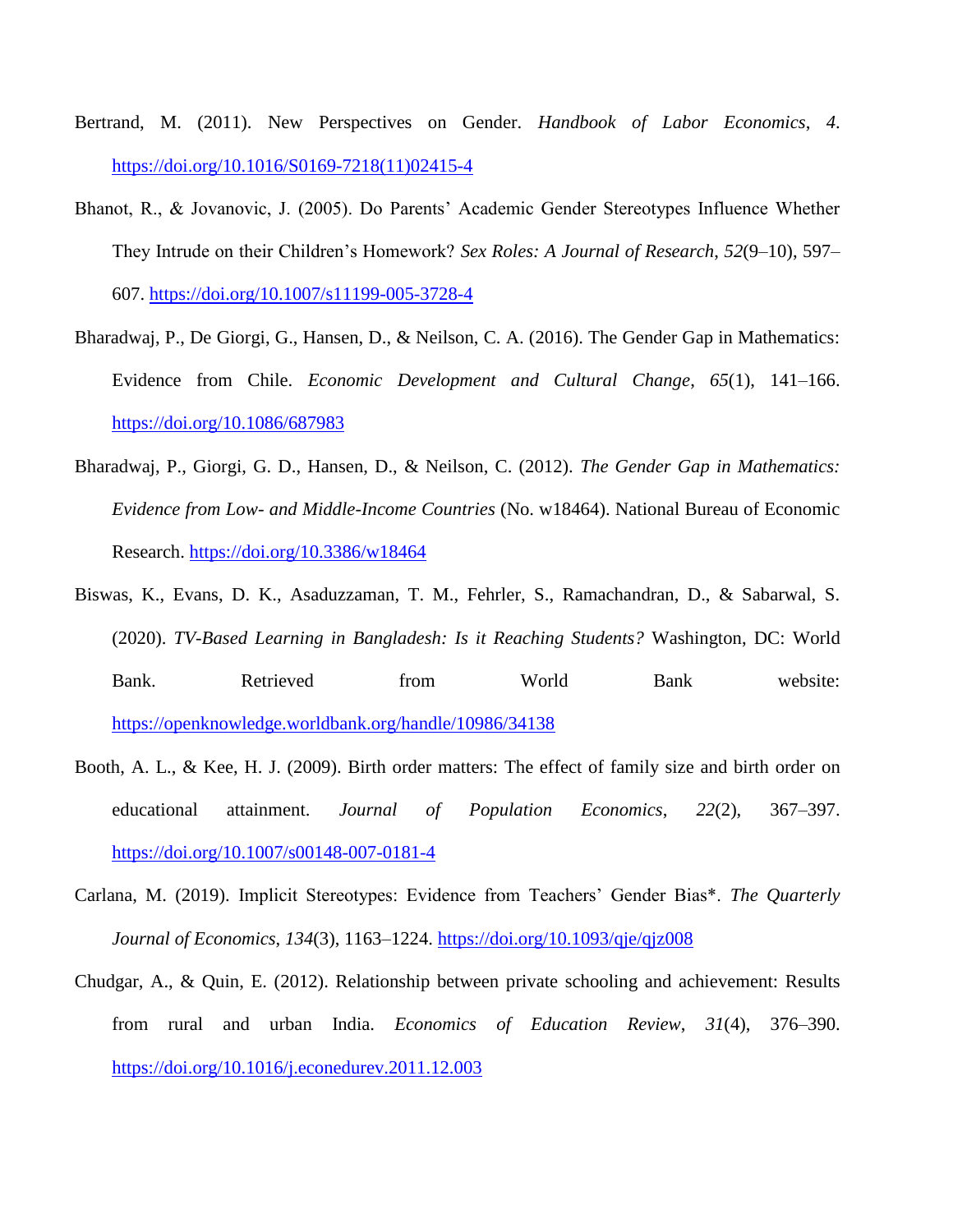- Coffey, D., Hathi, P., Khurana, N., & Thorat, A. (2018). Explicit Prejudice. *Economic and Political Weekly*.
- Crowley, K., Callanan, M. A., Tenenbaum, H. R., & Allen, E. (2001). Parents Explain More Often to Boys Than to Girls During Shared Scientific Thinking. *Psychological Science*, *12*(3), 258–261. <https://doi.org/10.1111/1467-9280.00347>
- Davison, K. K., & Susman, E. J. (2001). Are hormone levels and cognitive ability related during early adolescence? *International Journal of Behavioral Development*, *25*(5), 416–428. <https://doi.org/10.1080/016502501316934842>
- Deaton, A., & Dreze, J. (2002). Poverty and Inequality in India: A Re-Examination. *Economic and Political Weekly*, *37*(36), 3729–3748.
- Desai, Sonalde, Vanneman, R., & National Council of Applied Economics Research. (2005). *India Human Development Survey-I (IHDS-I), 2005. ICPSR22626-v8*. Ann Arbor, MI: Inter-university Consortium for Political and Social Research [distributor].
- Desai, Sonalde, Vanneman, R., & National Council of Applied Economics Research. (2015). *India Human Development Survey-II (IHDS-II), 2011-12. ICPSR36151-v2*. Ann Arbor, MI: Interuniversity Consortium for Political and Social Research [distributor].
- Devine, A., Fawcett, K., Szűcs, D., & Dowker, A. (2012). Gender differences in mathematics anxiety and the relation to mathematics performance while controlling for test anxiety. *Behavioral and Brain Functions: BBF*, *8*, 33.<https://doi.org/10.1186/1744-9081-8-33>
- Dhar, D., Jain, T., & Jayachandran, S. (2019). Intergenerational Transmission of Gender Attitudes: Evidence from India. *The Journal of Development Studies*, *55*(12), 2572–2592. <https://doi.org/10.1080/00220388.2018.1520214>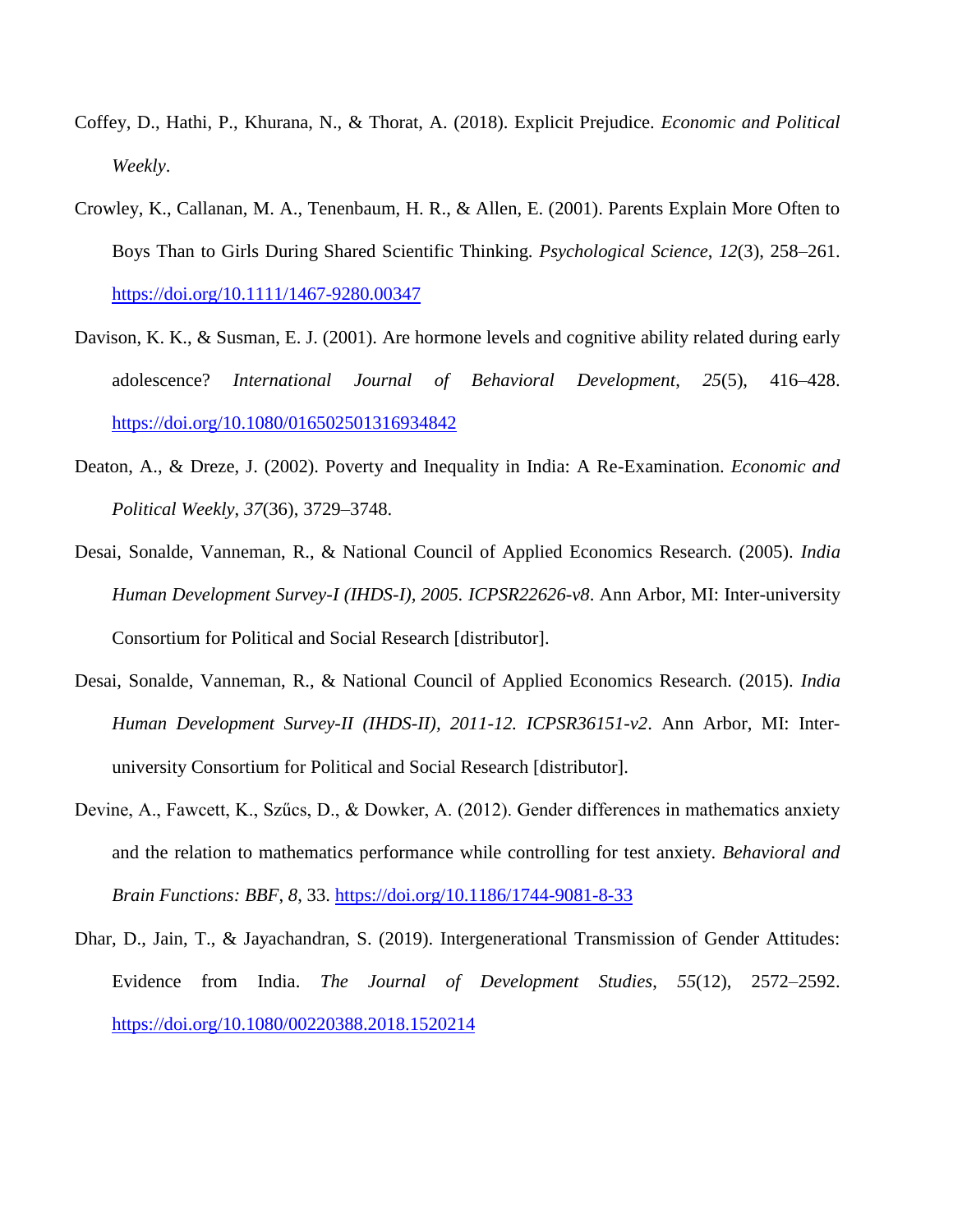- Dossi, G., Figlio, D., Giuliano, P., & Sapienza, P. (2021). Born in the family: Preferences for boys and the gender gap in math. *Journal of Economic Behavior & Organization*, *183*, 175–188. <https://doi.org/10.1016/j.jebo.2020.12.012>
- Dyson, T., & Moore, M. (1983). *On kinship structure, female autonomy, and demographic behavior in India.* <https://doi.org/10.2307/1972894>
- Eble, A., & Hu, F. (2018). The sins of the parents: Persistence of gender bias across generations and the gender gap in math performance. Retrieved October 15, 2021, from [https://www.semanticscholar.org/paper/The-sins-of-the-parents%3A-Persistence-of-gender-bias-](https://www.semanticscholar.org/paper/The-sins-of-the-parents%3A-Persistence-of-gender-bias-Eble-Hu/f5b6313306c208b91a8923870cd1d4817b102538)[Eble-Hu/f5b6313306c208b91a8923870cd1d4817b102538](https://www.semanticscholar.org/paper/The-sins-of-the-parents%3A-Persistence-of-gender-bias-Eble-Hu/f5b6313306c208b91a8923870cd1d4817b102538)
- Eccles, J. S., & Jacobs, J. E. (1986). Social Forces Shape Math Attitudes and Performance. *Signs*, *11*(2), 367–380.
- Eccles, J. S., Jacobs, J. E., & Harold, R. D. (1990). Gender Role Stereotypes, Expectancy Effects, and Parents' Socialization of Gender Differences. *Journal of Social Issues*, *46*(2), 183–201. <https://doi.org/10.1111/j.1540-4560.1990.tb01929.x>
- Ellison, G., & Swanson, A. (2010). The Gender Gap in Secondary School Mathematics at High Achievement Levels: Evidence from the American Mathematics Competitions. *Journal of Economic Perspectives*, *24*(2), 109–128.<https://doi.org/10.1257/jep.24.2.109>
- Entwisle, D. R., Alexander, K. L., & Olson, L. S. (1994). The Gender Gap in Math: Its Possible Origins in Neighborhood Effects. *American Sociological Review*, *59*(6), 822–838. <https://doi.org/10.2307/2096370>
- Fryer Jr., R. G., & Levitt, S. D. (2010). An Empirical Analysis of the Gender Gap in Mathematics. *American Economic Journal: Applied Economics*, *2*(2), 210–240. <https://doi.org/10.1257/app.2.2.210>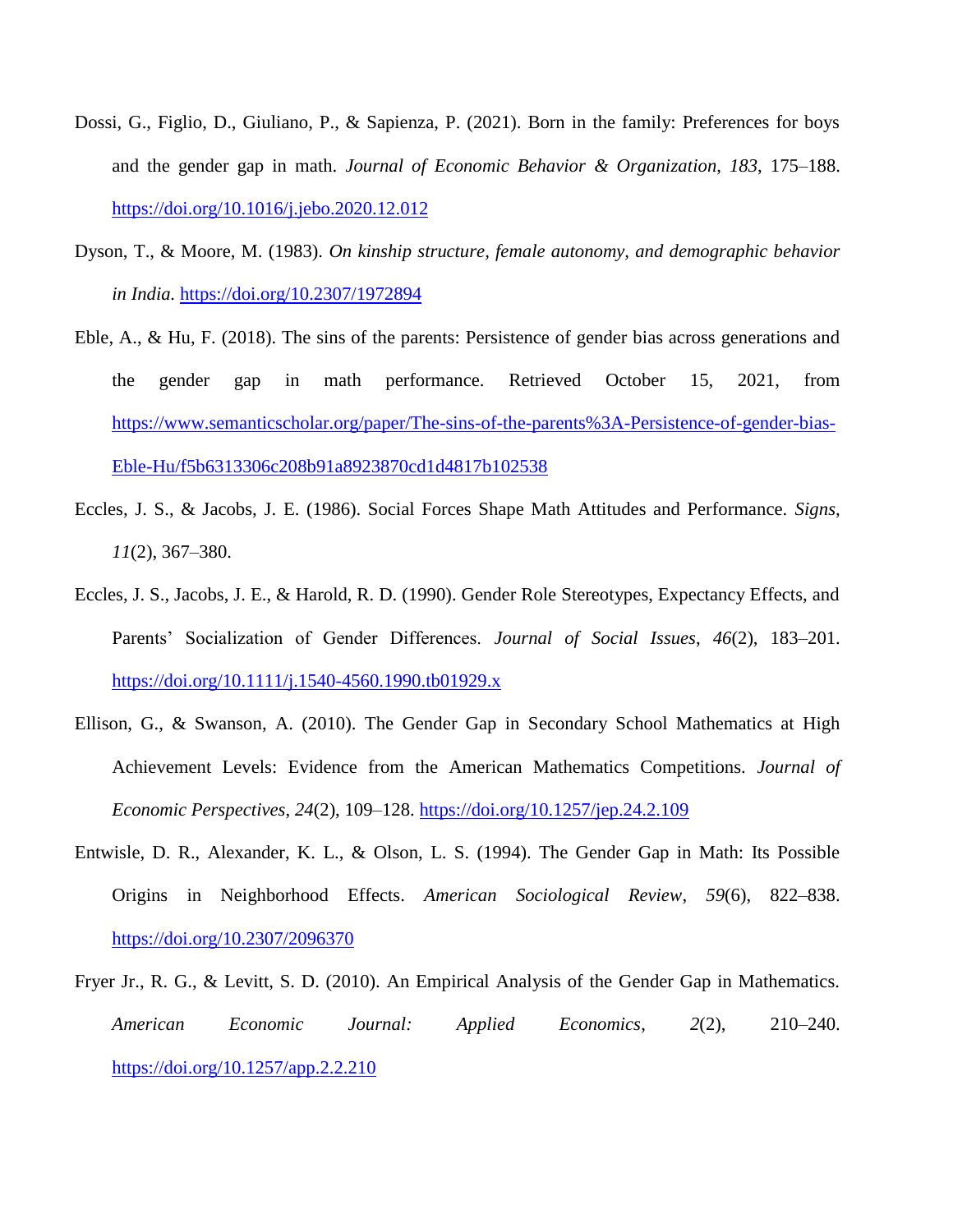- Guiso, L., Monte, F., Sapienza, P., & Zingales, L. (2008). Culture, Gender, and Math. *Science*, *320*(5880), 1164–1165.<https://doi.org/10.1126/science.1154094>
- Gur, R. C., Turetsky, B. I., Matsui, M., Yan, M., Bilker, W., Hughett, P., & Gur, R. E. (1999). Sex differences in brain gray and white matter in healthy young adults: Correlations with cognitive performance. *The Journal of Neuroscience: The Official Journal of the Society for Neuroscience*, *19*(10), 4065–4072.
- Hammond, A., Rubiano Matulevich, E., Beegle, K., & Kumaraswamy, S. K. (2020). *The Equality Equation: Advancing the Participation of Women and Girls in STEM*. Washington, DC: World Bank.<https://doi.org/10.1596/34317>
- Hanushek, E. A., & Woessmann, L. (2008). The Role of Cognitive Skills in Economic Development. *Journal of Economic Literature*, *46*(3), 607–668.<https://doi.org/10.1257/jel.46.3.607>
- Jayachandran, S. (2015). The Roots of Gender Inequality in Developing Countries. *Annual Review of Economics*, *7*(1), 63–88.<https://doi.org/10.1146/annurev-economics-080614-115404>
- Jejeebhoy, S. J., & Sathar, Z. A. (2001). Women's Autonomy in India and Pakistan: The Influence of Religion and Region. *Population and Development Review*, *27*(4), 687–712. <https://doi.org/10.1111/j.1728-4457.2001.00687.x>
- Johnson, E. S., & Meade, A. C. (1987). Developmental patterns of spatial ability: An early sex difference. *Child Development*, *58*(3), 725–740. [https://doi.org/10.1111/j.1467-](https://doi.org/10.1111/j.1467-8624.1987.tb01413.x) [8624.1987.tb01413.x](https://doi.org/10.1111/j.1467-8624.1987.tb01413.x)
- Kahn, S., & Ginther, D. K. (2017). *Women and Stem* (SSRN Scholarly Paper No. ID 2988746). Rochester, NY: Social Science Research Network. Retrieved from Social Science Research Network website:<https://papers.ssrn.com/abstract=2988746>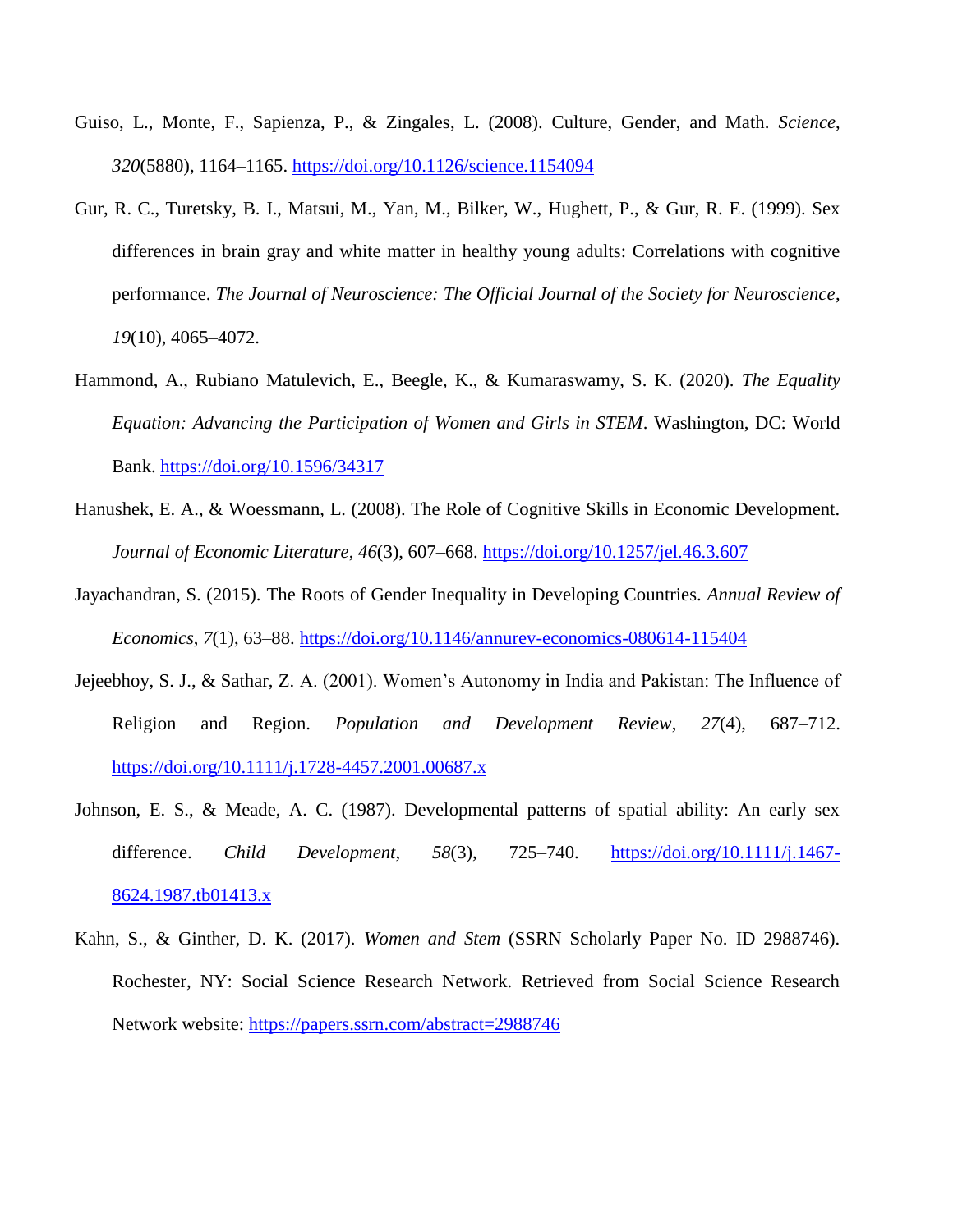- Kaul, T. (2018). Intra-household allocation of educational expenses: Gender discrimination and investing in the future. *World Development*, *104*, 336–343. <https://doi.org/10.1016/j.worlddev.2017.12.017>
- Kingdon, G. G. (2005). Where Has All the Bias Gone? Detecting Gender Bias in the Intrahousehold Allocation of Educational Expenditure. *Economic Development and Cultural Change*, *53*(2), 409–451.<https://doi.org/10.1086/425379>
- Kingdon, G. G. (2007). The progress of school education in India. *Oxford Review of Economic Policy*, *23*(2), 168–195.<https://doi.org/10.1093/oxrep/grm015>
- Lahoti, R., & Sahoo, S. (2020). Are educated leaders good for education? Evidence from India. *Journal of Economic Behavior & Organization*, *176*, 42–62. <https://doi.org/10.1016/j.jebo.2020.03.026>
- Lippmann, Q., & Senik, C. (2018). Math, girls and socialism. *Journal of Comparative Economics*, *46*(3), 874–888.<https://doi.org/10.1016/j.jce.2018.07.013>
- Mishra, S., Behera, D. K., & Babu, B. (2012). Socialisation and gender bias at the household level among school-attending girls in a tribal community of the Kalahandi district of Eastern India. *Anthropological Notebooks*, *18*.
- Muralidharan, K., & Sheth, K. (2016). Bridging Education Gender Gaps in Developing Countries: The Role of Female Teachers. *Journal of Human Resources*, *51*(2), 269–297. <https://doi.org/10.3368/jhr.51.2.0813-5901R1>
- Muralidharan, K., & Sundararaman, V. (2015). The Aggregate Effect of School Choice: Evidence from a Two-Stage Experiment in India \*. *The Quarterly Journal of Economics*, *130*(3), 1011– 1066.<https://doi.org/10.1093/qje/qjv013>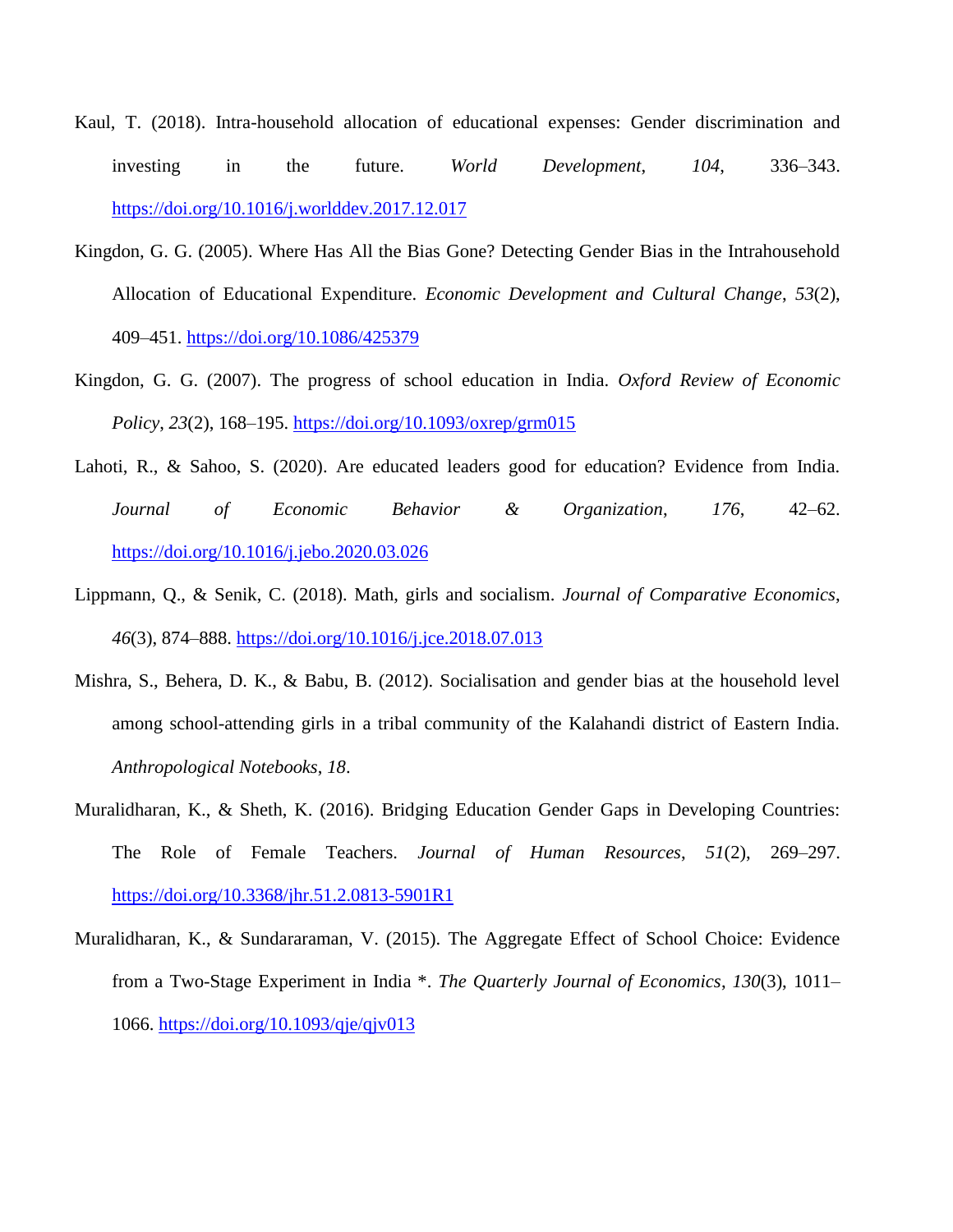Nagaraj, R. (2000). Indian Economy since 1980: Virtuous Growth or Polarisation? *Economic and Political Weekly*, *35*(32), 2831–2839.

National Council of Educational Research Training, G. of I. (2005). *National Curriculum Framework*.

- Ng'ang'a, A., Mureithi, L. P., & Wambugu, A. (2018). Mathematics gender gaps in Kenya: Are resource differentials between boys and girls to blame? *Cogent Education*, *5*(1), 1564163. <https://doi.org/10.1080/2331186X.2018.1564163>
- Nollenberger, N., Rodríguez-Planas, N., & Sevilla, A. (2016). The Math Gender Gap: The Role of Culture. *American Economic Review*, *106*(5), 257–261.<https://doi.org/10.1257/aer.p20161121>
- Parsons, J. E., Kaczala, C. M., & Meece, J. L. (1982). Socialization of Achievement Attitudes and Beliefs: Classroom Influences. *Child Development*, *53*(2), 322–339. <https://doi.org/10.2307/1128974>

Planning Commission, G. of I. (2007). *12th Five-Year Plan*.

- Pope, D. G., & Sydnor, J. R. (2010). Geographic Variation in the Gender Differences in Test Scores. *Journal of Economic Perspectives*, *24*(2), 95–108.<https://doi.org/10.1257/jep.24.2.95>
- Purohit, B. C. (2004). Inter-state disparities in health care and financial burden on the poor in India. *Journal of Health & Social Policy*, *18*(3), 37–60. [https://doi.org/10.1300/J045v18n03\\_03](https://doi.org/10.1300/J045v18n03_03)
- Purohit, B. C. (2008). Health and human development at sub-state level in India. *Journal of Behavioral and Experimental Economics (Formerly The Journal of Socio-Economics)*, *37*(6), 2248–2260.
- Rahman, L., & Rao, V. (2004). The Determinants of Gender Equity in India: Examining Dyson and Moore's Thesis with New Data. *Population and Development Review*, *30*(2), 239–268. [https://doi.org/10.1111/j.1728-4457.2004.012\\_1.x](https://doi.org/10.1111/j.1728-4457.2004.012_1.x)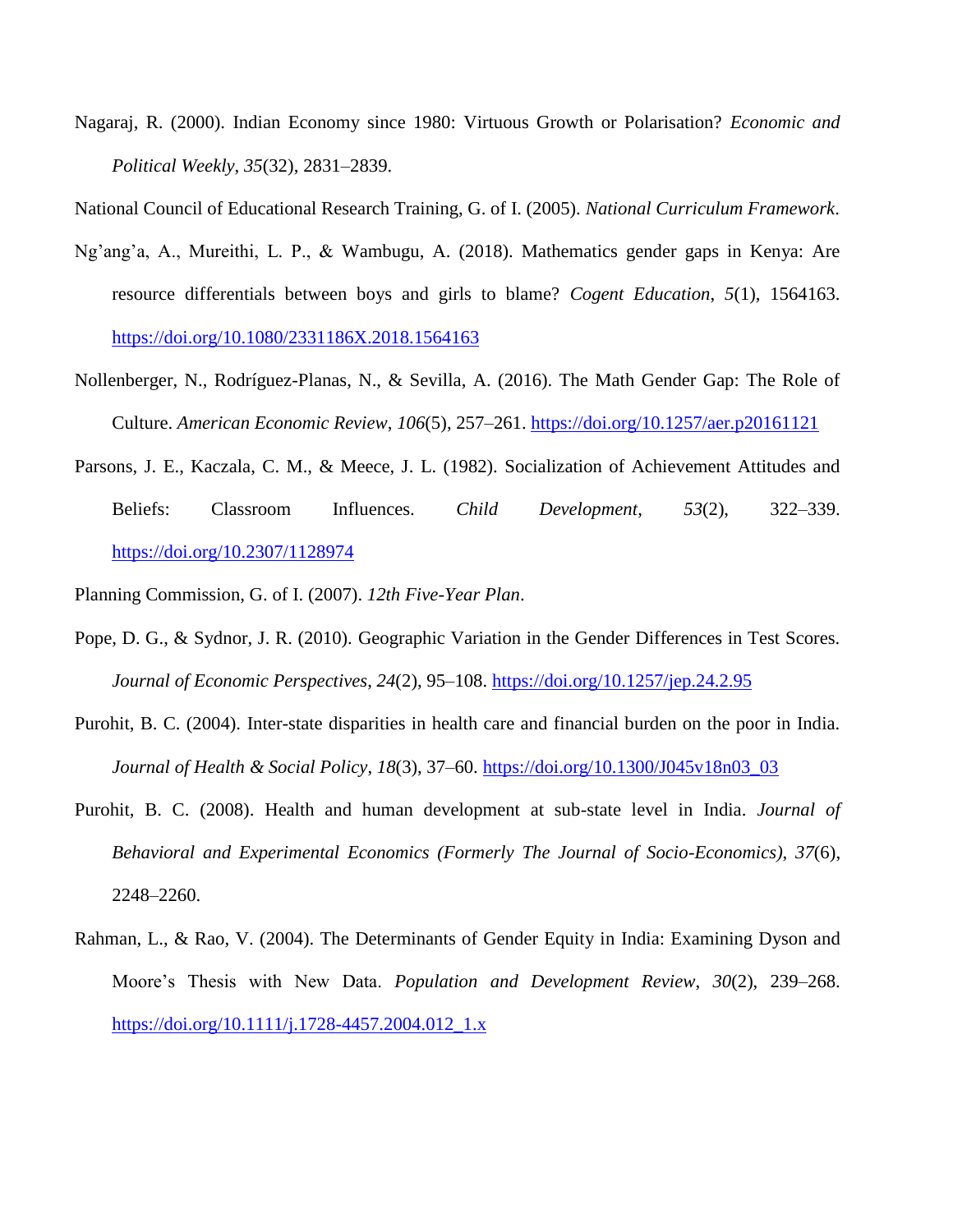- Rakshit, S., & Sahoo, S. (2020). *Biased Teachers and Gender Gap in Learning Outcomes: Evidence from India* (Working Paper No. 684). GLO Discussion Paper. Retrieved from GLO Discussion Paper website:<https://www.econstor.eu/handle/10419/225065>
- Ravallion, M., & Datt, G. (2002). Why has economic growth been more pro-poor in some states of India than others? *Journal of Development Economics*, *68*(2), 381–400.
- Rodríguez-Planas, N., & Nollenberger, N. (2018). Let the girls learn! It is not only about math … it's about gender social norms. *Economics of Education Review*, *62*, 230–253. <https://doi.org/10.1016/j.econedurev.2017.11.006>
- Rosenblum, D. (2017). Estimating the Private Economic Benefits of Sons Versus Daughters in India. *Feminist Economics*, *23*(1), 77–107.<https://doi.org/10.1080/13545701.2016.1195004>
- Shah, M., & Steinberg, B. M. (2019). Workfare and Human Capital Investment: Evidence from India. *Journal of Human Resources*, 1117.<https://doi.org/10.3368/jhr.56.2.1117-9201R2>
- Singh, Abhijeet. (2015). Private school effects in urban and rural India: Panel estimates at primary and secondary school ages. *Journal of Development Economics*, *113*, 16–32. <https://doi.org/10.1016/j.jdeveco.2014.10.004>
- Singh, Abhijeet, & Krutikova, S. (2016). Starting together, growing apart: Gender gaps in learning from preschool to adulthood in four developing countries. *Undefined*. Retrieved from [https://www.semanticscholar.org/paper/Starting-together%2C-growing-apart%3A-gender-gaps](https://www.semanticscholar.org/paper/Starting-together%2C-growing-apart%3A-gender-gaps-in-to-Singh-Krutikova/c659e960610c3b1a58928c4212963e887b11780b)[in-to-Singh-Krutikova/c659e960610c3b1a58928c4212963e887b11780b](https://www.semanticscholar.org/paper/Starting-together%2C-growing-apart%3A-gender-gaps-in-to-Singh-Krutikova/c659e960610c3b1a58928c4212963e887b11780b)
- Singh, Abhishek, Chokhandre, P., Singh, A. K., Barker, K. M., Kumar, K., McDougal, L., … Raj, A. (2021). Development of the India Patriarchy Index: Validation and Testing of Temporal and Spatial Patterning. *Social Indicators Research*.<https://doi.org/10.1007/s11205-021-02752-1>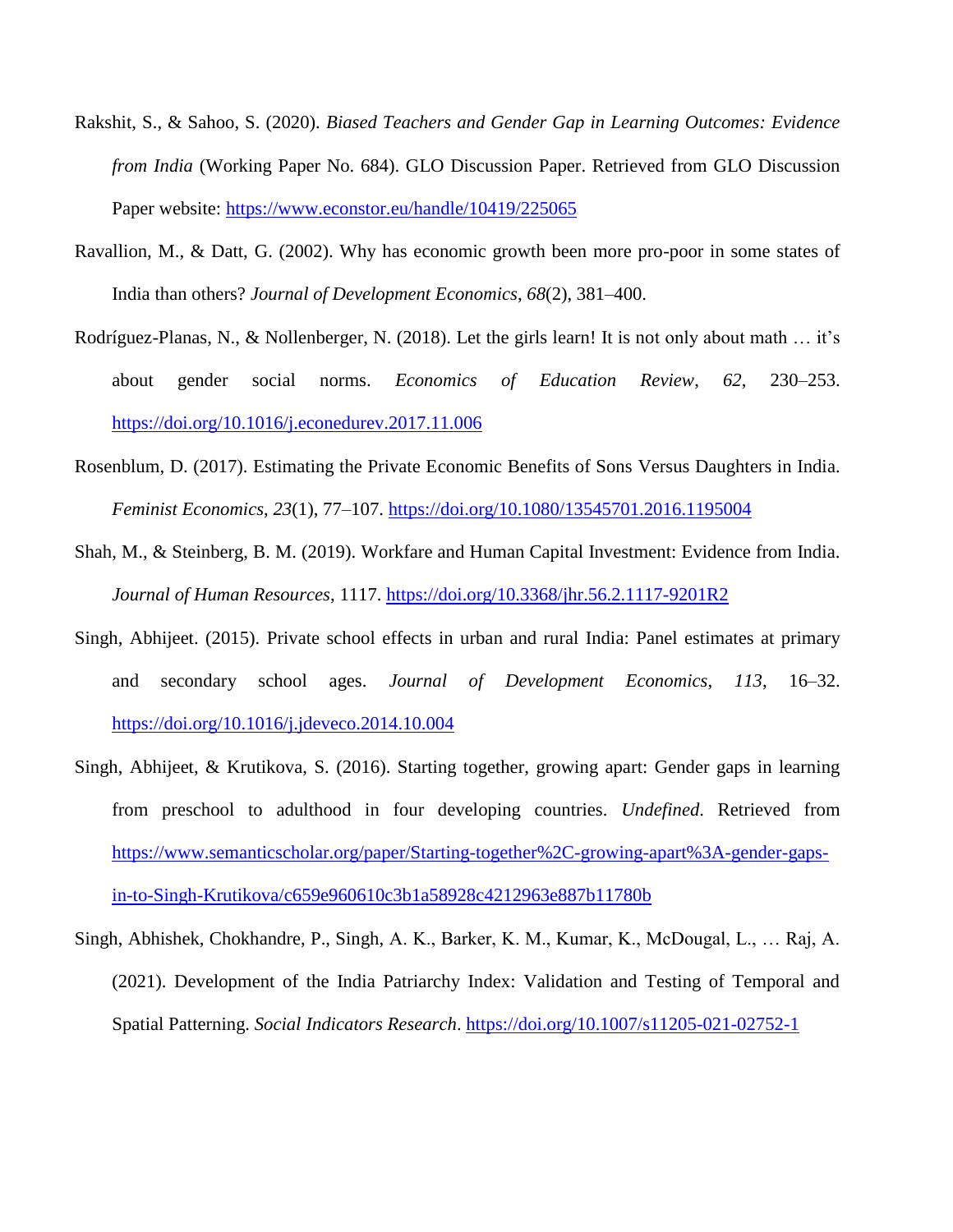- Singhal, K., & Das, U. (2019). Revisiting the Role of Private Schooling on Children Learning Outcomes: Evidence from Rural India. *South Asia Economic Journal*, *20*(2), 274–302. <https://doi.org/10.1177/1391561419853678>
- Smetáčková, I. (2015). Gender Stereotypes, Performance and Identification with Math. *Procedia - Social and Behavioral Sciences*, *190*.<https://doi.org/10.1016/j.sbspro.2015.04.937>
- Sundaram, K., & Tendulkar, S. D. (2003). Poverty Among Social and Economic Groups In India in the Nineteen Nineties. In *Working papers* (No. 118). Centre for Development Economics, Delhi School of Economics. Retrieved from Centre for Development Economics, Delhi School of Economics website:<https://ideas.repec.org/p/cde/cdewps/118.html>
- Thorat, S., & Neuman, K. S. (2012). *Blocked by Caste: Economic Discrimination in Modern India* [OUP Catalogue]. Oxford University Press. Retrieved from Oxford University Press website: <https://econpapers.repec.org/bookchap/oxpobooks/9780198081692.htm>
- Wilder, G. Z., & Powell, K. (1989). Sex Differences in Test Performance: A Survey of the Literature. *ETS Research Report Series*, *1989*(1), i–50.<https://doi.org/10.1002/j.2330-8516.1989.tb00330.x>
- Witelson, D. F. (1976). Sex and the single hemisphere: Specialization of the right hemisphere for spatial processing. *Science (New York, N.Y.)*, *193*(4251), 425–427. <https://doi.org/10.1126/science.935879>
- Zafar, B. (2013). College Major Choice and the Gender Gap. *The Journal of Human Resources*, *48*(3), 545–595.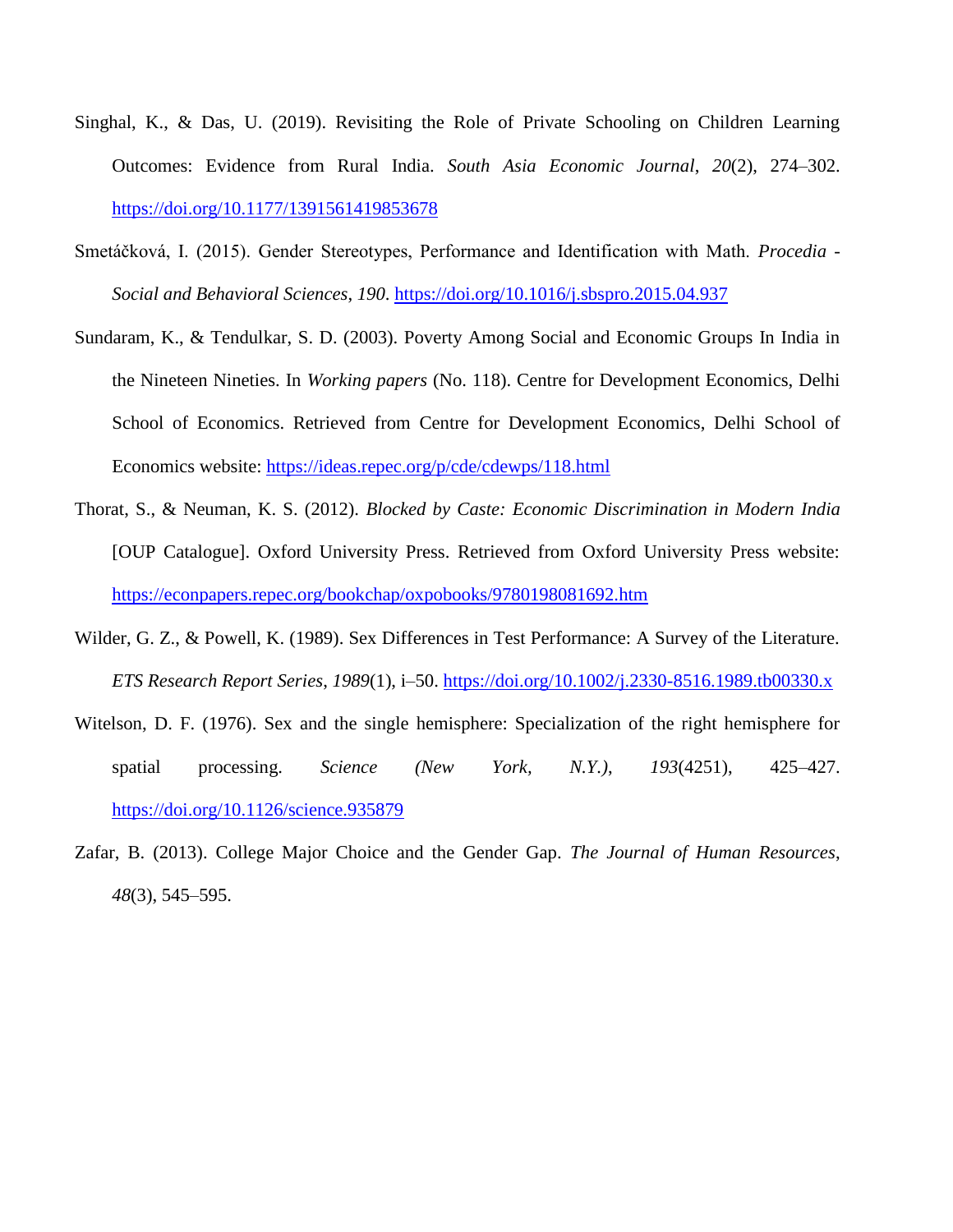|                         | ັ                | Reading scores |           |                | Mathematics score |            |
|-------------------------|------------------|----------------|-----------|----------------|-------------------|------------|
|                         | $\left(1\right)$ | (2)            | (3)       | (4)            | (5)               | (6)        |
| Female child            | 0.004            | 0.003          | 0.002     | $-0.078***$    |                   |            |
|                         |                  |                |           |                | $0.078***$        | $0.079***$ |
|                         | (0.004)          | (0.004)        | (0.004)   | (0.005)        | (0.005)           | (0.005)    |
| Year FE                 | Yes              | Yes            | Yes       | Yes            | Yes               | Yes        |
| Individual and          | Yes              | Yes            | Yes       | Yes            | Yes               | Yes        |
| household               |                  |                |           |                |                   |            |
| characteristics         |                  |                |           |                |                   |            |
| Village characteristics | N <sub>o</sub>   | Yes            | Yes       | N <sub>o</sub> | Yes               | Yes        |
| <b>State FE</b>         | N <sub>o</sub>   | N <sub>0</sub> | Yes       | N <sub>o</sub> | N <sub>o</sub>    | Yes        |
| R-square                | 0.264            | 0.265          | 0.275     | 0.274          | 0.275             | 0.294      |
| Observations            | 2,241,960        | 2,241,960      | 2,241,960 | 2,235,782      | 2,235,782         | 2,235,782  |

Table 1: Estimation of reading and mathematics scores from ASER dataset

*Note: Marginal effects from OLS regression are presented with the standard errors, clustered at the district level given in the parenthesis. The dependent variable is standardized reading and mathematics scores. The sample includes children in the age group 8-16 years from ASER 2010 to 2018. \*\*\* p<0.01, \*\* p<0.05, \* p<0.1. Estimation results for all the other variables are given in Supplementary table ST1.*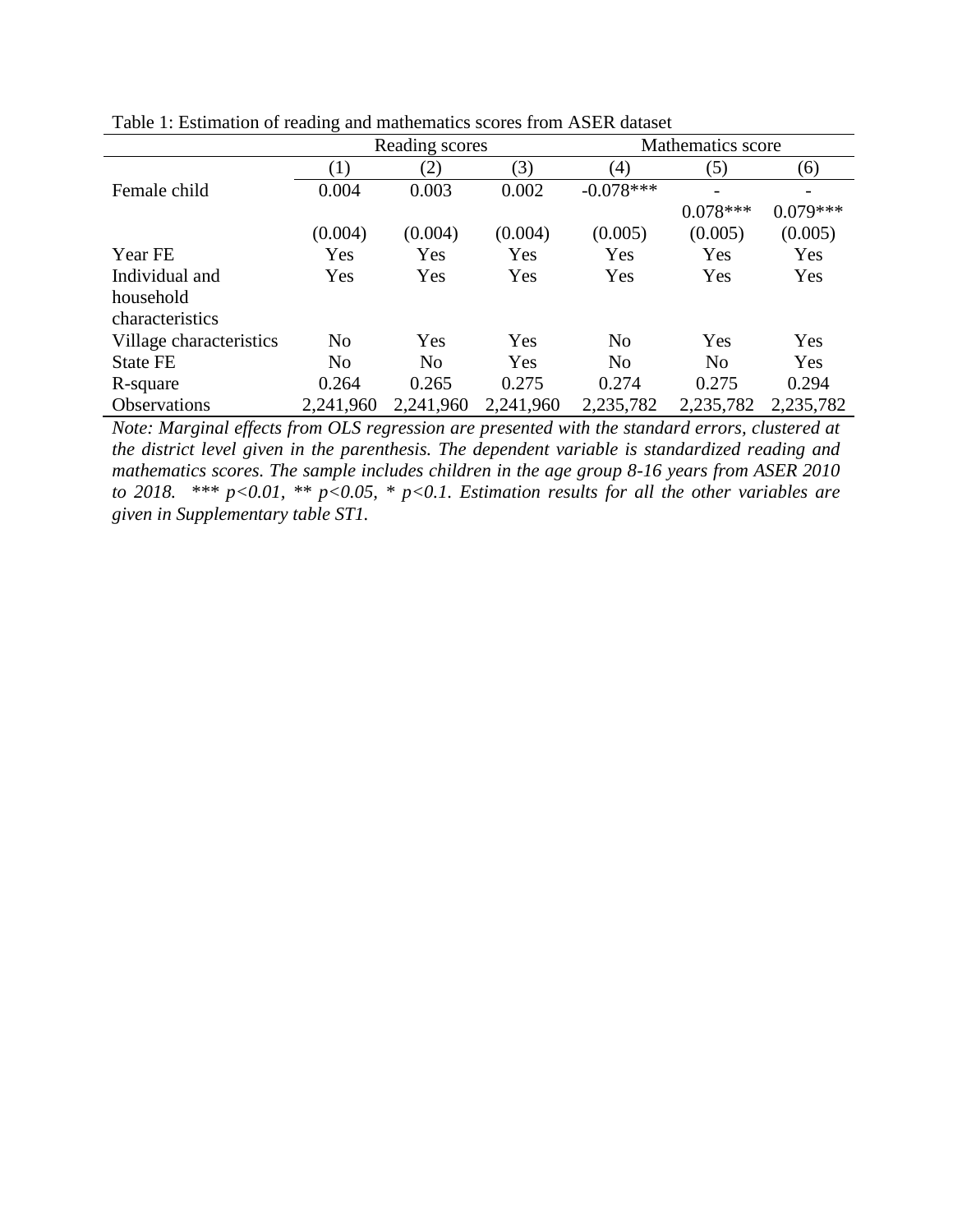|                          | ັ                 | Reading scores    |           | Mathematics score |                          |                          |  |
|--------------------------|-------------------|-------------------|-----------|-------------------|--------------------------|--------------------------|--|
|                          | $\left( 1\right)$ | $\left( 2\right)$ | (3)       | (4)               | (5)                      | (6)                      |  |
| Female child             | $-0.036$          | $-0.030$          | $-0.040*$ | $-0.113***$       | $\overline{\phantom{0}}$ | $\overline{\phantom{a}}$ |  |
|                          |                   |                   |           |                   | $0.102***$               | $0.108***$               |  |
|                          | (0.022)           | (0.021)           | (0.022)   | (0.021)           | (0.021)                  | (0.022)                  |  |
| Individual and           | Yes               | Yes               | Yes       | Yes               | Yes                      | Yes                      |  |
| household                |                   |                   |           |                   |                          |                          |  |
| characteristics          |                   |                   |           |                   |                          |                          |  |
| Household and other      | N <sub>0</sub>    | Yes               | Yes       | N <sub>o</sub>    | Yes                      | Yes                      |  |
| school characteristics   |                   |                   |           |                   |                          |                          |  |
| Time use characteristics | N <sub>0</sub>    | N <sub>0</sub>    | Yes       | N <sub>0</sub>    | No                       | Yes                      |  |
| <b>State FE</b>          | Yes               | Yes               | Yes       | Yes               | Yes                      | Yes                      |  |
| R-square                 | 0.168             | 0.295             | 0.300     | 0.199             | 0.303                    | 0.313                    |  |
| Observations             | 8,124             | 7,286             | 6,663     | 8,089             | 7,258                    | 6,642                    |  |

Table 2: Estimation of reading and mathematics scores from IHDS dataset

*Note: Marginal effects from OLS regression are presented with the standard errors, clustered at the district level given in the parenthesis. The dependent variable is standardized reading and mathematics scores. The sample includes children in the age group 8-11 years from IHDS 2011- 12. \*\*\* p<0.01, \*\* p<0.05, \* p<0.1*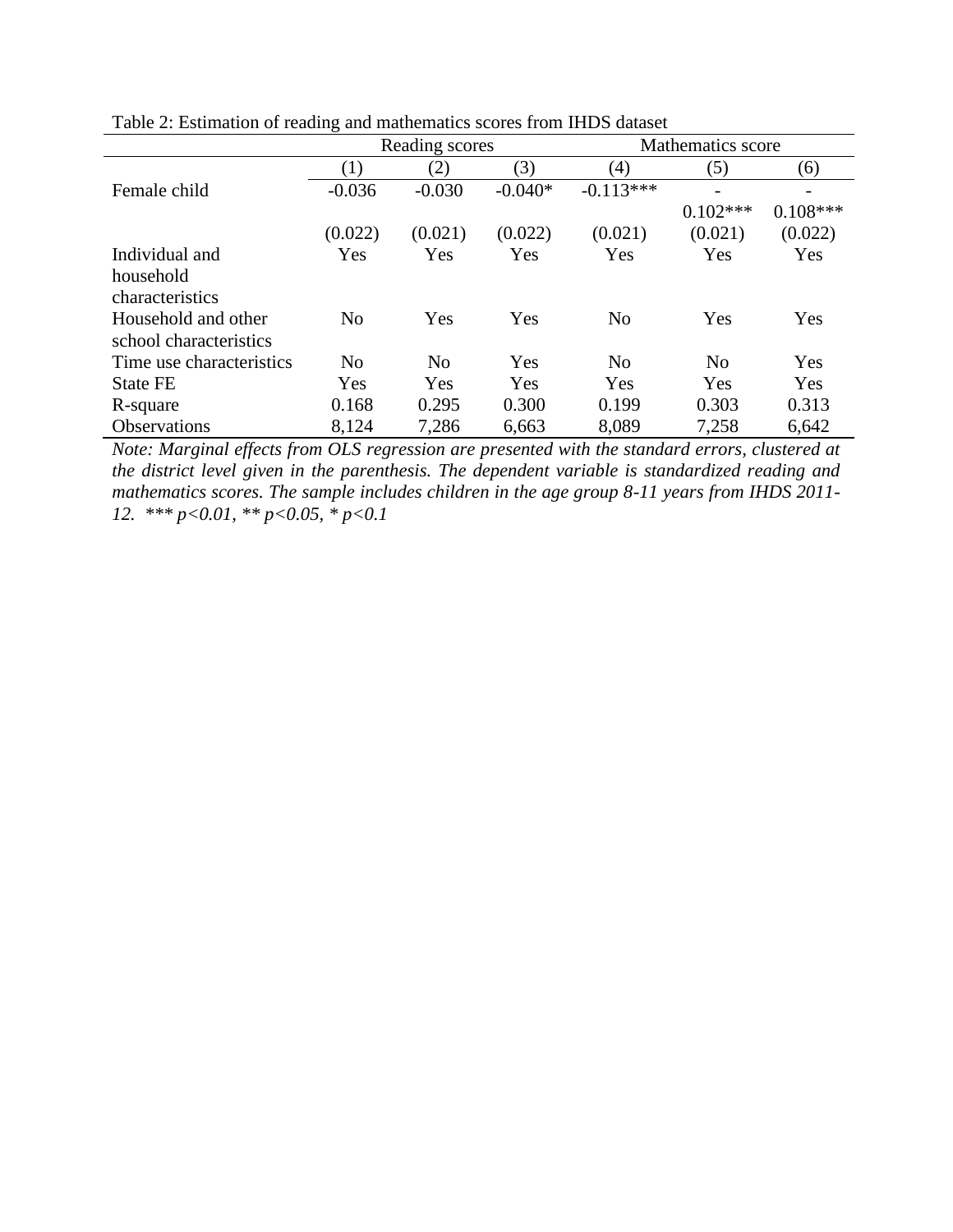| <b>States</b>                 | Marginal | 95% Confidence |          | P-value | Observations |
|-------------------------------|----------|----------------|----------|---------|--------------|
|                               | effects  | Interval       |          |         |              |
| Girl Disadvantage             |          |                |          |         |              |
| Assam                         | $-0.049$ | $-0.065$       | $-0.032$ | 0.000   | 79439        |
| <b>Bihar</b>                  | $-0.170$ | $-0.181$       | $-0.160$ | 0.000   | 190637       |
| Chhattisgarh                  | $-0.056$ | $-0.077$       | $-0.036$ | 0.000   | 58963        |
| Jammu & Kashmir               | $-0.103$ | $-0.137$       | $-0.069$ | 0.000   | 40762        |
| Jharkhand                     | $-0.106$ | $-0.126$       | $-0.087$ | 0.000   | 90762        |
| Madhya Pradesh                | $-0.108$ | $-0.130$       | $-0.085$ | 0.000   | 187580       |
| Manipur                       | $-0.048$ | $-0.074$       | $-0.021$ | 0.002   | 31398        |
| Orissa                        | $-0.050$ | $-0.071$       | $-0.030$ | 0.000   | 98656        |
| Rajasthan                     | $-0.140$ | $-0.162$       | $-0.118$ | 0.000   | 138745       |
| <b>Uttar Pradesh</b>          | $-0.203$ | $-0.214$       | $-0.192$ | 0.000   | 350467       |
| Uttaranchal                   | $-0.115$ | $-0.135$       | $-0.094$ | 0.000   | 44773        |
| <b>West Bengal</b>            | $-0.064$ | $-0.098$       | $-0.030$ | 0.000   | 47367        |
| <b>Boy Disadvantage</b>       |          |                |          |         |              |
| Andhra Pradesh                | 0.039    | 0.021          | 0.058    | 0.000   | 66319        |
| Karnataka                     | 0.045    | 0.030          | 0.061    | 0.000   | 106464       |
| Kerala                        | 0.113    | 0.096          | 0.129    | 0.000   | 38467        |
| Meghalaya                     | 0.065    | 0.044          | 0.086    | 0.000   | 22168        |
| Pondicherry                   | 0.101    | 0.055          | 0.146    | 0.006   | 5658         |
| Punjab                        | 0.107    | 0.084          | 0.130    | 0.000   | 58514        |
| <b>Tamil Nadu</b>             | 0.086    | 0.074          | 0.099    | 0.000   | 100527       |
| Goa                           | 0.037    | 0.020          | 0.055    | 0.012   | 3526         |
| No Disadvantage (at 5% level) |          |                |          |         |              |
| <b>Arunachal Pradesh</b>      | $-0.017$ | $-0.046$       | 0.011    | 0.218   | 27459        |
| Gujarat                       | $-0.010$ | $-0.027$       | 0.006    | 0.228   | 92101        |
| Haryana                       | $-0.029$ | $-0.061$       | 0.004    | 0.080   | 78480        |
| Himachal Pradesh              | 0.018    | $-0.009$       | 0.045    | 0.188   | 40476        |
| Maharashtra                   | 0.000    | $-0.015$       | 0.014    | 0.960   | 121100       |
| Mizoram                       | $-0.002$ | $-0.028$       | 0.025    | 0.898   | 32450        |
| Nagaland                      | $-0.017$ | $-0.036$       | 0.002    | 0.081   | 45427        |
| Sikkim                        | 0.007    | $-0.010$       | 0.024    | 0.370   | 10281        |
| Tripura                       | 0.001    | $-0.038$       | 0.040    | 0.943   | 12291        |

Table 3: Gender gap across states

*Note: Confidence intervals are calculated by clustering the standard errors at the district level. The dependent variable is standardized mathematics scores. The sample includes children in the age group 8- 16 years from ASER 2010 to 2018.*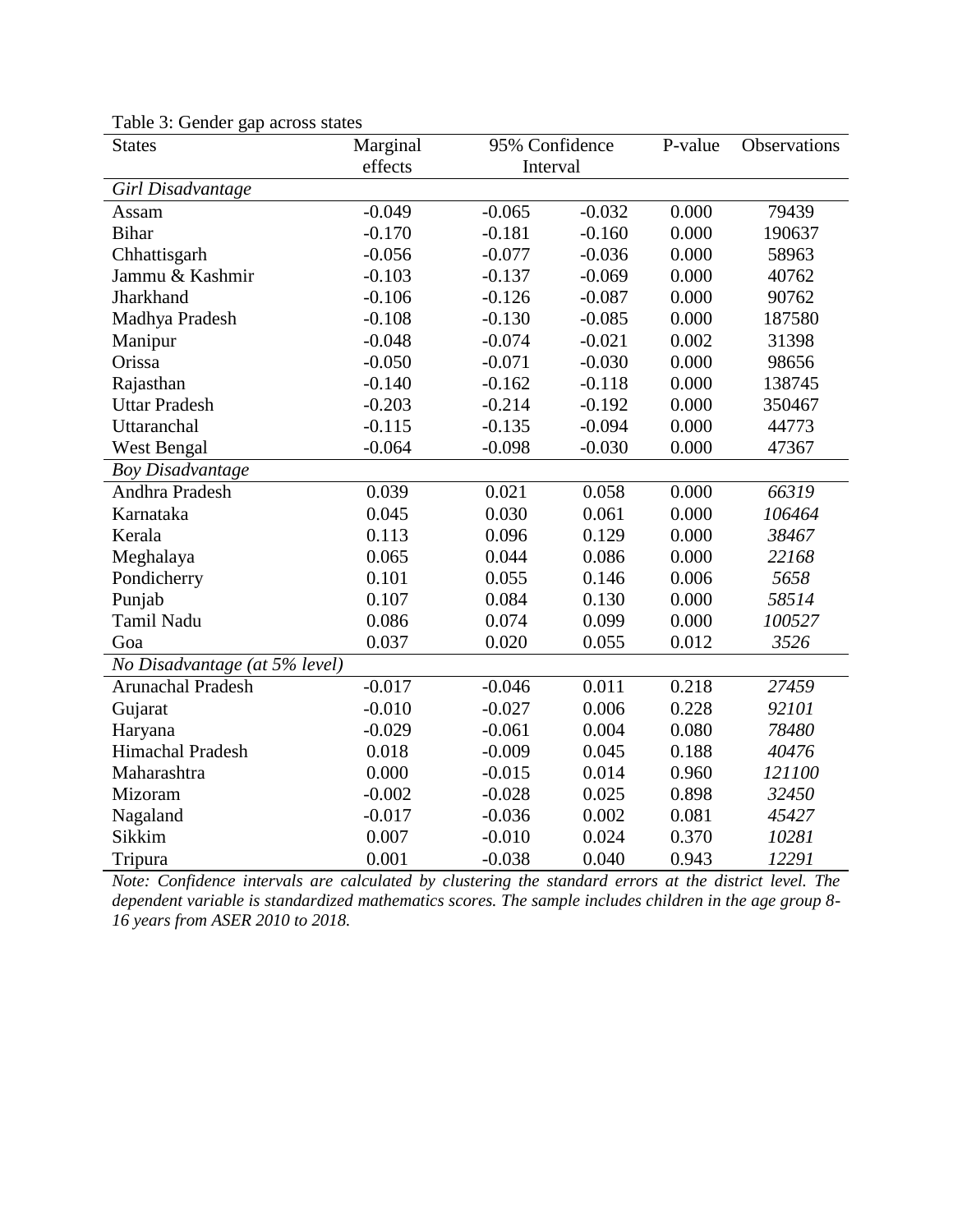# Figure 1: Gender gap across heterogeneous households (a) School types (b) Social groups



*Note: 95% Confidence intervals are calculated by clustering the standard errors at the district level are plotted along with the marginal effects. The sample includes children in the age group 8-11 years from IHDS 2011-12.*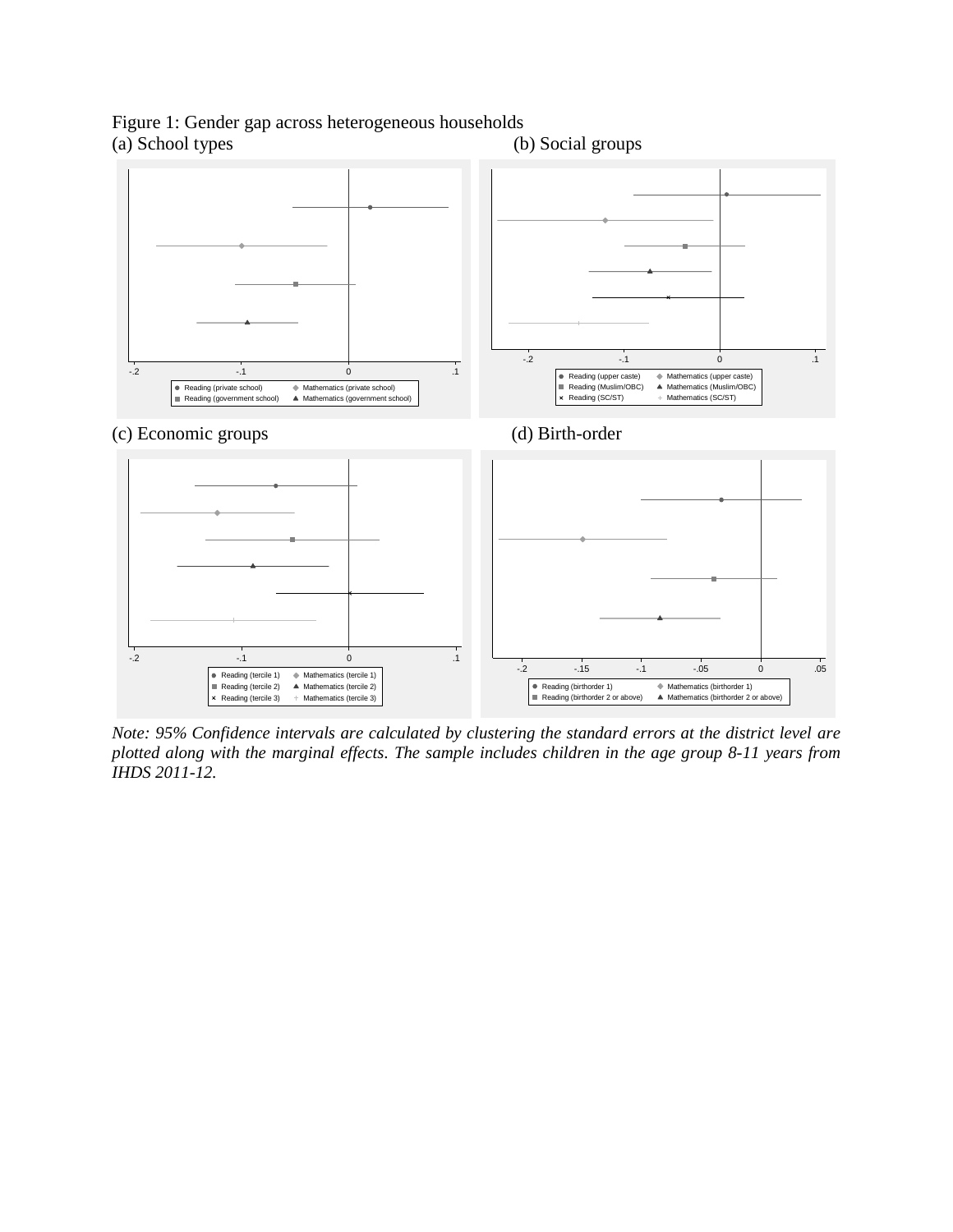Figure 2: Gender gap across time (a) Reading scores



(b) Mathematics scores



*Note: 95% Confidence intervals are calculated by clustering the standard errors at the district level are plotted along with the marginal effects. The sample includes children in the age group 8-16 years from ASER 2010 to 2018.*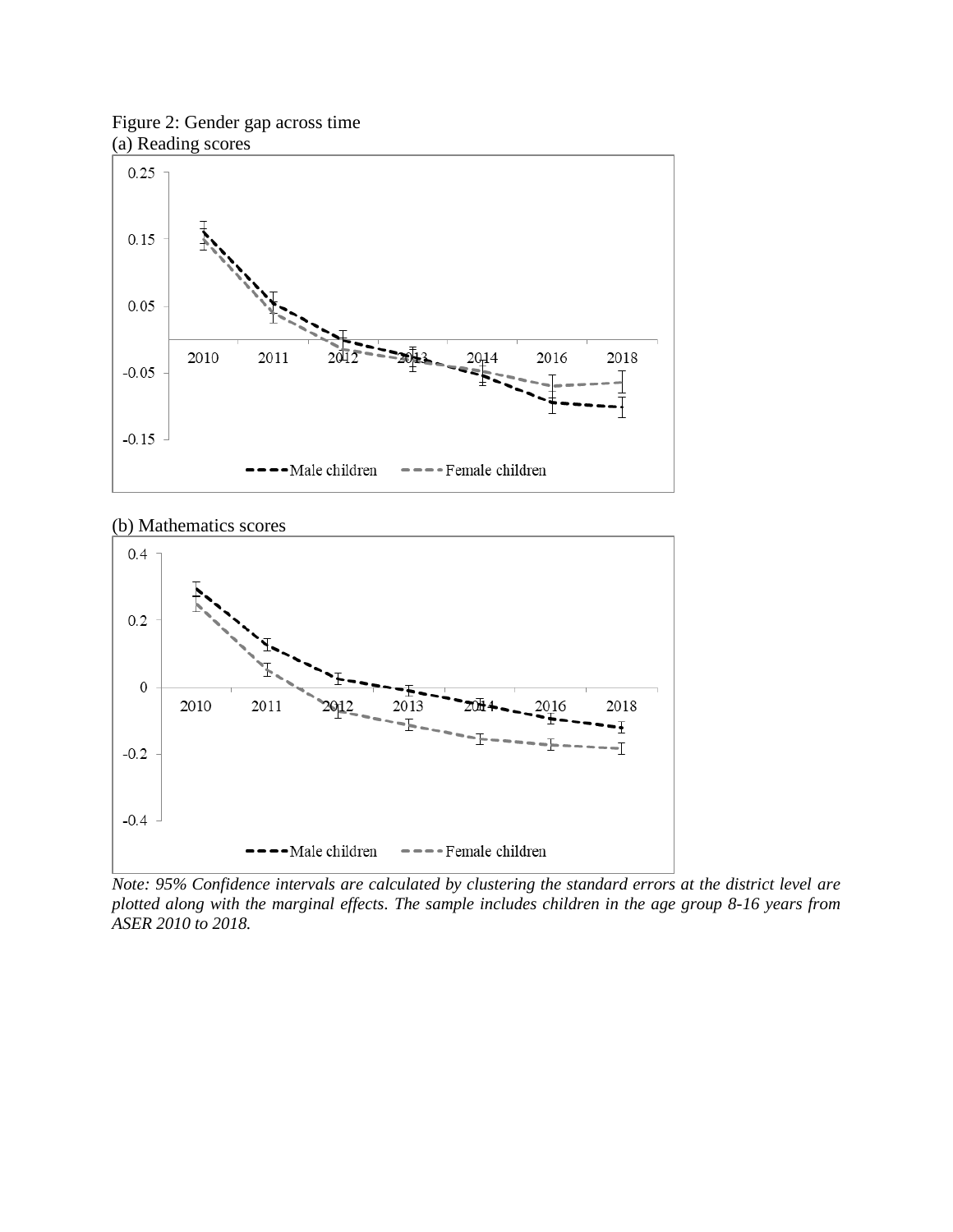

# Figure 3: Gender gap across child age (a) Reading score





*Note: 95% Confidence intervals are calculated by clustering the standard errors at the district level are plotted along with the marginal effects. The sample includes children in the age group 8-16 years from ASER 2010 to 2018.*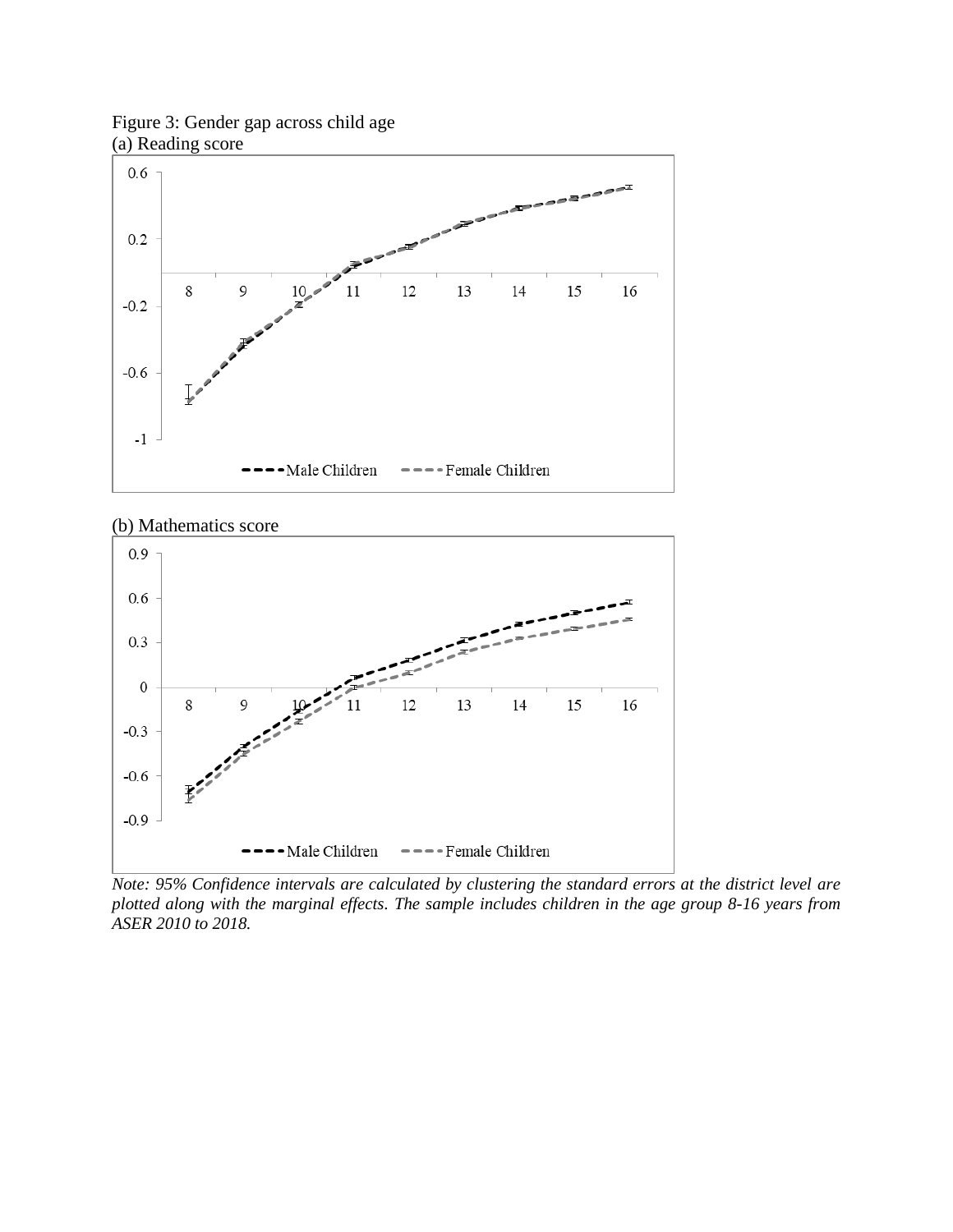Figure 4: Gender gap over time across states



*Note: 95% Confidence intervals are calculated by clustering the standard errors at the district level are plotted along with the marginal effects. The sample includes children in the age group 8-16 years from ASER 2010 to 2018 from the respective states.* 

- Male children ------ Female children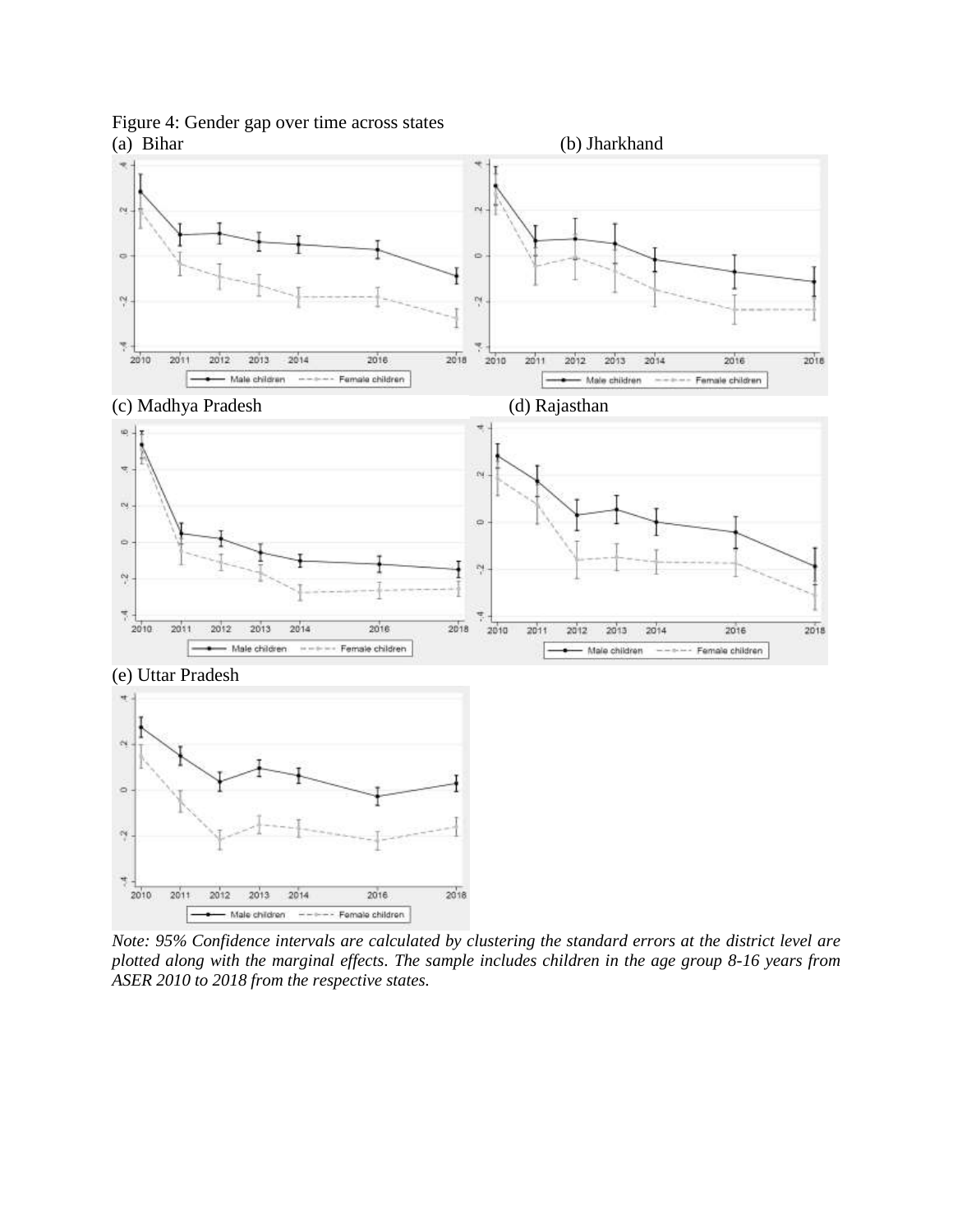Figure 5: Interaction effects



*Note: 95% Confidence intervals are calculated by clustering the standard errors at the district level are plotted along with the marginal effects. The sample includes children in the age group 8-11 years from IHDS 2011-12.*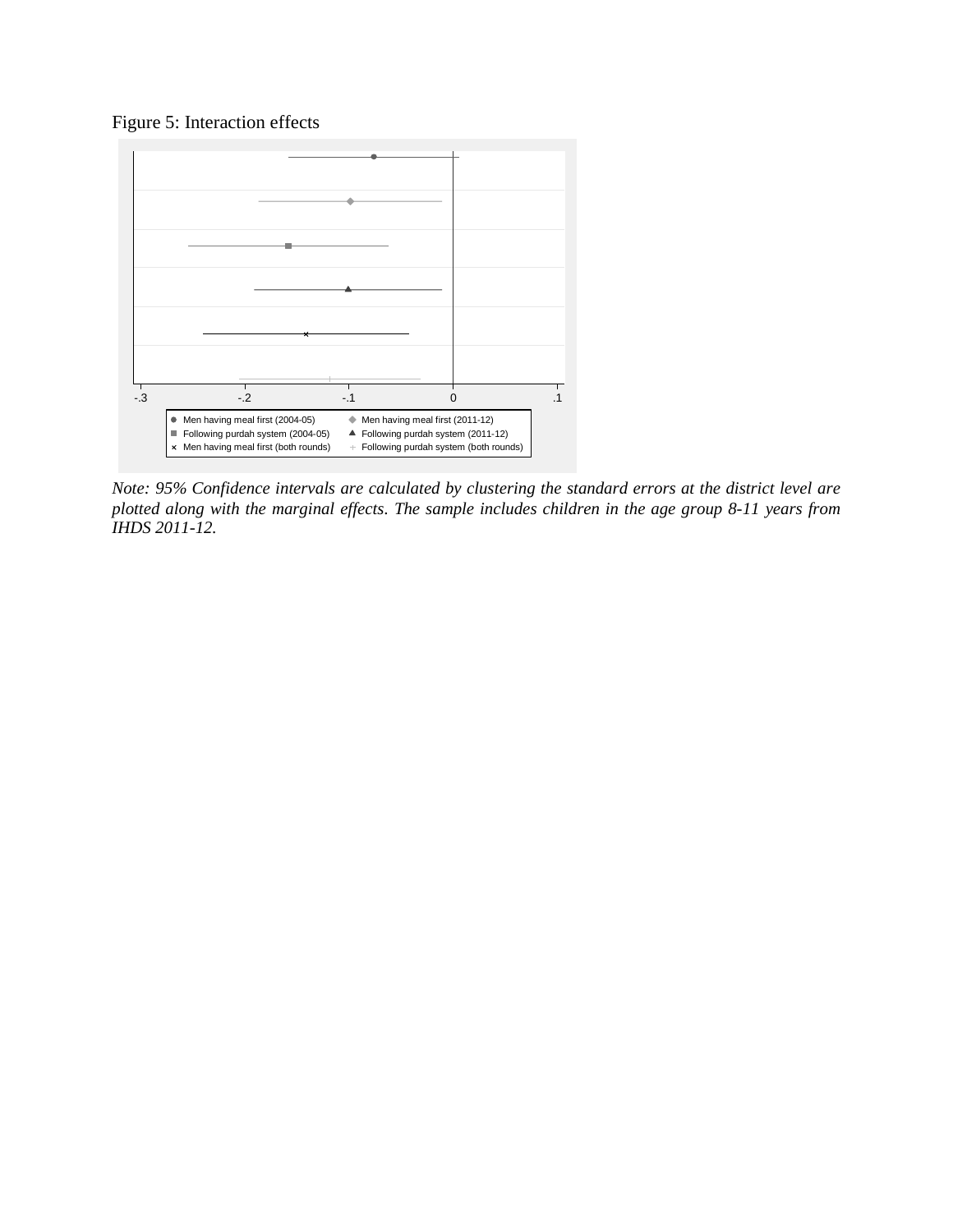Figure 6: Interaction with indicators from NFHS-4



*Note: 95% Confidence intervals are calculated by clustering the standard errors at the district level are plotted along with the marginal effects. The sample includes children in the age group 8-16 years from ASER 2016.*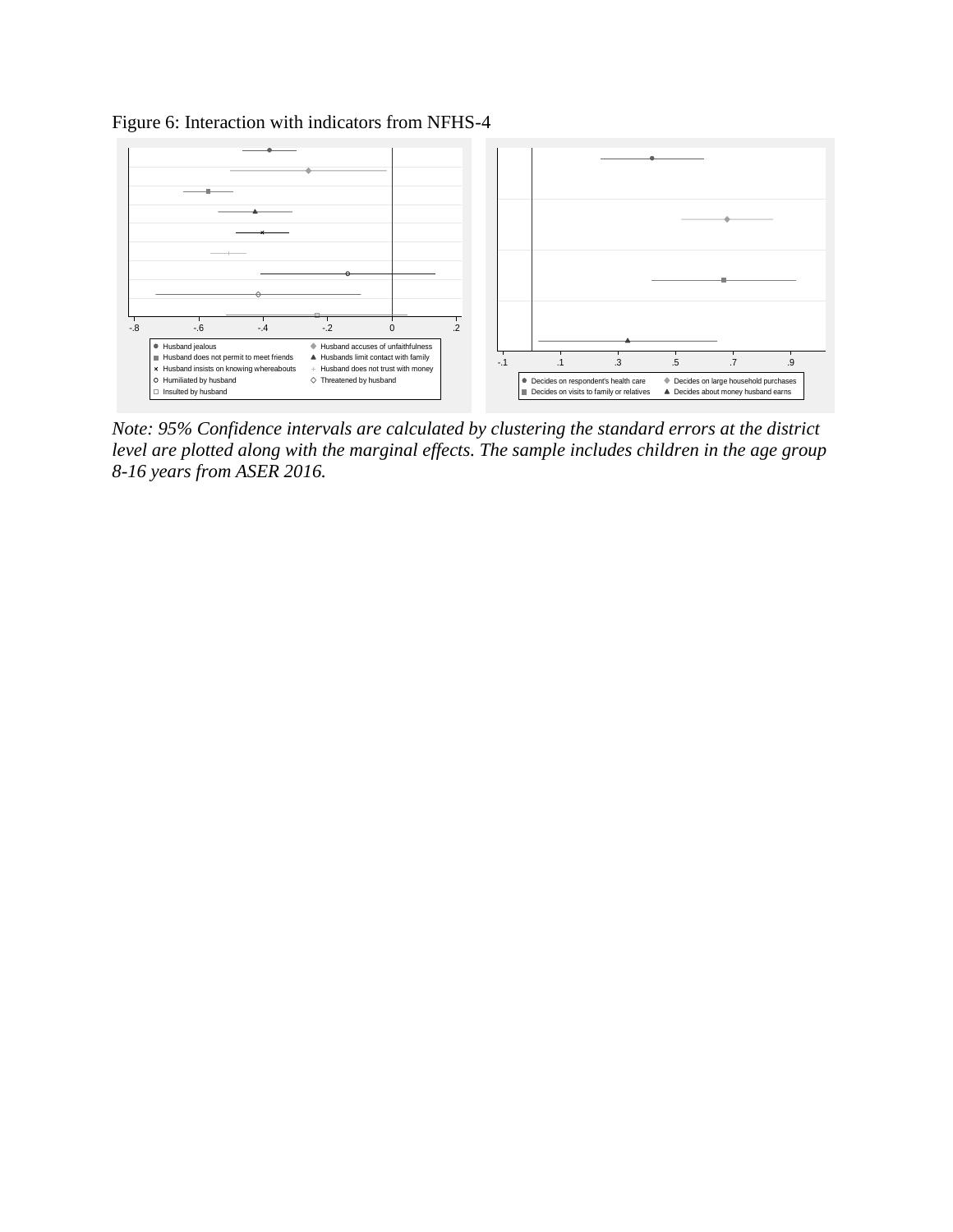| Variables                         | Definition                                                                                  |
|-----------------------------------|---------------------------------------------------------------------------------------------|
| Source: ASER (2010-18)            |                                                                                             |
| Standardized reading scores       | Standardized value of reading scores with the following five                                |
|                                   | categories: cannot read anything (1); can identify letters (2),                             |
|                                   | can read words (3), can read a standard 1 level text (4), and                               |
|                                   | can read a standard 2 level text (5)                                                        |
| Standardized math scores          | Standardized value of mathematics scores with the following                                 |
|                                   | five categories: cannot do any arithmatic (1); recognition of                               |
|                                   | number 1-9 (2), recognition of numbers 11-99 (3), can do a                                  |
|                                   | two-digit subtraction with a carry over (4), and can do a                                   |
|                                   | division (three by one form) division (5)                                                   |
| Gender of the child               | 1 if the child is female; 0 otherwise                                                       |
| Age of the child                  | Age of the child in years                                                                   |
| Enrolled in school                | 1 if the child is enrolled in school; 0 otherwise                                           |
| Resides in cemented house         | 1 if the walls of the house is made of bricks and cement                                    |
| Has a toilet                      | (pucca); 0 if semi-kutcha or kutcha<br>1 if there is a toilet in the household; 0 otherwise |
| Has a television                  | 1 if there is a television in the household; 0 otherwise                                    |
| Knows computer                    | 1 if anybody in the household knows computer; 0 otherwise                                   |
| Has a mobile phone                | 1 if there is a mobile phone in the household; 0 otherwise                                  |
| Household size                    | Total members in the household who eat from the same                                        |
|                                   | kitchen                                                                                     |
| Village has cemented road         | 1 if the sampled village has tarred metal road leading to it; 0                             |
|                                   | otherwise                                                                                   |
| Village has post office           | 1 if the sampled village has a post-office; 0 otherwise                                     |
| Village has bank                  | 1 if the sampled village a bank; 0 otherwise                                                |
| Village has government primary    | 1 if the sampled village has government primary health clinic;                              |
| health clinic                     | 0 otherwise                                                                                 |
| Village has private health clinic | 1 if the sampled village has a private health clinic; 0 otherwise                           |
| Village has private school        | 1 if the sampled village has a private school; 0 otherwise                                  |
| Source: IHDS (2011-12)            |                                                                                             |
| Standardized reading scores       | Standardized value of reading scores with the following five                                |
|                                   | categories: cannot read at all $(=0)$ , can recognise letters but                           |
|                                   | not words $(=1)$ , can read words but not a paragraph $(=2)$ , can                          |
|                                   | read a paragraph but not a story $(=3)$ and can read a story $(=4)$                         |
| Standardized math scores          | Standardized value of mathematics scores with the following                                 |
|                                   | four categories: unable to recognise numbers $(=0)$ , recognise                             |
|                                   | numbers but are unable to do arithmetic $(=1)$ , can do a                                   |
|                                   | subtraction problem but not division $(=2)$ and can solve a                                 |
|                                   | division problem $(=3)$                                                                     |
| Age of the child                  | Age of the child in years                                                                   |
| Resides in house with concrete    | 1 if the predominant wall of the household is concrete/                                     |
| walls<br>Has a toilet             | cemented; 0 otherwise                                                                       |
|                                   | 1 if there is a toilet in the household; 0 otherwise                                        |
| Has a television                  | 1 if there is a television in the household; 0 otherwise                                    |

Appendix table A1: Variables used and the source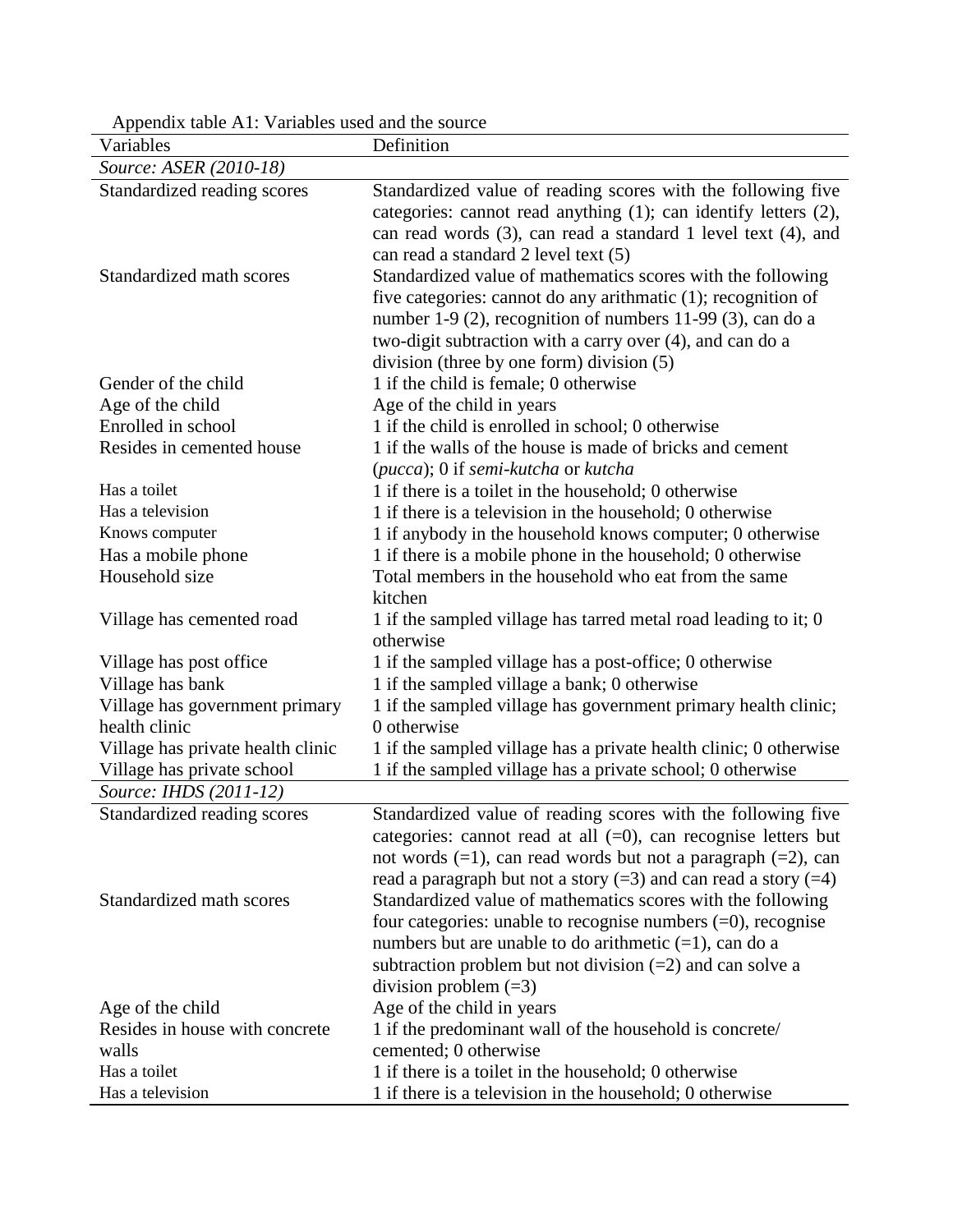| Knows computer                      | 1 if anybody in the household knows computer; 0 otherwise         |
|-------------------------------------|-------------------------------------------------------------------|
| Has a mobile phone                  | 1 if anybody in the household uses mobile phone; 0 otherwise      |
| Household size                      | Total members in the household who live under the same roof       |
|                                     | and share the same kitchen for $6+$ months in the year prior to   |
|                                     | the survey                                                        |
| Brahmins, Other Forward Castes,     | 1 if the household belongs from Brahmin/ other forward caste/     |
| Jains, Christians and Sikhs         | Jains/ Christians or Sikhs; 0 otherwise                           |
| <b>Muslims</b>                      | 1 if the household belongs from Islam religion; 0 otherwise       |
| <b>Other Backward Classes</b>       | 1 if the household belongs from Other Backward Caste              |
|                                     | (OBC); 0 otherwise                                                |
| <b>Scheduled Castes</b>             | 1 if the household belongs from Scheduled Castes (SC); 0          |
|                                     | otherwise                                                         |
|                                     |                                                                   |
| Schedule Tribe (Adivasi)            | 1 if the household belongs from Scheduled Tribes (ST) or          |
|                                     | adivasi; 0 otherwise                                              |
| Birth order                         | Birth order of the child                                          |
| Grade                               | School grade in which th child is study                           |
| Short-term morbidity                | 1 if the child had either fever, cough or diarrhea in the last 30 |
|                                     | days; 0 otherwise                                                 |
| Attends government school           | 1 if the child is enrolled in government school; 0 otherwise      |
| Distance to school                  | Distance of the school from household (in km)                     |
| Teacher gender: Female              | 1 if the gender of the class teacher is female; 0 otherwise       |
| Yearly per capita expenditure of    | Yearly per capita consumption expenditure of the household        |
| household (Indian rupees)           | (in Indian rupees)                                                |
| Homework hours/week                 | Number of hours spent per week by child in the last 30 days       |
|                                     | for doing homework                                                |
| School hours/week                   | Number of hours spent per week by child in the last 30 days       |
|                                     | in school                                                         |
| Log of tuition hours/week           | Logarithmic value of number of hours spent per week by            |
|                                     | child in the last 30 days in private tuition plus 1.              |
| Age of household head               | Age of the household head in years                                |
| Female head                         | 1 if the gender of the household head is female; 0 otherwise      |
| No Education (head's education)     | 1 if household head has received no education; 0 otherwise        |
| Up to 8th grade (head's             | 1 if household head has received upto 8 grade education; 0        |
| education)                          | otherwise                                                         |
| Above 8 <sup>th</sup> grade (head's | 1 if household head has received more than $8th$ grade            |
| education)                          | education; 0 otherwise                                            |
| Mother's age                        | Age of the mother in years                                        |
| No Education (mother's              | 1 if mother has received no education; 0 otherwise                |
| education)                          |                                                                   |
| Up to 8th grade (mother's           | 1 if mother has received upto 8 grade education; 0 otherwise      |
| education)                          |                                                                   |
| Above $8th$ grade (mother's         | 1 if mother has received more than $8th$ grade education; 0       |
| education)                          | otherwise                                                         |
| Engaged in work outside home        | 1 if mother in engaged in working outside; 0 otherwise            |
| Following purdah system             | 1 if anybody in the household practices ghunghat/ burkha/         |
|                                     | pallu/ purdah; 0 otherwise                                        |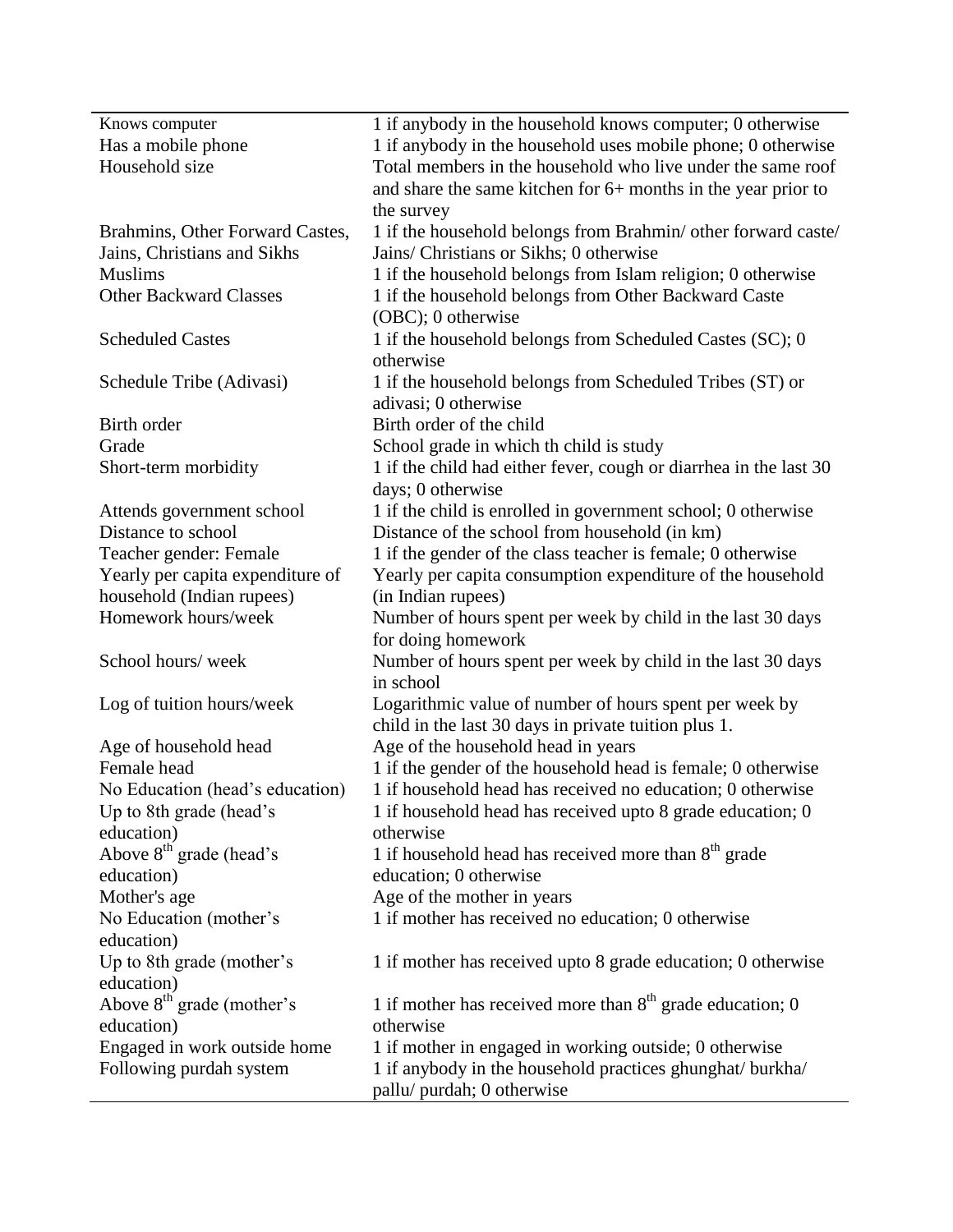| Men having meal first                      | 1 if men in the family eat first while taking the main meal; 0<br>otherwise                             |
|--------------------------------------------|---------------------------------------------------------------------------------------------------------|
| Source: IHDS (2004-05)                     |                                                                                                         |
| Following purdah system                    | 1 if anybody in the household practices ghunghat/ burkha/<br>pallu/ purdah; 0 otherwise                 |
| Men having meal first                      | 1 if men in the family eat first while taking the main meal; 0<br>otherwise                             |
| Source: NFHS (2015-16)                     |                                                                                                         |
| Husband jealous                            | District level proportion of women whose husband/partner<br>are jealous if they talk to other men       |
| Husband accuses of<br>unfaithfulness       | District level proportion of women whose husband/partner<br>accuses them of unfaithfulness              |
| Husband does not permit to meet<br>friends | District level proportion of women whose husband/partner<br>does not permit them to meet female friends |
| Husband limits contact with                | District level proportion of women whose husband/ partner                                               |
| family                                     | tries to limit their contact with family                                                                |
| Husband insists on knowing                 | District level proportion of women whose husband/partner                                                |
| whereabouts                                | insists on knowing where they are                                                                       |
| Husband doesn't trust with money           | District level proportion of women whose husband/ partner<br>doesn't trust them with money              |
| Humiliated by husband                      | District level proportion of women who have been humilitaed<br>by their husbands/ partners              |
| Threatened with harm by husband            | District level proportion of women who have been threatened<br>with harm by their husbands/ partners    |
| Insulted by husband                        | District level proportion of women who have been insulted or                                            |
|                                            | made to feel bad by their husbands/ partners                                                            |
| Decides on respondent's health             | District level proportion of women who solely take decisions                                            |
| care                                       | on her health care                                                                                      |
| Decide on large household                  | District level proportion of women who solely take decisions                                            |
| purchases                                  | on large household purchases                                                                            |
| Decide on visits to family or              | District level proportion of women who solely take decisions                                            |
| relatives                                  | on her visit to family or friends                                                                       |
| Decide about money husband                 | District level proportion of women who solely can take                                                  |
| earns                                      | decisions on spending what the husband/partner earns                                                    |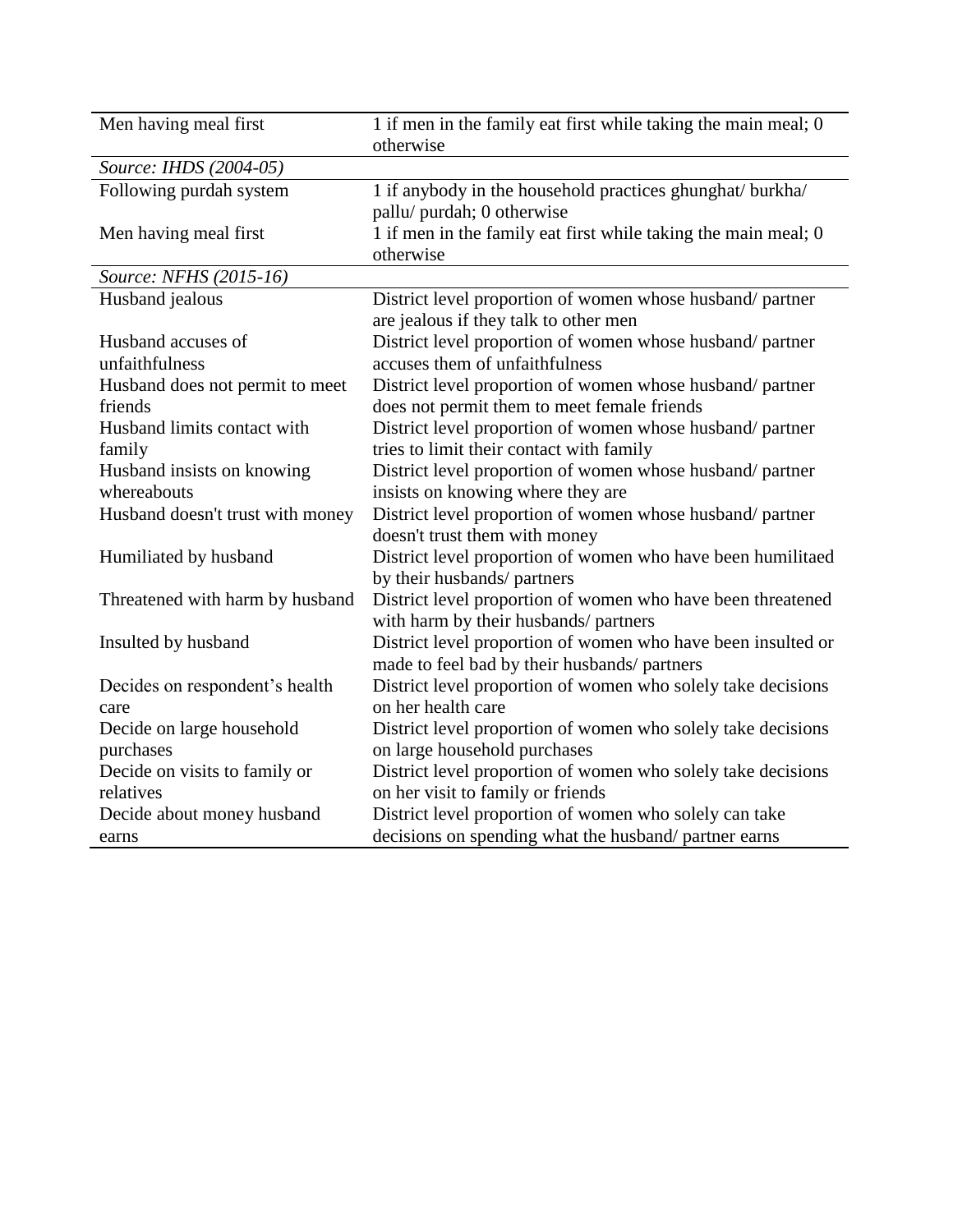|                                                                            | Total            | <b>Boys</b> | Girls    | Difference   |
|----------------------------------------------------------------------------|------------------|-------------|----------|--------------|
|                                                                            | (1)              | (2)         | (3)      | $(2)-(3)$    |
| From ASER (2010-2018)                                                      |                  |             |          |              |
| Standardized reading scores                                                | $\boldsymbol{0}$ | $-0.001$    | 0.001    | $-0.00$      |
| Standardized math scores                                                   | $\boldsymbol{0}$ | 0.040       | $-0.043$ | $0.083***$   |
| Age of the child (in years) <sup><math>#</math></sup>                      | 11.746           | 11.725      | 11.77    | $-0.045***$  |
| Enrolled in school                                                         | 0.933            | 0.937       | 0.93     | $0.007***$   |
| Resides in cemented house                                                  | 0.379            | 0.377       | 0.38     | $-0.003***$  |
| Has a toilet                                                               | 0.471            | 0.468       | 0.475    | $-0.006***$  |
| Has a television                                                           | 0.513            | 0.51        | 0.516    | $-0.005***$  |
| Knows computer                                                             | 0.154            | 0.156       | 0.152    | $0.004***$   |
| Has a mobile phone                                                         | 0.745            | 0.744       | 0.746    | $-0.002$ *** |
| Household size                                                             | 6.501            | 6.39        | 6.622    | $-0.232***$  |
| Village has cemented road                                                  | 0.786            | 0.785       | 0.787    | $-0.002***$  |
| Village has post office                                                    | 0.416            | 0.414       | 0.418    | $-0.004***$  |
| Village has bank                                                           | 0.254            | 0.252       | 0.256    | $-0.005***$  |
| Village has government primary health                                      | 0.421            | 0.42        | 0.421    | $-0.002***$  |
| clinic                                                                     |                  |             |          |              |
| Village has private health clinic                                          | 0.315            | 0.318       | 0.313    | $0.005***$   |
| Village has private school                                                 | 0.422            | 0.422       | 0.421    | 0.001        |
| From IHDS (2011-12)                                                        |                  |             |          |              |
| Standardized reading scores <sup>#</sup>                                   | $\boldsymbol{0}$ | 0.039       | $-0.042$ | $0.081***$   |
| Standardized math scores <sup>#</sup>                                      | $\boldsymbol{0}$ | 0.077       | $-0.084$ | $0.160***$   |
| Age of the child <sup>#</sup>                                              | 9.492            | 9.497       | 9.485    | 0.012        |
| Resides in house with concrete walls                                       | 0.600            | 0.605       | 0.594    | 0.011        |
| Has a toilet                                                               | 0.357            | 0.367       | 0.347    | $0.020**$    |
| Has a television                                                           | 0.495            | 0.509       | 0.48     | $0.029***$   |
| Knows computer                                                             | 0.019            | 0.023       | 0.014    | $0.010***$   |
| Has a mobile phone                                                         | 0.196            | 0.217       | 0.173    | $0.044***$   |
| Household size <sup>#</sup>                                                | 6.551            | 6.391       | 6.725    | $-0.334***$  |
| Brahmins, Other Forward Castes, Jains,                                     | 0.172            | 0.183       | 0.16     | $0.023***$   |
| <b>Christians and Sikhs</b>                                                |                  |             |          |              |
| Muslims                                                                    | 0.133            | 0.128       | 0.138    | $-0.01$      |
| <b>Other Backward Classes</b>                                              | 0.348            | 0.347       | 0.348    | $-0.001$     |
| <b>Scheduled Castes</b>                                                    | 0.234            | 0.232       | 0.236    | $-0.004$     |
| Schedule Tribe (Adivasi)                                                   | 0.113            | 0.109       | 0.117    | $-0.008$     |
| Birth order <sup>#</sup>                                                   | 2.217            | 2.208       | 2.227    | $-0.018$     |
| Grade <sup>#</sup>                                                         | 3.461            | 3.457       | 3.465    | $-0.008$     |
| Short-term morbidity                                                       | 0.185            | 0.184       | 0.187    | $-0.003$     |
| Attends government school                                                  | 0.659            | 0.614       | 0.707    | $-0.093***$  |
| Distance to school <sup>#</sup>                                            | 0.235            | 0.263       | 0.205    | $0.058***$   |
| Teacher gender: Female                                                     | 0.389            | 0.363       | 0.418    | $-0.055***$  |
|                                                                            | 16958.88         | 17591.16    | 16275.33 | 1315.84***   |
| Yearly per capita expenditure of                                           |                  |             |          |              |
| household (Indian rupees) <sup>#</sup><br>Homework hours/week <sup>#</sup> | 7.191            | 7.336       | 7.033    | $0.303***$   |
| School hours/week <sup>#</sup>                                             | 32.572           | 32.449      | 32.707   | $-0.258$     |
|                                                                            |                  |             |          |              |

| Appendix table A2: Descriptive statistics (mean/proportion) |  |  |
|-------------------------------------------------------------|--|--|
|-------------------------------------------------------------|--|--|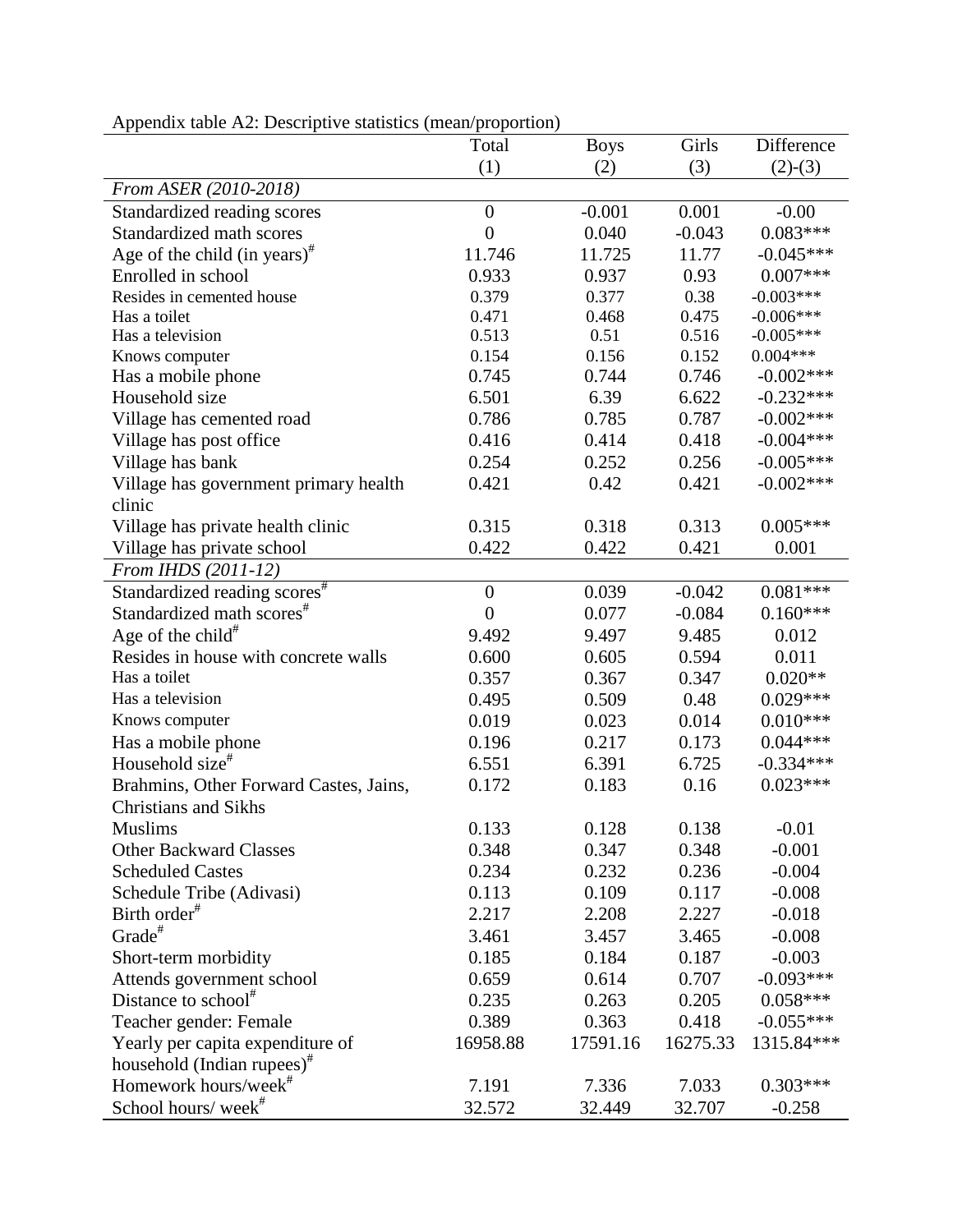| Log of tuition hours/week $*$  | 1.58353 | 1.775  | 1.375  | $0.400***$ |
|--------------------------------|---------|--------|--------|------------|
| Household head characteristics |         |        |        |            |
| $Age^{\#}$                     | 45.975  | 46.051 | 45.893 | 0.158      |
| Female                         | 0.114   | 0.113  | 0.114  | $-0.001$   |
| No Education                   | 0.399   | 0.399  | 0.4    | $-0.001$   |
| Up to 8th grade                | 0.358   | 0.352  | 0.365  | $-0.012$   |
| Above $8th$ grade              | 0.242   | 0.249  | 0.235  | 0.014      |
| Mother's characteristics       |         |        |        |            |
| Mother's $age^{\#}$            | 34.520  | 34.508 | 34.533 | $-0.025$   |
| No Education                   | 0.521   | 0.511  | 0.533  | $-0.022**$ |
| Up to 8th Grade                | 0.312   | 0.311  | 0.312  | $-0.001$   |
| Above $8th$ grade              | 0.167   | 0.178  | 0.155  | $0.023***$ |
| Engaged in work outside home   | 0.294   | 0.288  | 0.3    | $-0.013$   |

*Note. The variables marked with a "#" are continuous variables and hence mean is considered instead of proportion.*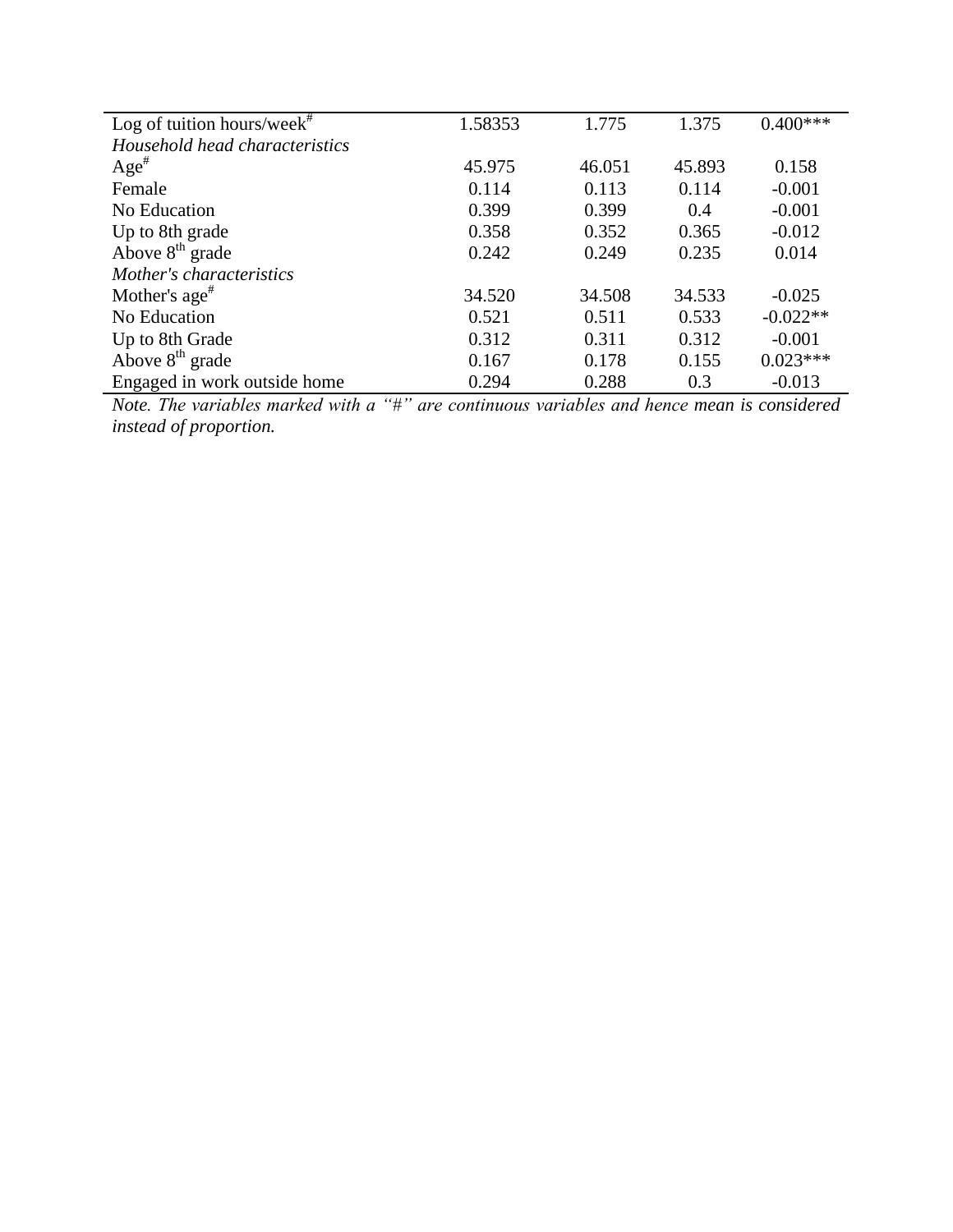

# Appendix figure F1: Gender gap over years across states<br>(a) Andhra Pradesh (b) Assam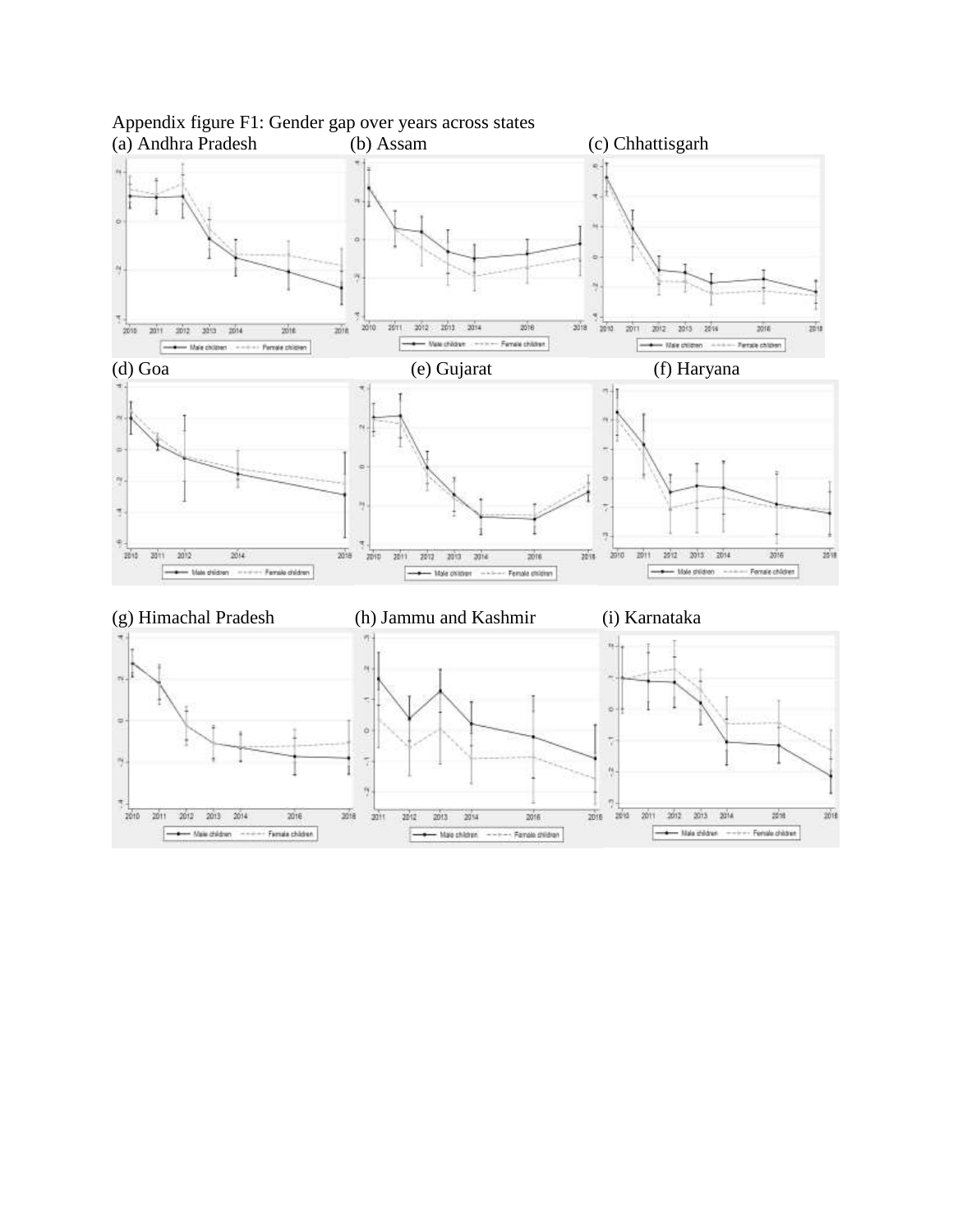

*Note: 95% Confidence intervals are calculated by clustering the standard errors at the district level are plotted along with the marginal effects. The sample includes children in the age group 8-16 years from ASER 2010 to 2018 from the respective states.*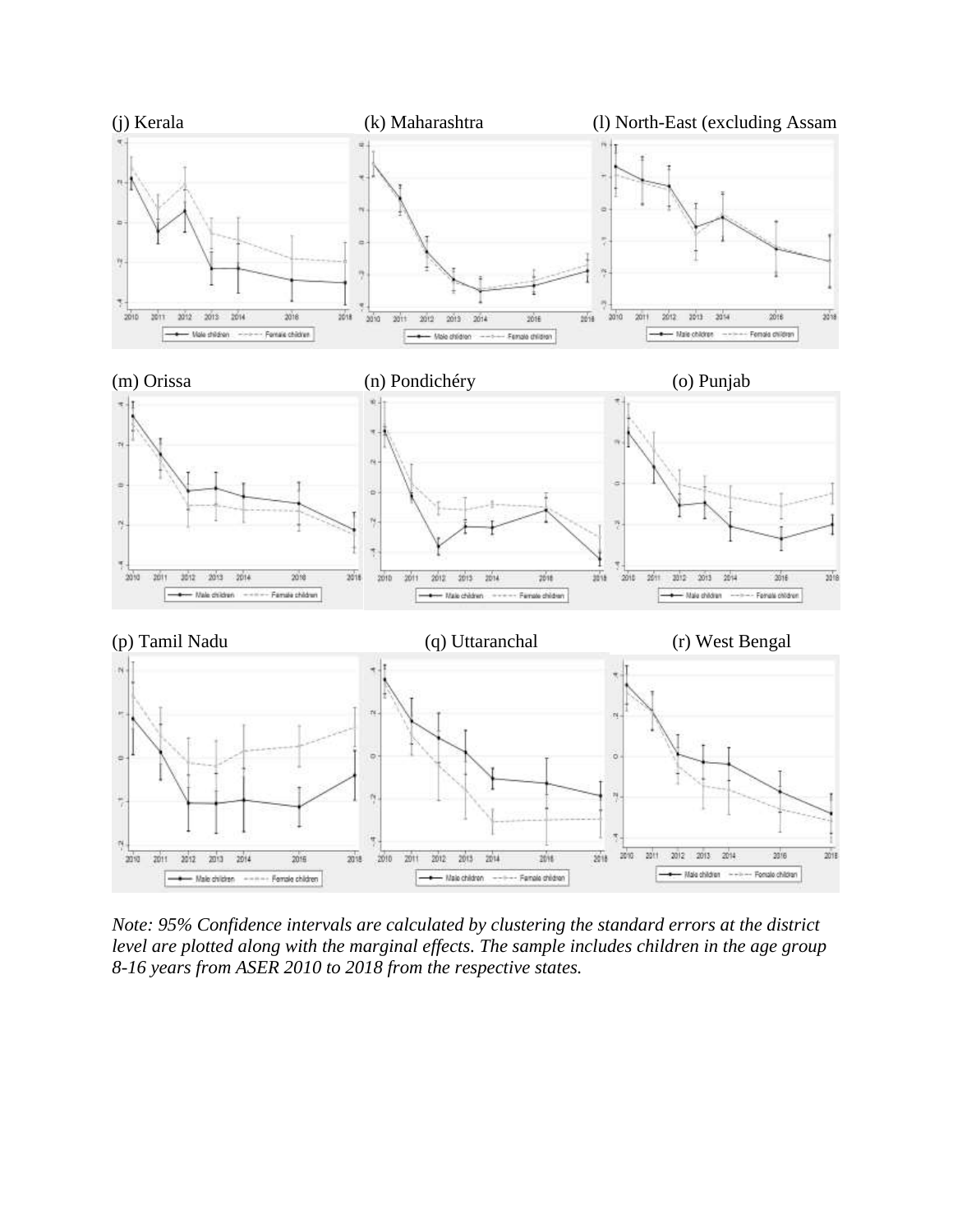|                                    | Reading scores |             |                  | Mathematics score |             |             |  |
|------------------------------------|----------------|-------------|------------------|-------------------|-------------|-------------|--|
|                                    | (1)            | (2)         | $\overline{(3)}$ | (4)               | (5)         | (6)         |  |
|                                    |                |             |                  |                   |             |             |  |
| Female child                       | 0.004          | 0.003       | 0.002            | $-0.078***$       | $-0.078***$ | $-0.079***$ |  |
|                                    | (0.004)        | (0.004)     | (0.004)          | (0.005)           | (0.005)     | (0.005)     |  |
| Age of the child                   | $0.160***$     | $0.160***$  | $0.160***$       | $0.155***$        | $0.155***$  | $0.157***$  |  |
|                                    | (0.002)        | (0.002)     | (0.002)          | (0.001)           | (0.001)     | (0.001)     |  |
| Enrolled in school                 | 1.048***       | $1.046***$  | 1.028***         | 0.995***          | $0.993***$  | $0.974***$  |  |
|                                    | (0.017)        | (0.017)     | (0.015)          | (0.016)           | (0.015)     | (0.013)     |  |
| Resides in cemented house          | $0.100***$     | $0.096***$  | $0.112***$       | $0.127***$        | $0.125***$  | $0.137***$  |  |
|                                    | (0.007)        | (0.006)     | (0.004)          | (0.009)           | (0.008)     | (0.005)     |  |
| Has a toilet                       | $0.167***$     | $0.164***$  | $0.133***$       | $0.207***$        | $0.202***$  | $0.151***$  |  |
|                                    | (0.008)        | (0.008)     | (0.006)          | (0.010)           | (0.009)     | (0.006)     |  |
| Has a television                   | $0.195***$     | $0.189***$  | $0.157***$       | $0.172***$        | $0.168***$  | $0.157***$  |  |
|                                    | (0.007)        | (0.007)     | (0.005)          | (0.009)           | (0.009)     | (0.005)     |  |
| Uses computer                      | $0.160***$     | $0.156***$  | $0.138***$       | $0.206***$        | $0.202***$  | $0.185***$  |  |
|                                    | (0.004)        | (0.004)     | (0.004)          | (0.005)           | (0.005)     | (0.005)     |  |
| Has a mobile phone                 | $0.145***$     | $0.143***$  | $0.161***$       | $0.138***$        | $0.136***$  | $0.144***$  |  |
|                                    | (0.006)        | (0.005)     | (0.005)          | (0.006)           | (0.006)     | (0.005)     |  |
| Household size                     | $-0.010***$    | $-0.010***$ | $-0.006***$      | $-0.010***$       | $-0.010***$ | $-0.006***$ |  |
|                                    | (0.001)        | (0.001)     | (0.001)          | (0.001)           | (0.001)     | (0.001)     |  |
| Village has cemented road          |                | $0.016**$   | $0.029***$       |                   | $-0.006$    | $0.027***$  |  |
|                                    |                | (0.007)     | (0.005)          |                   | (0.008)     | (0.006)     |  |
| Village has post office            |                | $0.035***$  | $0.024***$       |                   | $0.041***$  | $0.034***$  |  |
|                                    |                | (0.006)     | (0.004)          |                   | (0.006)     | (0.005)     |  |
| Village has bank                   |                | $-0.001$    | $-0.000$         |                   | 0.003       | $-0.000$    |  |
|                                    |                | (0.005)     | (0.004)          |                   | (0.006)     | (0.004)     |  |
| Village has government primary     |                | $0.013**$   | $-0.006$         |                   | $0.017**$   | $-0.007$    |  |
| health clinic                      |                |             |                  |                   |             |             |  |
|                                    |                | (0.006)     | (0.004)          |                   | (0.007)     | (0.004)     |  |
| Village has private primary health |                | $-0.005$    | $-0.008**$       |                   | $-0.023***$ | $-0.008*$   |  |
| clinic                             |                |             |                  |                   |             |             |  |
|                                    |                | (0.005)     | (0.004)          |                   | (0.007)     | (0.004)     |  |
| Village has private school         |                | 0.005       | $0.031***$       |                   | $0.019**$   | $0.029***$  |  |
|                                    |                | (0.006)     | (0.005)          |                   | (0.007)     | (0.005)     |  |
| State fixed effects                | Yes            | Yes         | Yes              | Yes               | Yes         | Yes         |  |
| Year fixed effects                 | Yes            | Yes         | Yes              | Yes               | Yes         | Yes         |  |
| Constant                           | $-2.997***$    | $-3.023***$ | $-2.945***$      | $-2.762***$       | $-2.776***$ | $-2.594***$ |  |
|                                    | (0.035)        | (0.035)     | (0.036)          | (0.030)           | (0.030)     | (0.035)     |  |
| Observations                       | 2,241,960      | 2,241,960   | 2,241,960        | 2,235,782         | 2,235,782   | 2,235,782   |  |
| R-squared                          | 0.264          | 0.265       | 0.275            | 0.274             | 0.275       | 0.294       |  |

Supplementary table ST1: Estimation of reading and mathematics scores from ASER dataset